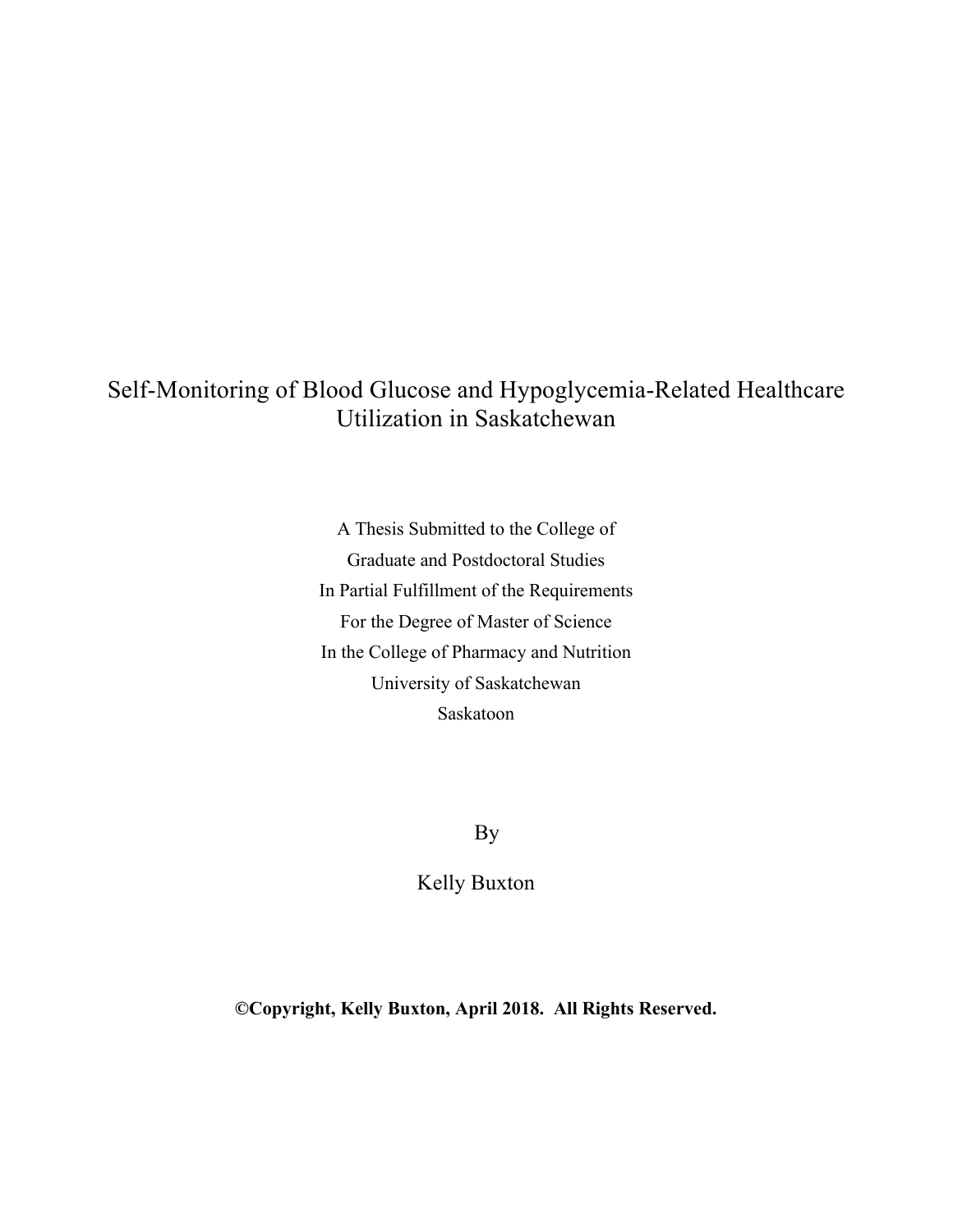### PERMISSION TO USE

In presenting this thesis/dissertation in partial fulfillment of the requirements for a Postgraduate degree from the University of Saskatchewan, I agree that the Libraries of this University may make it freely available for inspection. I further agree that permission for copying of this thesis/dissertation in any manner, in whole or in part, for scholarly purposes may be granted by the professor or professors who supervised my thesis/dissertation work or, in their absence, by the Head of the Department or the Dean of the College in which my thesis work was done. It is understood that any copying or publication or use of this thesis/dissertation or parts thereof for financial gain shall not be allowed without my written permission. It is also understood that due recognition shall be given to me and to the University of Saskatchewan in any scholarly use which may be made of any material in my thesis/dissertation.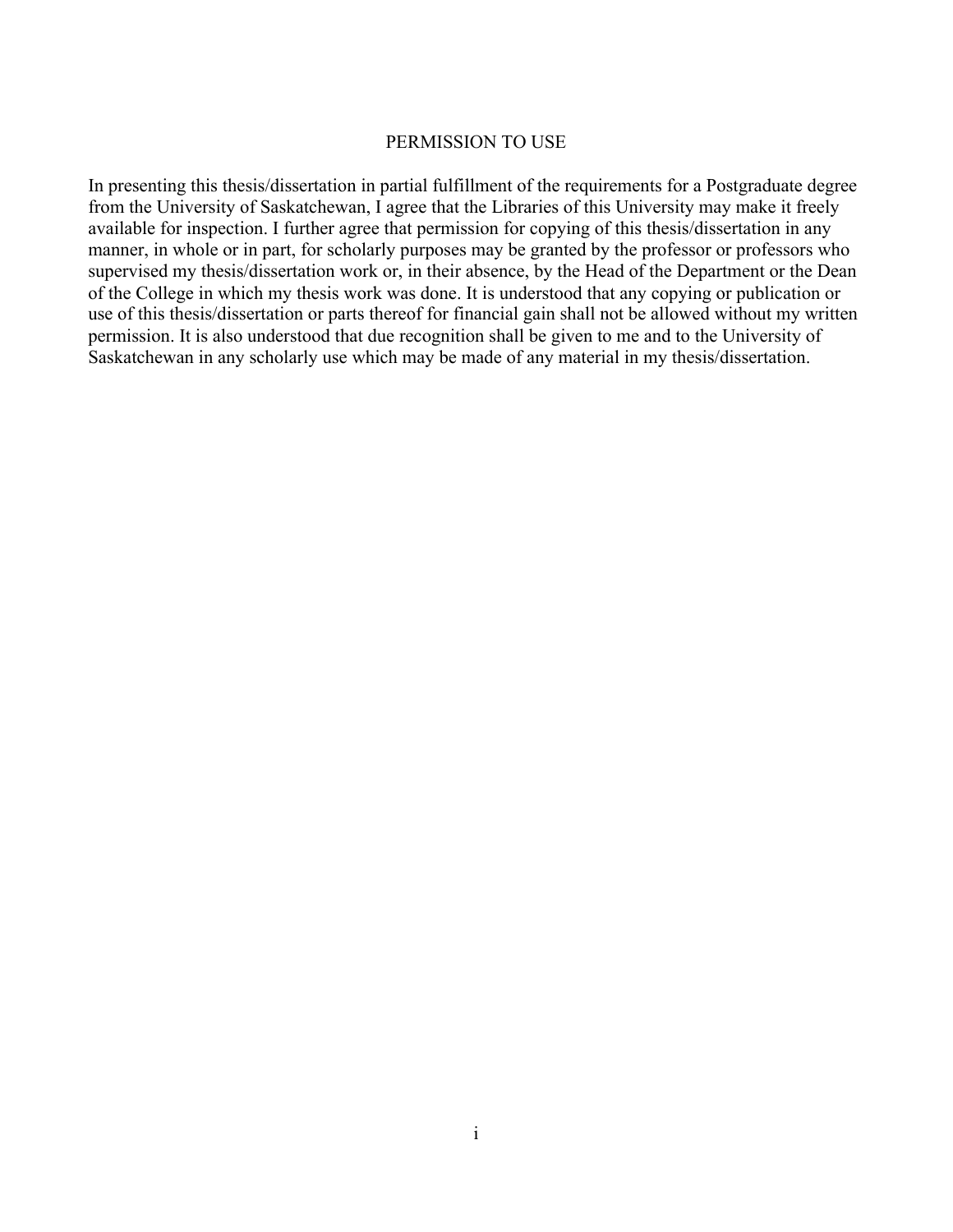## DISCLAIMER

This manuscript was exclusively created to meet the thesis and/or exhibition requirements for the degree of Master of Science at the University of Saskatchewan. Reference in this thesis/dissertation to any specific commercial products, process, or service by trade name, trademark, manufacturer, or otherwise, does not constitute or imply its endorsement, recommendation, or favoring by the University of Saskatchewan. The views and opinions of the author expressed herein do not state or reflect those of the University of Saskatchewan, and shall not be used for advertising or product endorsement purposes.

In addition, this study is based in part on de-identified data provided by the Saskatchewan Ministry of Health. The interpretation and conclusions contained herein do not necessarily represent those of the Government of Saskatchewan or the Ministry of Health.

Requests for permission to copy or to make other uses of materials in this thesis/dissertation in whole or part should be addressed to:

Head of the College of Pharmacy and Nutrition E3134 Health Sciences University of Saskatchewan Saskatoon, Saskatchewan S7N 5E5 Canada

OR

Dean College of Graduate and Postdoctoral Studies University of Saskatchewan 116 Thorvaldson Building, 110 Science Place Saskatoon, Saskatchewan S7N 5C9 Canada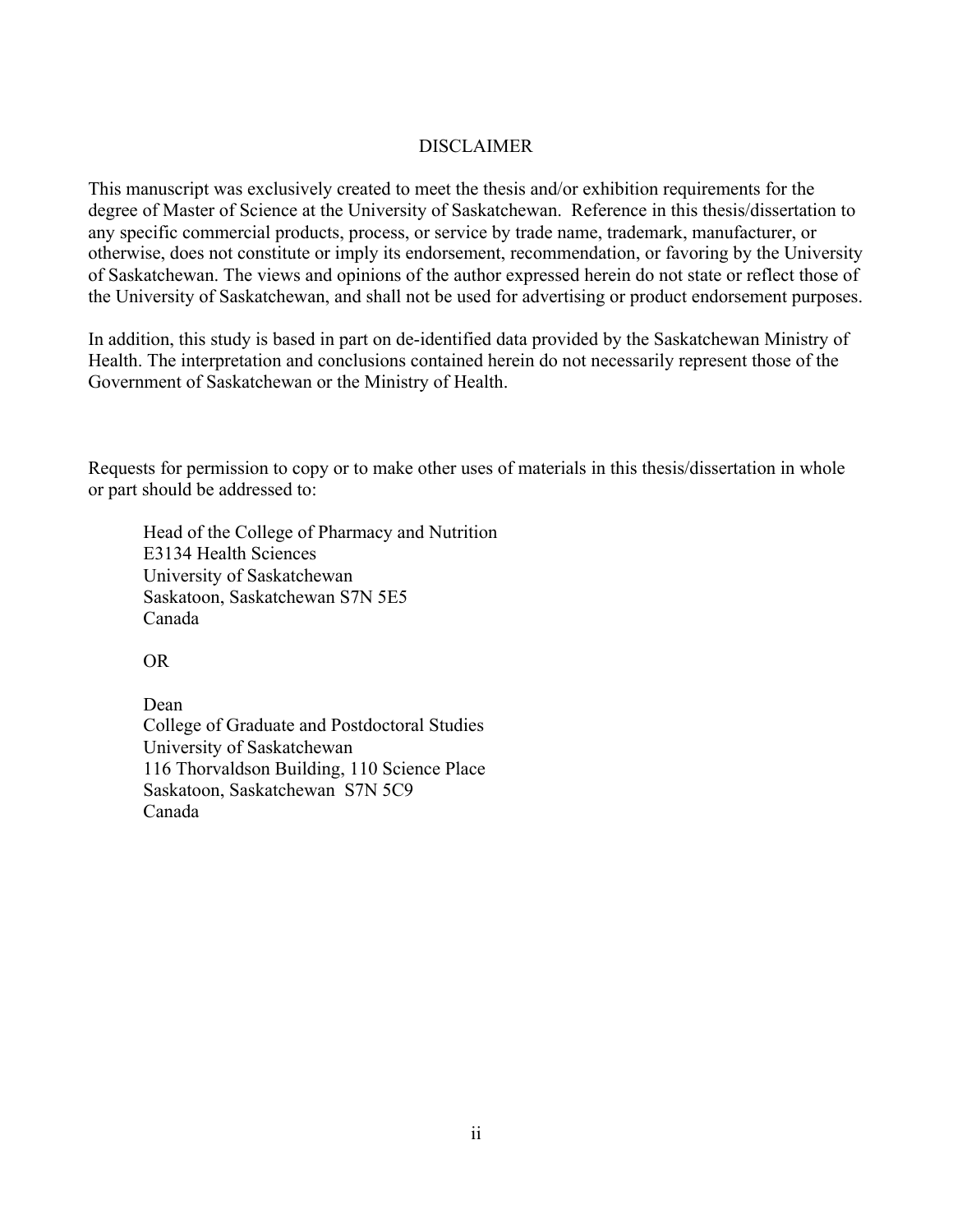# **Abstract**

# **Background**

Use of blood glucose test strips has dramatically increased over the past two decades in Saskatchewan and has emerged as a major health care expenditure. Although regular self-monitoring of blood glucose using test strips is imperative in certain patient groups, there is no strong evidence for clinical benefit in the majority of patients with diabetes. As a result, public and private payers have begun to limit the quantity of test strips eligible for reimbursement under drug benefit plans. The majority of literature supporting self-monitoring of blood glucose focuses on improvements in glycemic control. Selfmonitoring of blood glucose may also be used to detect hypoglycemia, but the relationship between test strip use and hypoglycemic events has not been well studied. Thus, the purpose of this study was to determine the relationship between blood glucose test strip use and hypoglycemia-related healthcare utilization.

## **Methods**

Hypoglycemia endpoints and test strip utilization among beneficiaries of the Saskatchewan Drug Plan were described using Saskatchewan's administrative health databases from 1996 to 2014. A time-series analysis using generalized estimating equations was conducted to test the association between hypoglycemia hospitalizations and utilization of blood glucose test strips at a population level. A nested case-control study was conducted within a cohort of patients with diabetes using a conditional logistic regression model to determine if individual risk of hospitalization for hypoglycemia was lower among patients who used blood glucose test strip compared to those who do not. **Results**

A total of 5,166 hospitalizations for hypoglycemia were recorded during the study period. The average crude rate of hospitalization for hypoglycemia was 26.2 admissions per 100,000. No consistent trend in hypoglycemia hospitalizations was evident. All measures of blood glucose test strip use increased over the study period. After controlling for health care utilization and changes in population size, the number of test strips dispensed was not associated with a significant change in the rate of hospitalization for hypoglycemia (p=0.41). Due to substantial clinical differences between cases and controls, modeling was not conducted in the overall cohort of diabetic patients. Instead, two subgroups were created to represent those at highest (i.e. patients using insulin) and lowest (i.e. patients using low risk oral hypoglycemic agents) risk of developing drug-induced hypoglycemia. After controlling for confounders, blood glucose test strip use was not associated with hospitalization for hypoglycemia in insulin users [adjusted OR 1.08; 95% CI (0.88,1.31); p=0.48], or in low risk oral hypoglycemic users [adjusted OR 1.04; 95% CI (0.55, 1.94); p=0.91].

## **Discussion**

Blood glucose test strip use was not associated with hospitalization for hypoglycemia in both population and individual level analyses. These findings were consistent among those at high risk and low risk of developing drug-induced hypoglycemia. This research adds to the existing body of literature suggesting that policies limiting blood glucose test strip reimbursement in patients not on insulin are unlikely to be detrimental to patient safety.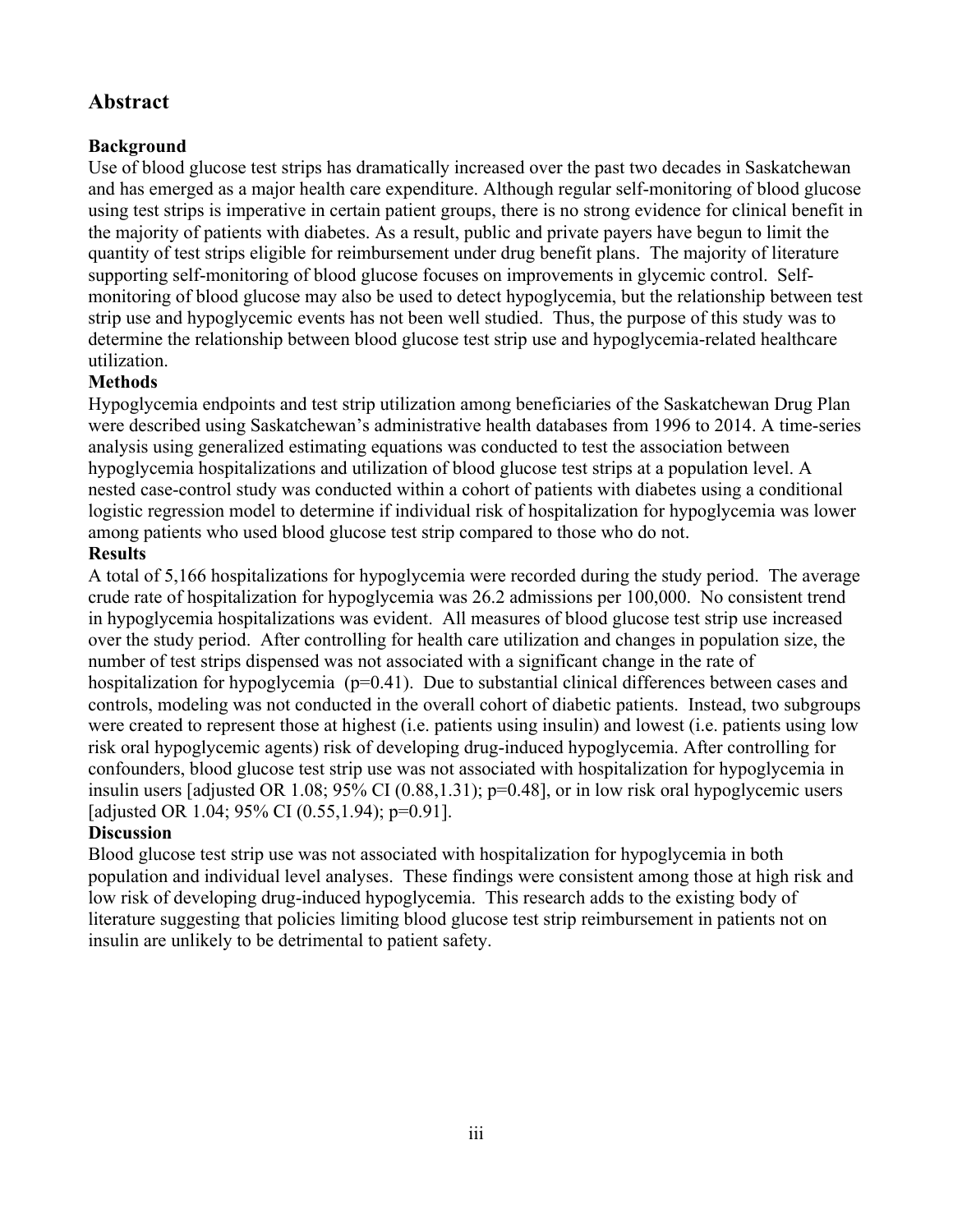# **Acknowledgments**

Sincerest thanks to my supervisor, Dr. David Blackburn, for providing me with this opportunity to enhance my research skills and pharmacy practice, and for his support, guidance, and contributions to this project. In addition, I would like to thank my graduate committee: Dr. Charity Evans, Dr. Lisa Lix, Dr. Gary Teare, and Dr. Yvonne Shevchuk for their contributions to this project. I would also like to thank Dr. Kerry Mansell for chairing my graduate committee meetings and defense, as well as Dr. Bonnie Janzen for acting as external examiner at my thesis defense.

I would also like to express gratitude to Xinya Lu, and all the staff at the Health Quality Council of Saskatchewan for their assistance in providing data and analysis support.

Finally, I am extremely grateful for the generous financial support provided by the Saskatchewan Drug Utilization Outcomes Research Team (SDUORT), Saskatchewan Ministry of Health, the Canadian Institute for Health Research (CIHR), the College of Pharmacy and Nutrition, and the College of Graduate and Postdoctoral Studies.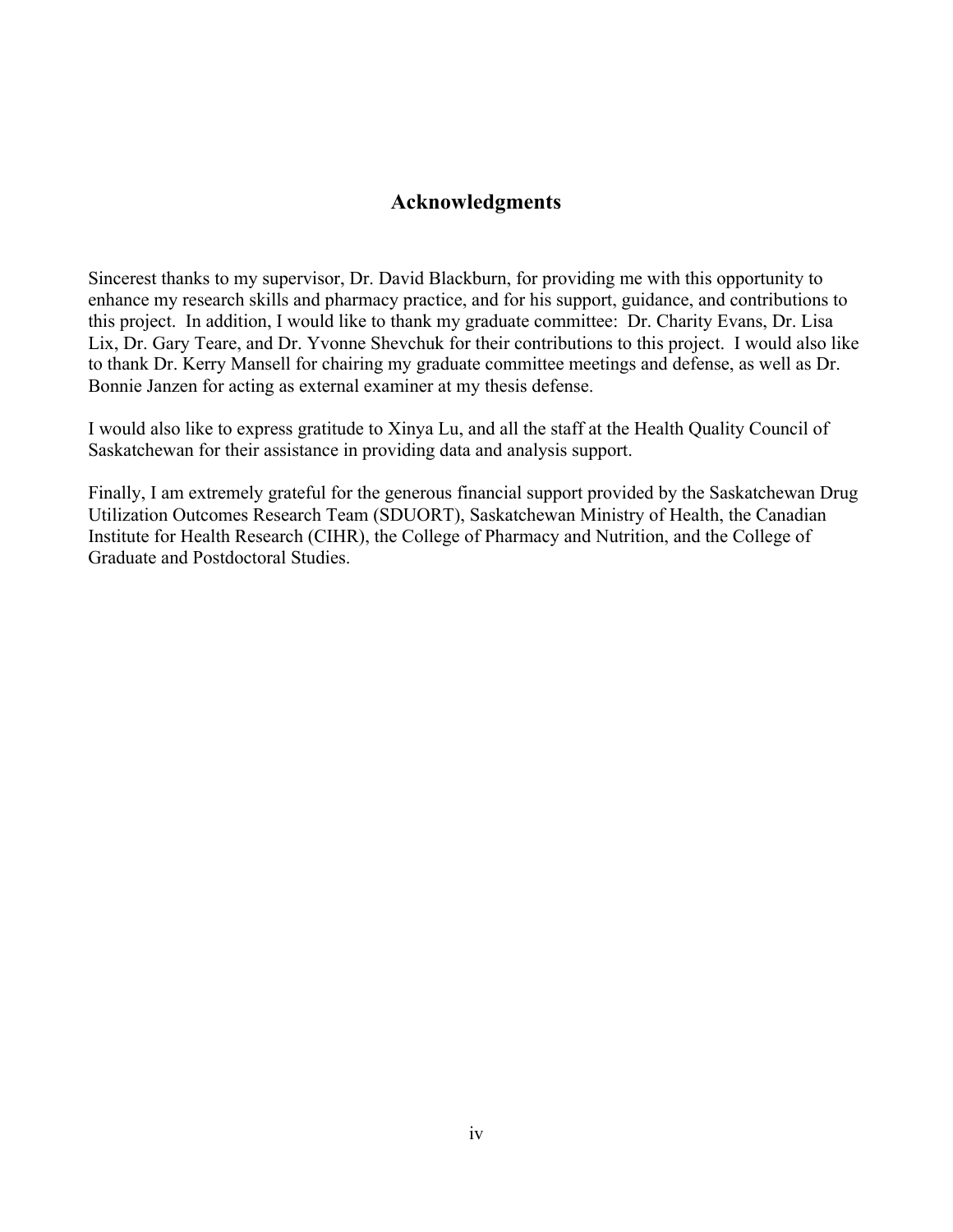| <b>Chapter 2 Literature Review</b> |  |
|------------------------------------|--|
|                                    |  |
|                                    |  |
|                                    |  |
|                                    |  |
|                                    |  |
|                                    |  |
|                                    |  |
|                                    |  |
|                                    |  |
|                                    |  |
|                                    |  |
|                                    |  |
|                                    |  |
|                                    |  |
|                                    |  |
|                                    |  |
|                                    |  |
|                                    |  |
|                                    |  |

# **Table of Contents**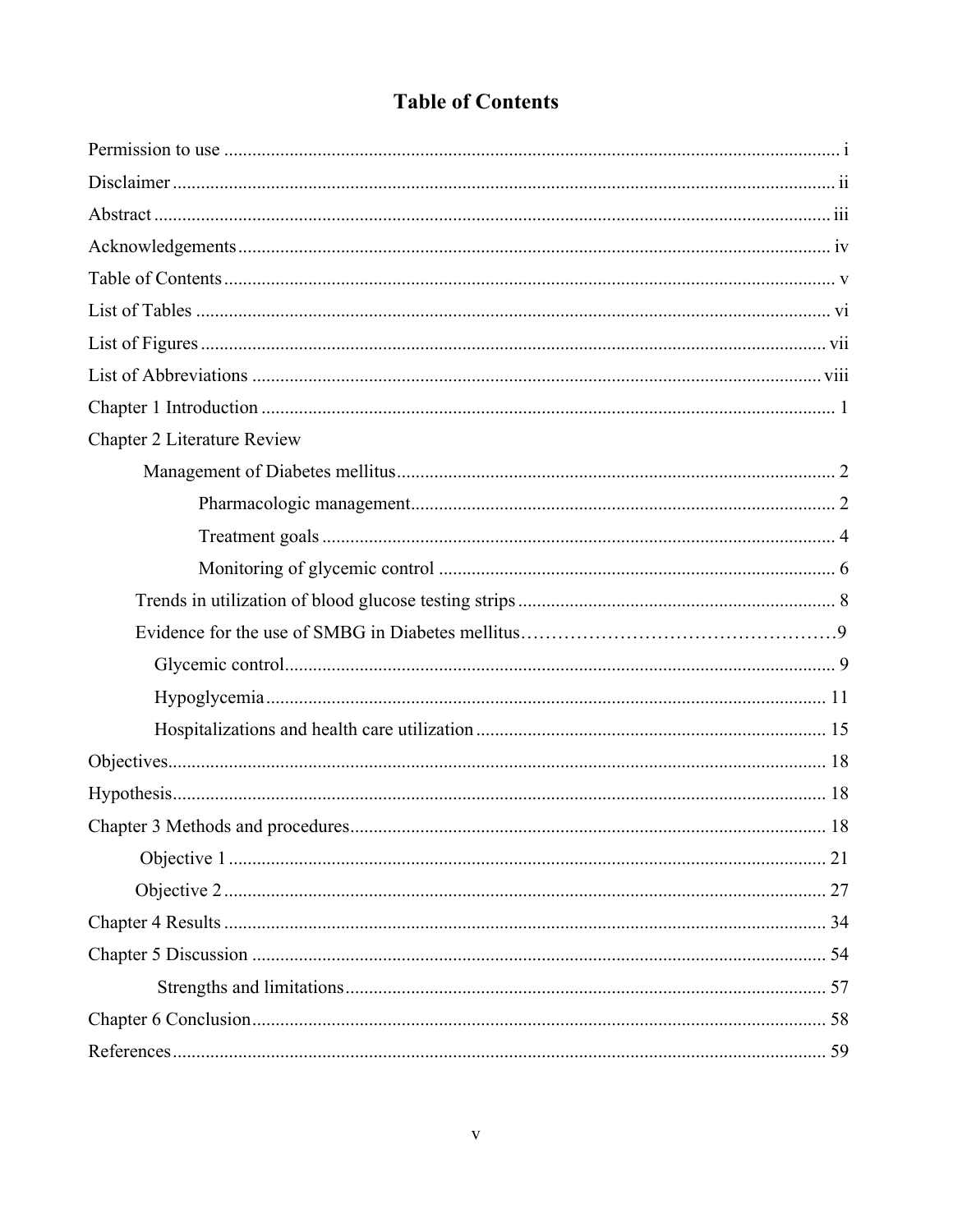# **List of Tables**

| <b>Chapter 2</b>                                                                                    |
|-----------------------------------------------------------------------------------------------------|
| Table 1: Summary of key studies providing evidence for SMBG and hypoglycemia outcomes14             |
| <b>Chapter 3</b>                                                                                    |
| Table 2: Diagnostic codes (ICD-9 and ICD-10-CA) used to identify hypoglycemia hospitalizations 22   |
| Table 3: Blood glucose test strip products listed as benefits                                       |
|                                                                                                     |
|                                                                                                     |
|                                                                                                     |
|                                                                                                     |
|                                                                                                     |
|                                                                                                     |
| <b>Chapter 4</b>                                                                                    |
|                                                                                                     |
| Table 10: Hypoglycemia hospitalizations as a function of year,                                      |
| total number of test strips dispensed (in millions), and all-cause hospitalizations (in millions)41 |
|                                                                                                     |
|                                                                                                     |
|                                                                                                     |
|                                                                                                     |
|                                                                                                     |
| Table 16: Predictors of hospitalizations for hypoglycemia (insulin subgroup)                        |
| with test strip use in the 180 days prior to index categorized according to quartiles of use 50     |
| Table 17: Descriptive characteristics and exposures of low risk oral hypoglycemic user subgroup 51  |
| Table 18: Test strip dispensations in the 180 days prior to index                                   |
|                                                                                                     |
| Table 19: Predictors of hospitalizations for hypoglycemia                                           |
|                                                                                                     |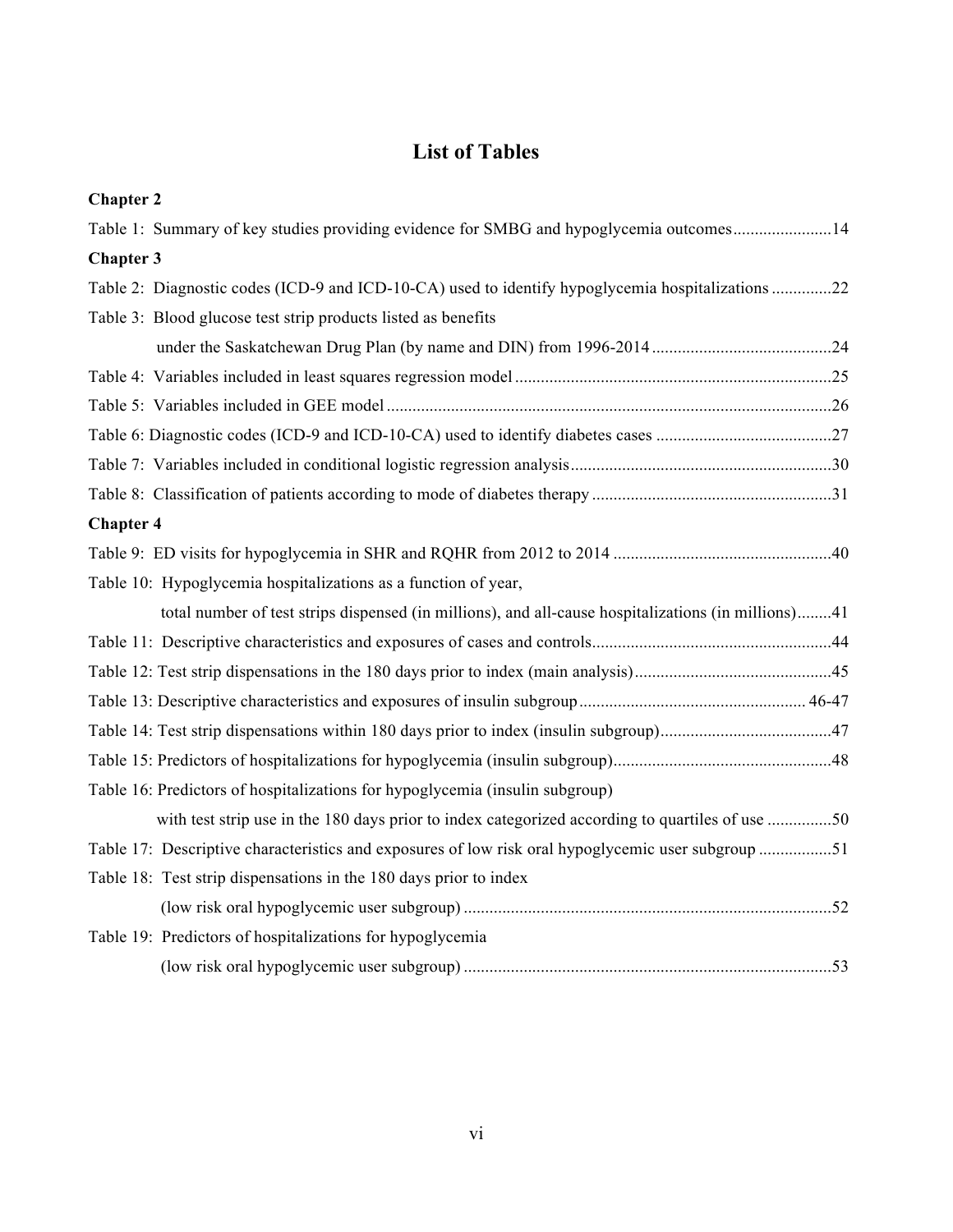# **List of Figures**

# **Chapter 4**

| Figure 1a and 1b: Total number of hospitalizations for hypoglycemia                                        |  |
|------------------------------------------------------------------------------------------------------------|--|
| and total individuals with $\geq 1$ hospitalization for hypoglycemia in Saskatchewan from 1996-201434      |  |
| Figure 2: Total number of hospitalizations for hypoglycemia and all-cause hospitalizations in Saskatchewan |  |
|                                                                                                            |  |
| Figure 3a and 3b: Total number of physician claims for hypoglycemia                                        |  |
| and total individuals with $\geq 1$ physician claim for hypoglycemia in Saskatchewan from 1996-201436      |  |
| Figure 4: Total number of blood glucose test strips dispensed in Saskatchewan from 1996-201437             |  |
|                                                                                                            |  |
| Figure 6: Total number of individuals receiving at least one blood glucose test strip                      |  |
|                                                                                                            |  |
| Figure 7: Total number of individuals receiving at least one hypoglycemic medication                       |  |
|                                                                                                            |  |
|                                                                                                            |  |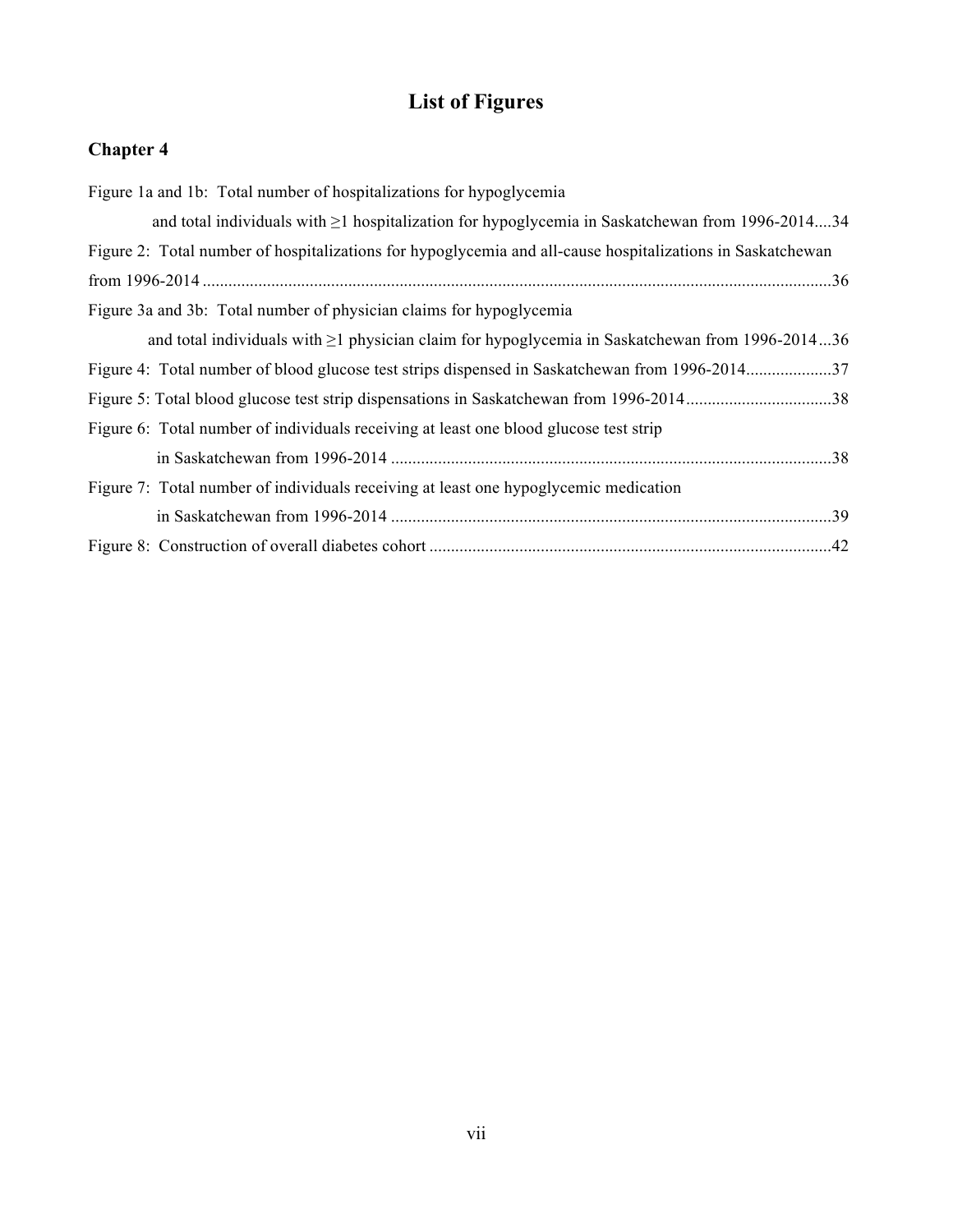# **List of Abbreviations**

| <b>ACCORD</b>   | Action to Control Cardiovascular Risk in Diabetics                  |  |
|-----------------|---------------------------------------------------------------------|--|
| ADA.            | <b>American Diabetes Association</b>                                |  |
| <b>ADVANCE</b>  | Action in Diabetes and Vascular Disease: Preterax and Diamicron     |  |
|                 | Modified Release Controlled Evaluation                              |  |
| <b>AHFS</b>     | American Hospital Formulary System                                  |  |
| AIC             | Akaike Information Criterion                                        |  |
| <b>BIC</b>      | <b>Bayesian Information Criterion</b>                               |  |
| <b>CADTH</b>    | Canadian Agency for Drugs and Technology in Healthcare              |  |
| <b>CCDSS</b>    | Canadian Chronic Disease Surveillance System                        |  |
| <b>COMPUS</b>   | Canadian Optimal Medication Prescribing and Utilization Service     |  |
| СI              | Confidence Interval                                                 |  |
| <b>CIHI</b>     | Canadian Institute for Health Information                           |  |
| <b>DACON</b>    | Daily Average Consumption of Insulin                                |  |
| <b>DAD</b>      | Discharge Abstract Database                                         |  |
| DC              | Diabetes Canada                                                     |  |
| <b>DCCT</b>     | Diabetes Control and Complications Trial                            |  |
| <b>DIN</b>      | Drug Identification Number                                          |  |
| DPP-4           | Dipeptidyl peptidase-4                                              |  |
| ED              | <b>Emergency Department</b>                                         |  |
| <b>FPG</b>      | <b>Fasting Plasma Glucose</b>                                       |  |
| <b>GEE</b>      | <b>Generalized Estimating Equations</b>                             |  |
| <b>GLM</b>      | General Linear Model                                                |  |
| <b>GLP</b>      | Glucagon-like Peptide                                               |  |
| HbAlc           | Hemoglobin A1c; Glycosylated Hemoglobin                             |  |
| <b>HQC</b>      | Health Quality Council                                              |  |
| <b>HR</b>       | Hazard Ratio                                                        |  |
| <b>HSN</b>      | <b>Health Services Number</b>                                       |  |
| ICD             | International Classification of Diseases                            |  |
| $ICD-9$         | International Classification of Diseases (Ninth Revision)           |  |
| $ICD-10-CA$     | International Classification of Diseases (Tenth Revision, Canada)   |  |
| <b>NDSS</b>     | National Diabetes Surveillance System                               |  |
| <b>OR</b>       | Odds ratio                                                          |  |
| QIC             | Quasi-likelihood Information Criterion                              |  |
| <b>RQHR</b>     | Regina Qu'Appelle Health Region                                     |  |
| <b>RR</b>       | <b>Relative Risk</b>                                                |  |
| <b>SDUORT</b>   | Saskatchewan Drug Utilization and Outcomes Research Team            |  |
| <b>SHR</b>      | Saskatoon Health Region                                             |  |
| <b>SLCDC-DM</b> | Survey on Living with Chronic Diseases in Canada-Diabetes Component |  |
| <b>SMBG</b>     | Self-monitoring of blood glucose                                    |  |
| <b>UKPDS</b>    | UK Prospective Diabetes Study                                       |  |
| <b>VIF</b>      | Variance Inflation Factor                                           |  |
|                 |                                                                     |  |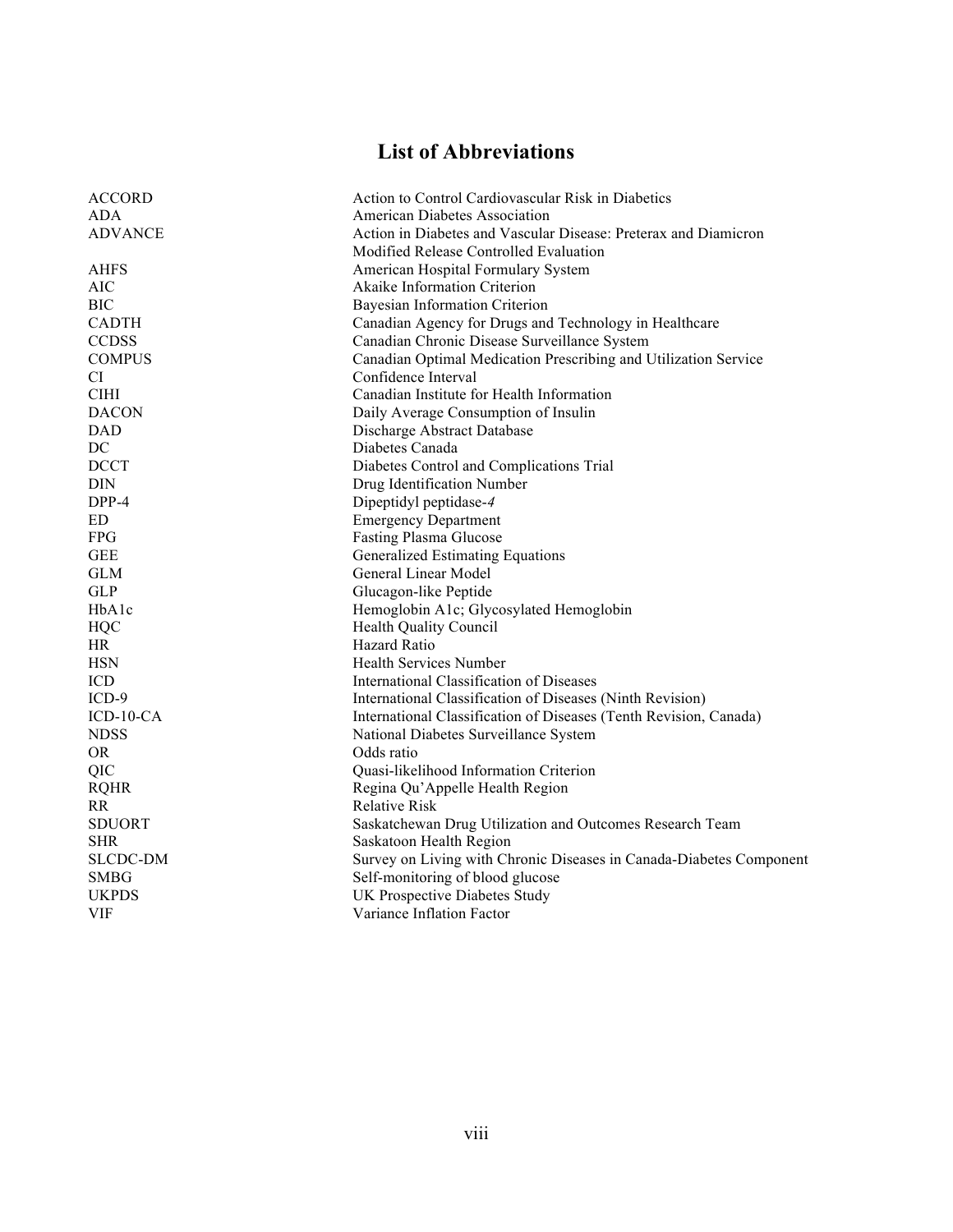## **Chapter 1: Introduction**

Diabetes is a metabolic disorder characterized by persistently elevated blood glucose levels (hyperglycemia)[1, 2]. Approximately 7 % of Canadians have been diagnosed with diabetes and its prevalence continues to increase [3]. Individuals who suffer from diabetes are at risk of both immediate complications of hyperglycemia as well as long-term comorbidities, such as cardiovascular disease (including stroke), kidney disease, blindness, and amputation[2]. Current management of diabetes involves using pharmacologic therapies to lower blood glucose to guideline recommended targets, which are chosen to minimize complications of hyperglycemia.

Patients with diabetes can easily monitor their own blood glucose levels using testing strips, which provide an immediate estimation of blood glucose concentration to the user [4, 5]. As a result, self-monitoring of blood glucose (SMBG) has become a common strategy to engage patients in the process of achieving blood glucose targets and to minimize the risk of drug-induced hypoglycemia [1, 2]. Indeed, current evidence suggests that routine SMBG is imperative in certain diabetic patient populations such as those using high doses of insulin [2, 6]. However, SMBG does not appear to benefit all patients with diabetes. In fact, it may be unnecessary in individuals at low risk of developing hypoglycemia [7, 8].

SMBG has been associated with improved glycemic control in patients receiving non-insulin medications, but the degree of benefit is too small to be of any clinical significance and is not likely to translate into improvements in long-term outcomes or quality of life [7-9]. Moreover, no evidence can be found to support the use of SMBG for preventing drug-induced hypoglycemia in low-risk patients. However, it is theoretically possible that patients employing SMBG may be able to detect and subsequently self-treat episodes of drug-induced hypoglycemia in a timely fashion, thereby avoiding the need to present to healthcare services for treatment. In this case, higher use of blood glucose testing strips in the population would be expected to reduce hospitalizations due to hypoglycemia. To our knowledge, the relationship between population-wide use of blood glucose test strips and hospital admissions for hypoglycemia has never been examined.

The use of blood glucose testing strips is a major health care expenditure. In 2012, public and private drug plans in Canada spent an estimated \$503 million on test strips alone, with \$393 million of that attributed to patients who were not using insulin[7, 9]. In Saskatchewan, at least 50% of the costs of test strips are paid by the provincial drug plan[10]. Numerous provinces and federal payers have already imposed restrictions on the number of strips that are available as a benefit to patients with

1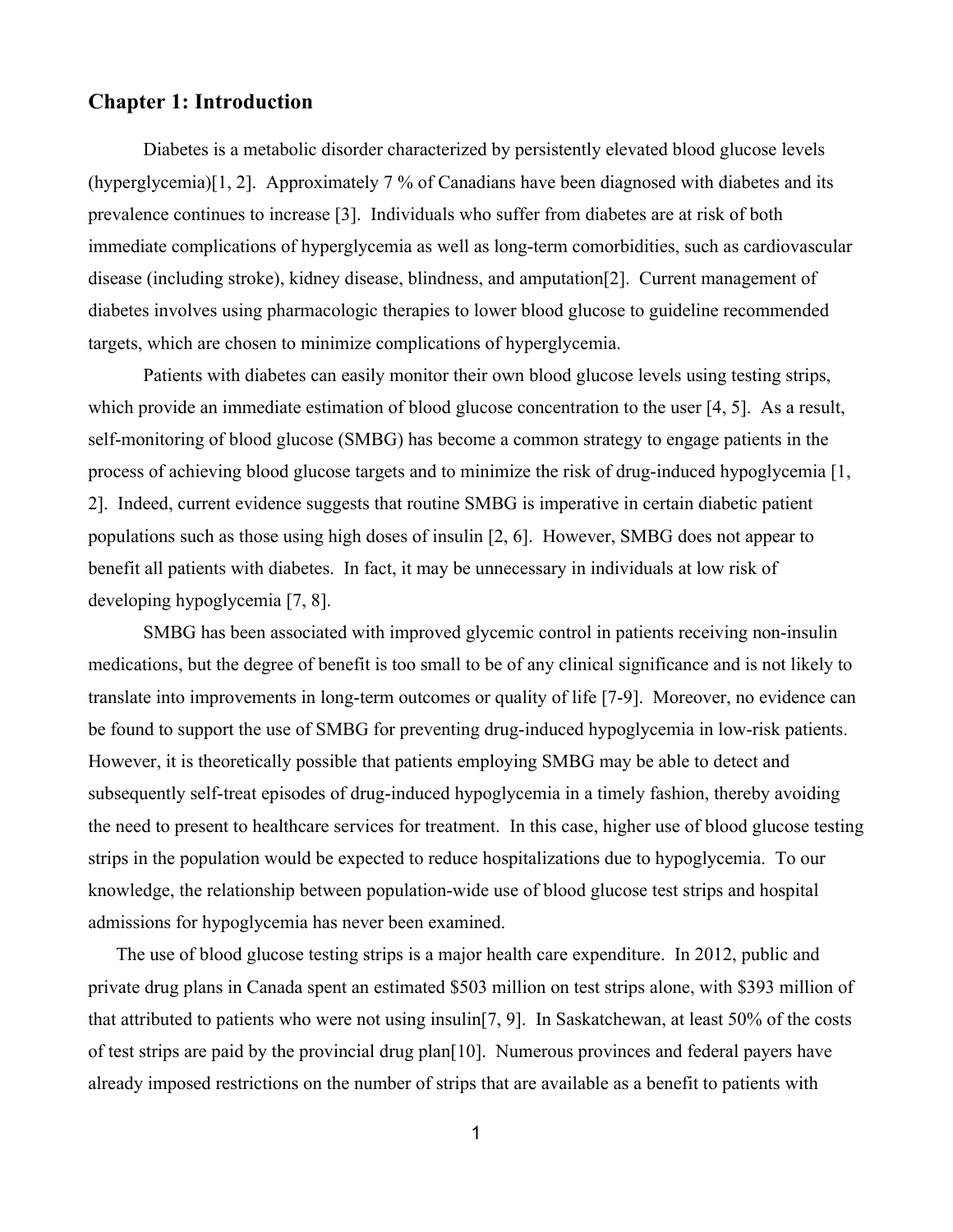diabetes that are not on insulin. Given the high cost of hospital inpatient treatment for hypoglycemia and the potential demands placed on emergency departments for acute events, an examination of the impact of SMBG and its role in healthcare utilization seems prudent.

The aim of this research is to determine if relationships exist between blood glucose test strip utilization and rates of hypoglycemia at the population level, and to explore the impact of blood glucose test strip use on the risk of being hospitalized for hypoglycemia.

Objective 1: To determine if utilization of blood glucose test strips at the provincial level result in lower rates of hospitalizations for hypoglycemia.

Objective 2: To determine if the individual risk of hospitalization for hypoglycemia is lower among patients who use blood glucose test strips compared to those who do not.

# **Chapter 2: Literature Review**

#### **Diabetes mellitus**

Hyperglycemia is the primary manifestation of diabetes mellitus resulting from an absolute or relative insulin deficiency [2, 3]. Two distinct subtypes typically distinguish the disease[3]. Type 1 diabetes is caused by autoimmune destruction of pancreatic β-cells, which results in an absolute deficiency in insulin secretion [1]. Type 1 diabetes is diagnosed in younger patients and accounts for 5-10% of the total burden of diabetes in Canada [2, 3]. In contrast, type 2 diabetes accounts for the vast majority of cases and is characterized by insulin resistance[1], typically being diagnosed in older patients [3]. Other types of diabetes, such as gestational diabetes (i.e. diabetes during pregnancy) and drug-induced diabetes can also occur in select patient populations [1].

### **Pharmacologic Management**

For individuals with type 1 diabetes, insulin is a lifesaving therapy started immediately at diagnosis [2]. Insulin is administered by subcutaneous injection or continuous subcutaneous infusion. Although initially isolated from animal sources (i.e. bovine or porcine derived insulin), modern insulin is manufactured using recombinant DNA technology to produce structurally identical human insulin or modified insulin analogues[2]. Insulins are categorized based on their duration of action and their time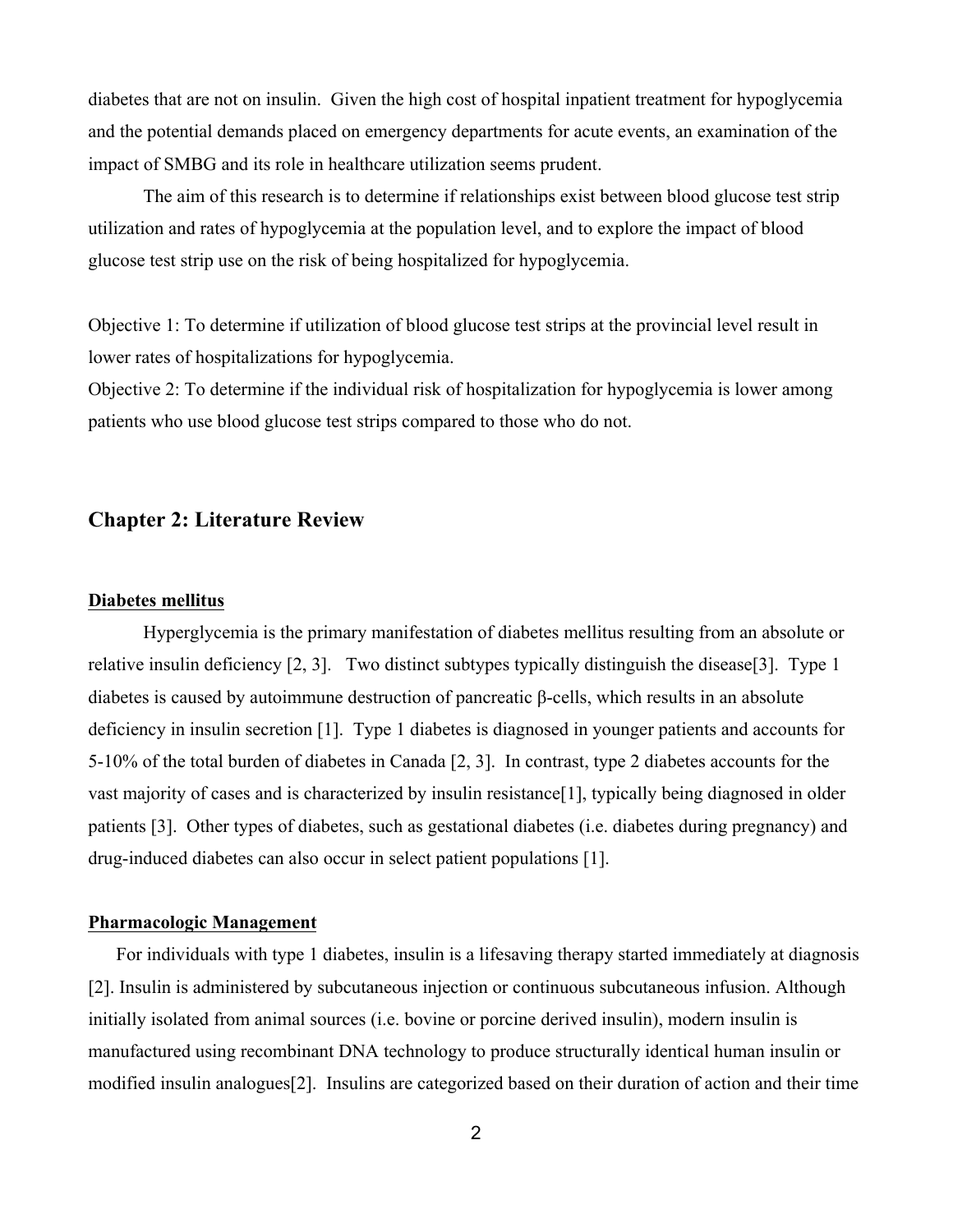to onset and peak effect.

Patients with type 1 diabetes are usually treated with multi-dose or basal-bolus insulin regimens in an attempt to mimic normal pancreatic insulin secretion [2]. For example, basal insulin levels are mimicked through the administration of an intermediate or long-acting insulin preparation (or insulin analogue) administered once or twice daily. Bolus or prandial insulin levels are mimicked by administering short- or rapid-acting insulin (or insulin analogue) at meal times. The exact dose of prandial insulin depends on several factors including the carbohydrate content of each meal, the glycemic index of the meal consumed, and the amount of physical activity or exercise around mealtimes [2]. Additional doses of short-acting/rapid-acting insulin analogues may also be used throughout the day to correct hyperglycemia [2]. Individuals diagnosed with type 1 diabetes must undergo significant education regarding insulin injections, dose titration based on diet and physical activity, sick-day management, avoidance of hypoglycemia, and management of hyperglycemia in order to effectively self-manage their condition[2]. Obviously, SMBG is an integral part of the successful management of this condition.

In contrast to those with type 1 diabetes, patients with type 2 diabetes form a much more heterogeneous group [11]. Pharmacologic treatment of type 2 diabetes varies significantly based on the duration and progression of the disease [2]. Type 2 diabetes is characterized initially by insulin resistance (i.e. relative insulin deficiency) but develops into an absolute insulin deficiency as pancreatic β-cell function declines over time [12]. Initially, some patients may be able to manage type 2 diabetes through lifestyle modifications (i.e. weight loss, dietary modifications, and increased physical activity), however the progressive nature of the disease will likely require pharmacologic therapy to be initiated when glycemic targets cannot be met through lifestyle interventions alone [1, 2]. Choice of pharmacologic therapy in patients with type 2 diabetes depends on the degree of hyperglycemia at diagnosis, the presence of microvascular or macrovascular complications, risk for developing hypoglycemia, concomitant medical conditions, medication side effects, the ability of the patient to self-manage, and patient preference [2].

Unlike the treatment of type 1 diabetes, type 2 diabetes may be managed using oral hypoglycemic agents as well as insulin. Oral hypoglycemic agents are categorized according to their mechanisms of action. They may increase pancreatic secretion of insulin (insulin secretagogues), decrease hepatic glucose production and/or increase sensitivity to insulin (biguanides and thiazolidiazones), block or delay uptake of dietary carbohydrates (alpha-glucosidase inhibitors), or mimic or enhance incretin secretion (GLP-1 agonists and DPP-4 inhibitors) [1].

3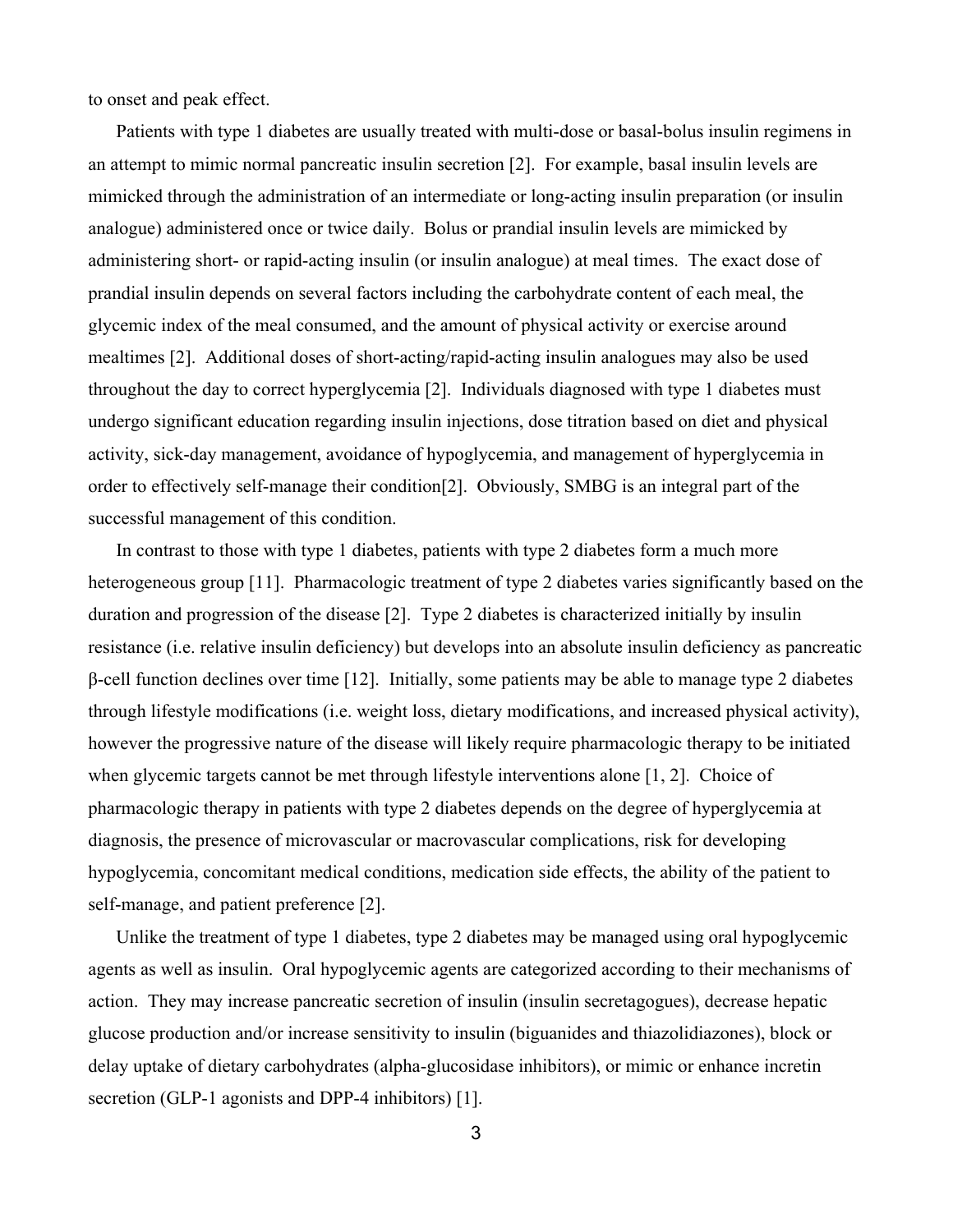Drug therapy is typically initiated using a single oral hypoglycemic agent, unless severe hyperglycemia and/or metabolic decompensation is present, in which case a combination of oral hypoglycemics or insulin may be initiated [1, 2]. Dosing of oral agents may be titrated to achieve target blood glucose levels, although combinations of different oral agents at submaximal doses have increased efficacy and reduced side effects as compared to maximal doses of single agents alone[2]. Insulin may be started at any time in the treatment of type 2 diabetes, but is typically reserved for patients receiving maximal doses of oral hypoglycemics and unable to meet glycemic targets, or for those with end-organ damage (i.e. end-stage renal disease), which renders oral hypoglycemics clinically inappropriate [1, 2]. Insulin also may be used in combination with oral hypoglycemics. The combination results in lower insulin doses that are able to effectively manage blood glucose levels, but with less weight gain and decreased risk of hypoglycemia when compared to insulin use alone [1]. Insulin therapy in patients with type 2 diabetes may be initiated as a once daily injection of a longacting preparation or analogue in combination with oral hypoglycemic agents or as a basal-bolus regimen (in which case oral hypoglycemics are typically discontinued)[2].

### **Treatment Goals**

Results of the Diabetes Control and Complications Trial (DCCT) were used to establish current management strategies and treatment goals in patients with type 1 diabetes. The DCCT was a multicenter, randomized clinical trial designed to compare intensive insulin therapy versus conventional diabetes therapy on the development and progression of microvascular complications of diabetes in 1,441 type 1 diabetic patients [13]. The conventional therapy arm administered insulin injections once or twice daily (along with once daily SMBG or urine glucose monitoring) with the main goal of therapy being the absence of symptoms attributed to hyperglycemia. The intensive therapy arm administered insulin injections three or more times daily (along with SMBG at least 4 times per day) titrated to achieve a pre-prandial (fasting) plasma glucose level of 3.9-6.7 mmol/L and a hemoglobin A1c (HbA1c) of 6.05% or less. After a mean 6.5 years follow-up, intensive therapy was associated with significantly lower hemoglobin A1c and plasma glucose profiles, a 76% risk reduction in development of primary retinopathy and 54% risk reduction in the progression of secondary retinopathy, and a reduction in nephropathy and neuropathy [13].

Numerous trials have examined the optimal level of glycemic control in patients with type 2 diabetes. The UK Prospective Diabetes Study (UKPDS) was designed to determine if intensive blood glucose control reduces the risk of micro- and macrovascular complications in patients newly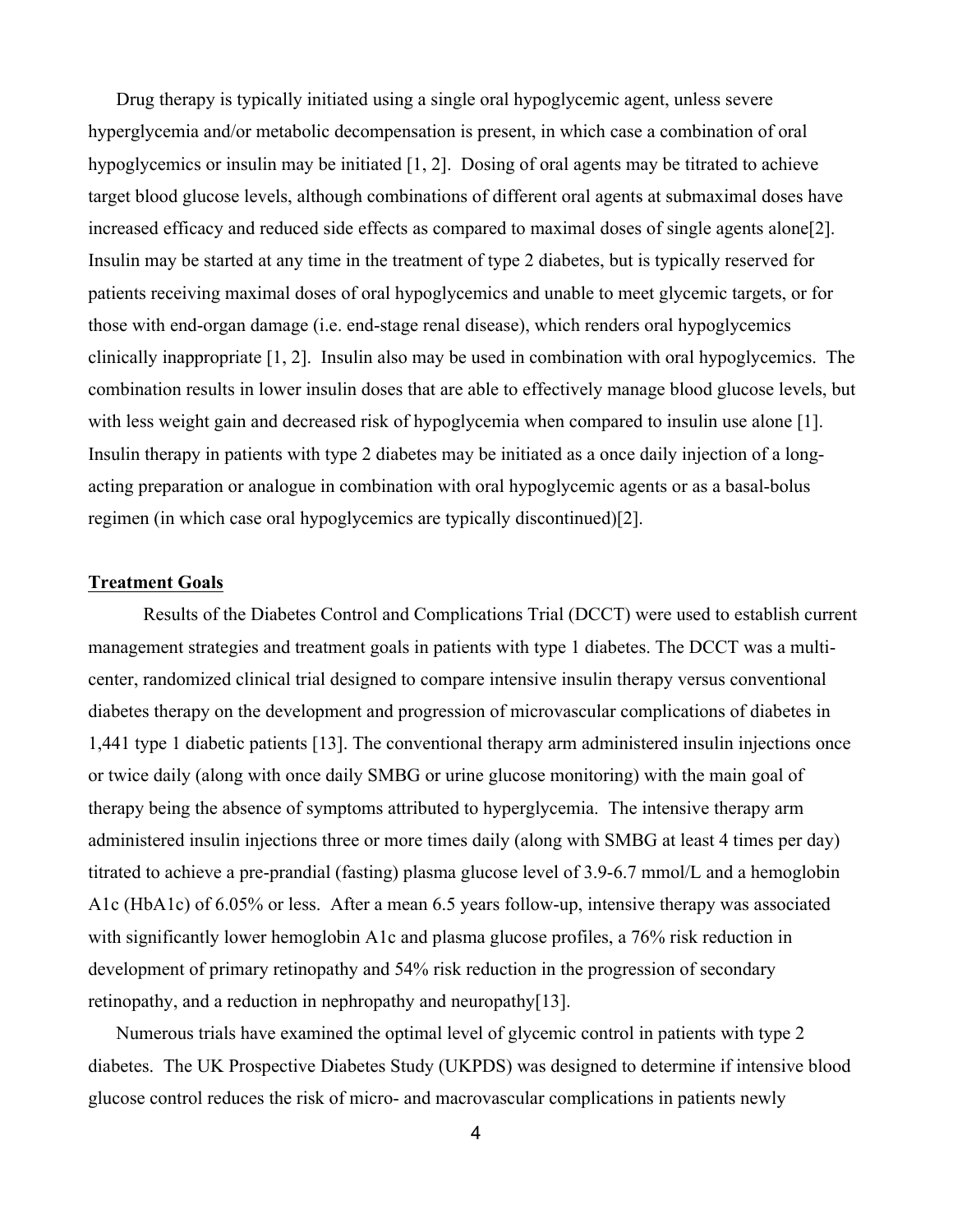diagnosed with type 2 diabetes [14]. Subjects were assigned to receive either conventional therapy or intensive therapy. The conventional therapy arm aimed to achieve a fasting plasma glucose level of less than 15 mmol/L through dietary interventions, while avoiding symptoms of hyperglycemia. The intensive therapy arm aimed to achieve a fasting plasma glucose level of less than 6 mmol/L and received pharmacologic therapy with either insulin or sulfonylureas [14]. In the conventional arm, fasting plasma glucose and HbA1c increased steadily over the ten years after randomization. In the intensive arm, there was an initial decrease in fasting plasma glucose and HbA1c in the first year, followed by an increase in both fasting glucose and HbA1c similar to that seen in the conventional arm. The median HbA1c over ten years was 7.0% in the intensive arm, as compared to 7.9% in the conventional arm  $(p<0.001)$ . The intensive arm showed a significant 25% relative risk reduction in microvascular endpoints compared with the conventional treatment group, which was primarily due to decreased retinal photocoagulation in the intensive arm. There was also a trend towards a reduction in myocardial infarction in the intensive arm  $(p=0.052)$ , but no significant difference was noted between the two arms for diabetes-related mortality and all-cause mortality [14].

The Action to Control Cardiovascular Risk in Diabetics (ACCORD) trial attempted to determine if intensive diabetes therapy (with the goal of achieving a 'normal' HbA1c of <6.0%) reduced cardiovascular events in patients with type 2 diabetes and cardiovascular disease or risk factors for cardiovascular disease [15]. The trial was stopped after 3.5 years due to a 22% increase in all-cause mortality in the intensive diabetes therapy arm (HR 1.22; 95% CI [1.01,1.46], p<0.04). Also, there was no significant decrease in cardiovascular events between the control and intensive arms with an event rate of 6.9% per year in the intensive arm and 7.2% in the control arm (HR 0.90, 95% CI [0.78,1.02]; p= 0.16)[15]. In this population of high cardiovascular risk diabetic patients, intensive blood glucose lowering did not reduce cardiovascular events as originally postulated and actually increased the risk of adverse outcomes, including weight gain, hypoglycemia, and death[15].

The Action in Diabetes and Vascular Disease: Preterax and Diamicron Modified Release Controlled Evaluation (ADVANCE) trial also sought to assess the effects of intensive glycemic control in type 2 diabetics [16]. The intervention arm was able to achieve an HbA1c of 6.5% (compared to 7.3 % in the control arm), which was associated with a significant reduction in major microvascular events primarily due to a protective effect against nephropathy[16]. However, no significant differences were observed in the number of macrovascular events or deaths despite achieving a similar degree of HbA1c reduction as in ACCORD. Although there was no significant reduction in the development of retinopathy, the ADVANCE trial provides some additional evidence for benefits of intensive glycemic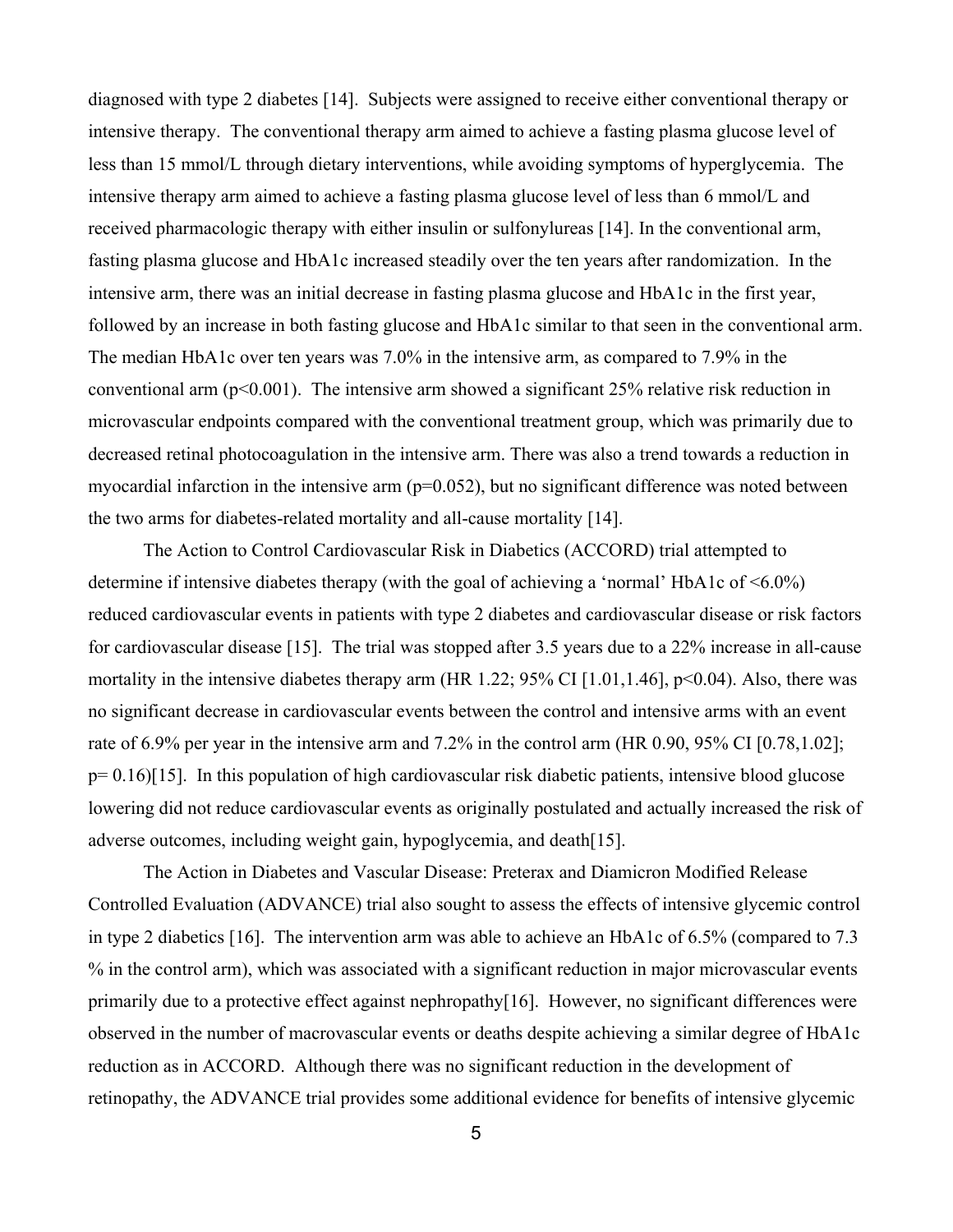control in reducing the risk of microvascular complications, despite no significant macrovascular benefit associated with intensive glycemic control.

Based on the evidence obtained from the aforementioned landmark trials, along with epidemiological data, the benefit conferred from intensive glycemic control varies according to the type of patient and treatment [2, 13, 15, 16]. Current Diabetes Canada (DC) guidelines recommend that glycemic targets should be individualized based on age, duration of disease, presence of comorbidities (especially cardiovascular disease), life expectancy, and risk of hypoglycemia [2]. In most patients with type 1 and type 2 diabetes, a target HbA1c of  $\leq$ 7.0% is considered optimal in order to reduce the risk of microvascular complications. In selected patients, a more stringent HbA1c of ≤6.5% may be considered to further reduce risk of microvascular complications, however this must be balanced against an increased risk of hypoglycemia. In older patients with limited life expectancy or functional dependency, or in those with significant cardiovascular disease, a history of severe hypoglycemia and/or hypoglycemia unawareness, less aggressive HbA1c targets (i.e. 7.1%- 8.5%) may be considered [2].

#### **Monitoring of glycemic control**

Monitoring of glycemic status is fundamental to diabetes management as it enables an assessment of treatment efficacy and guides therapeutic adjustment to achieve glycemic targets[17]. In most patients, glycosylated hemoglobin (hemoglobin A1c or HbA1c) is a reliable measure of blood glucose concentrations over the preceding 90-120 days[2]. Current guidelines recommend measuring HbA1c every 3-6 months, depending on the patient's proximity to glycemic targets[2]. Results may be used by health care providers to assess mean glycemia, and as a measure of risk for developing long-term diabetic complications[17].

In contrast to HbA1c, which is typically performed and interpreted by health-care providers, selfmonitoring of blood glucose is the measurement of blood glucose concentrations by patients with diabetes in their home environment [5]. The ultimate goal of self-monitoring of blood glucose is to collect blood glucose information at a number of different time points to construct a blood glucose profile which can then be used to create or modify a therapeutic regimen to optimize blood glucose control[18]. Self-monitoring can also be used by patients to help titrate medication dosing (e.g. insulin), detect or confirm hyper- and hypoglycemia, and to assess the effects of diet and lifestyle choices on their blood glucose levels [5, 18]. SMBG may also have a role in promoting patient empowerment as it may increase patients' ability to independently manage their disease, provide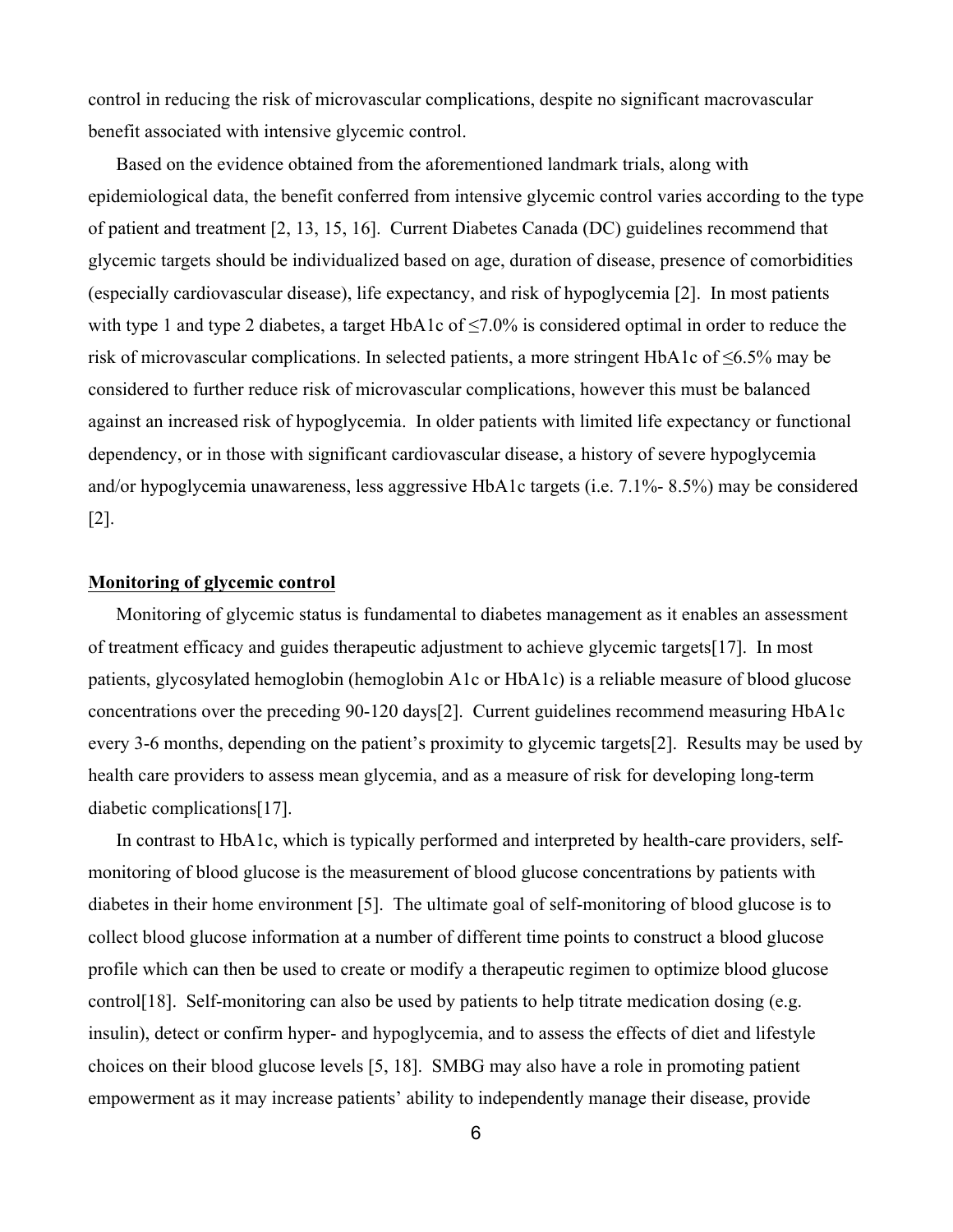motivation to remain adherent to therapy, or make healthy lifestyle choices [19].

Blood glucose self-monitoring technology is relatively recent, having only been utilized in the management of diabetes since the mid 1980's [17]. Prior to the availability of blood glucose testing strips, diabetes therapy was titrated to produce symptom relief (i.e. polydipsia, polyuria, and nocturia) rather than achieve specific blood glucose targets[17]. The first quantitative and semi-quantitative urine and blood glucose assays were difficult to interpret and therefore not suitable for home testing [4]. The first blood glucose meters required great precision to operate and were too cumbersome to be considered suitable for individual use[4]. As a result, the majority of blood glucose testing continued to be conducted in physician offices or other health care settings. Further improvements on these initial models decreased their size, improved their precision, and ultimately resulted in an end-product suitable for most patients to reliably measure their blood glucose at home<sup>[4]</sup>.

Current blood glucose meters are palm-sized, equipped with a digital display and use test strips that are specific to the type of meter [4, 5]. Patients prick the skin (usually on the tip of the finger) using a lancet device to produce a small amount of blood that is applied to the test strip, which is inserted into the glucose meter. The concentration of glucose in the blood is quantified by a photometer and an output reading is provided to the user, usually within 30 seconds. The results can be stored in the device's digital memory for retrieval at a later time. Most modern meters are user-friendly, include alerts to warn of hypo- or extreme hyperglycemia, and may have additional software to allow individuals to record diet and exercise patterns to aid in interpreting blood glucose patterns [4, 17]. The test strip method is presently the only means by which an individual may accurately self-monitor their blood glucose concentrations [5]. It is worth noting that self-monitoring of blood glucose itself does not produce any meaningful clinical outcomes unless it is accompanied by changes in behaviors in response to blood glucose readings [5].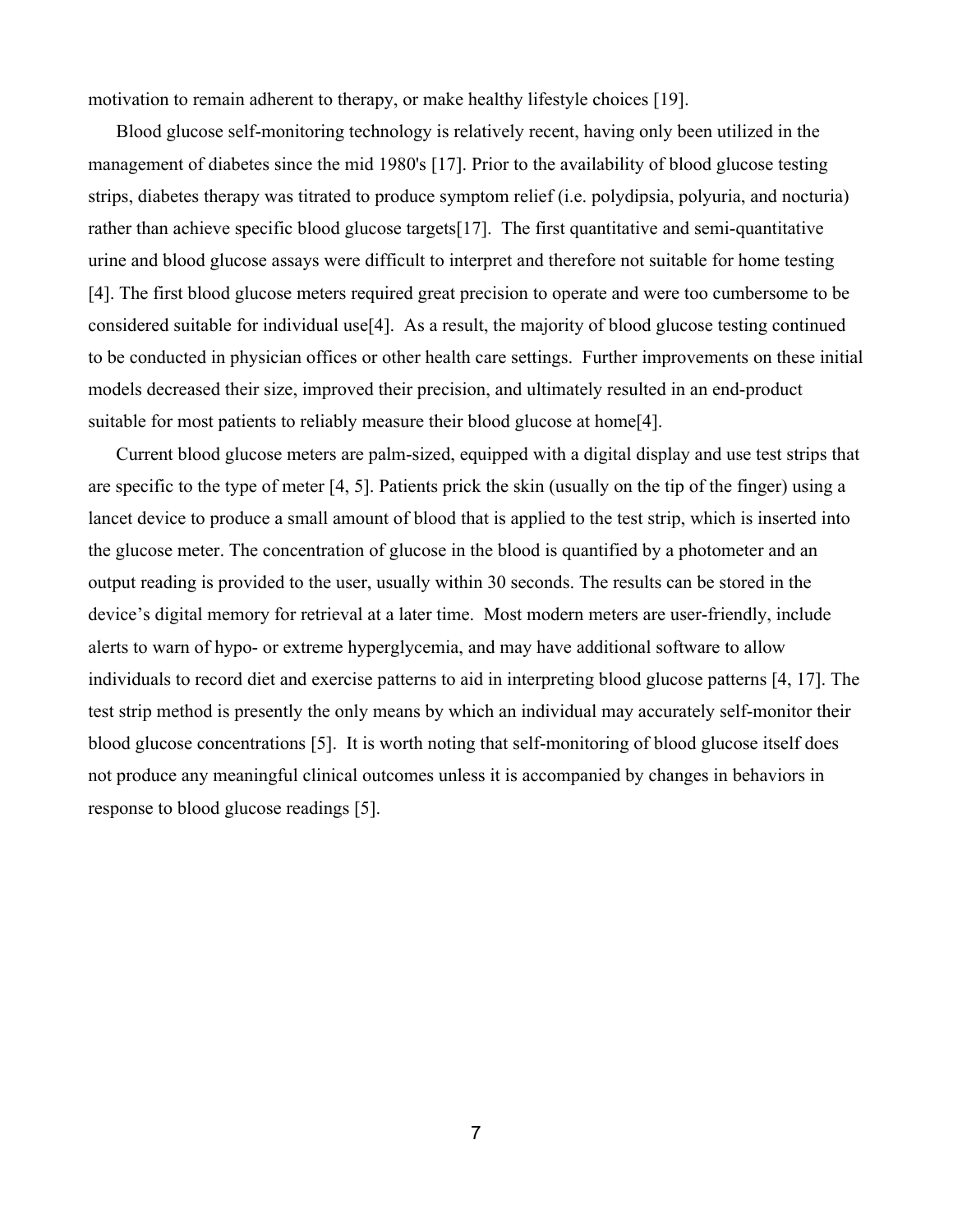#### **Trends in blood glucose test strip utilization**

Blood glucose strips are emerging as a major source of health-care expenditure across the country. In a recent report of evidence based drug therapy, British Columbia identified a significant increase in test strip usage from 1996-2009. In 2009, total spending for blood glucose test strips was reported at \$50 million, with an estimated \$25 million attributed to test strip use in patients with type 2 diabetes[20]. In Ontario, blood glucose test strips represented the third largest expenditure to Ontario public drug plans, costing over \$100 million and comprising 3.3% of total drug expenditures between 2007 and 2008 [21].

Test strip usage in Saskatchewan has also increased dramatically over the last two decades. In 2015, the Saskatchewan Drug Utilization and Outcomes Research Team (SDUORT) described trends and utilization patterns of test strip usage using Saskatchewan's administrative databases. In 1996, the crude number of strips dispensed was over 3.5 million attributed to 20,223 unique patients. In 2013, this increased to 16.8 million among 55,506 unique patients [10]. In each calendar year, approximately 20% of all test strip users had no record of blood glucose lowering medication use. An additional 26% of test strip users were receiving only oral hypoglycemic drugs with a low risk of causing hypoglycemia<sup>[10]</sup>. The total cost of strips increased from \$3.5 million in 1996 to \$16.8 million in 2013, of which the Saskatchewan government cost share was approximately \$9 million[10] .

A significant portion of test strip use in Saskatchewan is in patients who do not appear to benefit greatly from SMBG [10]. In October 2015, the Saskatchewan government limited the quantity of blood glucose test strips covered for patients not on insulin [22]. Prior to this date, patients in Saskatchewan were able to receive up to 900 strips every 3 months, regardless of their clinical situation [10, 22].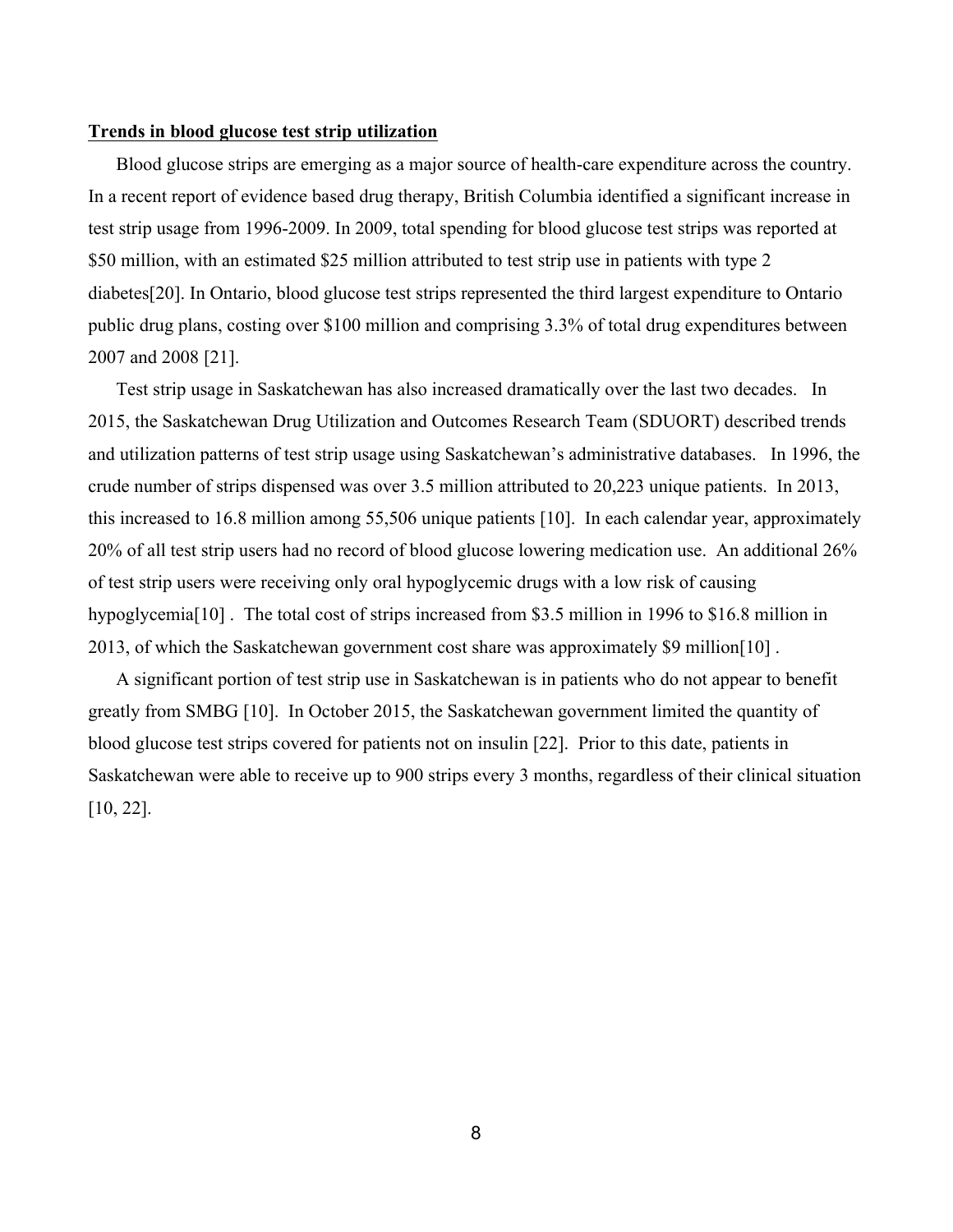## **Evidence for the use of SMBG in Diabetes Mellitus**

#### **Glycemic Control**

For those with type 1 diabetes, the benefits of intensive glucose control (i.e. maintaining normal or near-normal blood glucose levels) have been well documented in clinical trials [13]. However, while intensive glycemic control was associated with improved clinical outcomes such as decreases in HbA1c and microvascular complications, patients in the intensive arm of the DCCT also experienced a three-fold increase in episodes of severe hypoglycemia and coma [13]. As such, Canadian and American diabetes guidelines recommend frequent self-monitoring of blood glucose in this patient population [2, 6] to minimize the risk of drug-induced hypoglycemia.

Patients treated with intensive insulin regimens should perform SMBG at least 3 times per day, at different times per day (i.e. pre- and post-prandial, prior to exercise, at bedtime, prior to driving, if hypoglycemia is suspected) depending on the specific needs of the individual [2, 6]. Many of the major trials that have demonstrated the benefit of intensive glycemic control [13, 23] included SMBG as a component of the intervention arm, suggesting that SMBG is an important component of effective diabetes management [6, 24]; however, the direct effects of SMBG have rarely been studied in randomized trials [24]. The Canadian Optimal Medication Prescribing and Utilization Service (COMPUS) conducted a systematic review and meta-analysis to determine the efficacy, safety, and optimal frequency of SMBG in type 1, type 2, and gestational diabetes. They determined that few studies have explored the optimal frequency of SMBG in patients with insulin-treated diabetes (type 1 or type 2). Based on low quality clinical data, the reviewers concluded that SMBG was associated with improvements in glycemic control [7]. None of the randomized studies in type 1 diabetes reported hypoglycemia as an outcome [7] and only one study reported hypoglycemia outcomes in type 2 diabetic patients using insulin [7]. However, despite the lack of robust clinical evidence, selfmonitoring of blood glucose is considered the standard of care for patients who use insulin [7, 24].

Patients who are not treated with insulin do not typically titrate oral hypoglycemic agents in response to SMBG readings, although they may use blood glucose levels to adjust other health behaviors (i.e. diet and physical activity) [8]. As such, the efficacy of self-monitoring of blood glucose in patients with non-insulin treated type 2 diabetes has been the subject of considerable debate, generating numerous studies, systematic reviews, and meta-analyses. The 2009 systematic review and meta-analysis conducted by COMPUS pooled results from seven randomized controlled trials in non-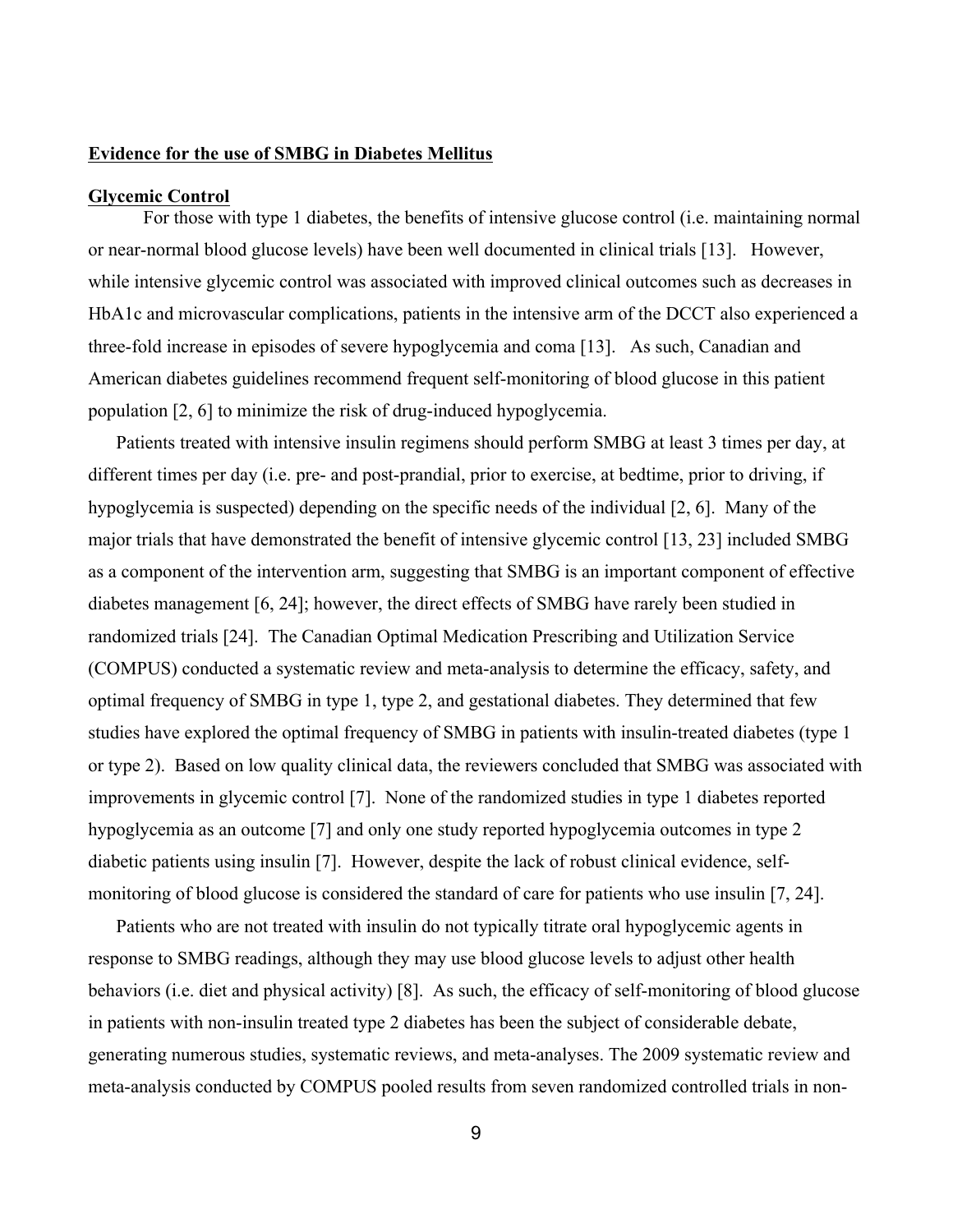insulin treated patients. They reported a "statistically significant, albeit clinically modest" reduction in HbA1c of -0.25% (95% CI [-0.36, -0.15]) associated with SMBG (versus no SMBG) [7]. In subjects with worse glycemic control at baseline (i.e. HbA1c greater than  $8\%$ ), subjects performing SMBG had greater improvements in HbA1c than those who did not perform SMBG [7]. The effect of SMBG on HbA1c was similar regardless of the intensity of patient education, which is contrary to the commonly held assumption that SMBG should be more effective with patient education and training [7].

A more recent review was published in 2012 by the Cochrane Collaboration to assess the effects of SMBG in patients with type 2 diabetes not using insulin [25]. Their primary outcomes were effects on glycemic control (as measured by HbA1c), health-related quality of life, and patient satisfaction in trials comparing SMBG based interventions with no SMBG (control) [8]. In trials that examined patients with diabetes duration greater than one year, SMBG was associated with a statistically significant reduction in HbA1c of 0.3% (95% CI [-0.4%, -0.1%]) within six months of follow-up. However, the benefit of SMBG on glycemic control appeared to be short-term, as trials with 6-12 months of follow up were associated with a non-significant decrease of 0.1% in HbA1c [8]. In newly diagnosed diabetic patients (i.e. disease duration less than 1 year), SMBG was associated with a significant 0.5% reduction in HbA1c, suggesting potential for clinical benefit in this patient population. However, the use of SMBG was not associated with any appreciable benefit on patient indices of wellbeing, treatment satisfaction, or health-related quality of life [8].

The evidence summarized in these reviews suggests that the effect of SMBG on glycemic control is small in patients not using insulin. There does seem to be evidence of benefit in certain patient subgroups, most notably in patients newly diagnosed with diabetes, and in those with poor metabolic control. However, SMBG did not increase patient treatment satisfaction, well-being indices, or other measures of self-care[7, 8].

Current North American guidelines do not provide clear recommendations on SMBG for diabetic patients not on insulin. The DC guidelines recommend that SMBG should be individualized for those on oral hypoglycemics and should be considered when glycemic targets are not being met, along with patient and provider education [2]. DC guidelines suggest that testing 1-2 times per week should suffice in most patients; however this may be increased in individuals who are at higher risk for hypoglycemia. Although recommending SMBG in patients at risk for hypoglycemia is clinically intuitive, it has not been supported by evidence in randomized trials [26-28].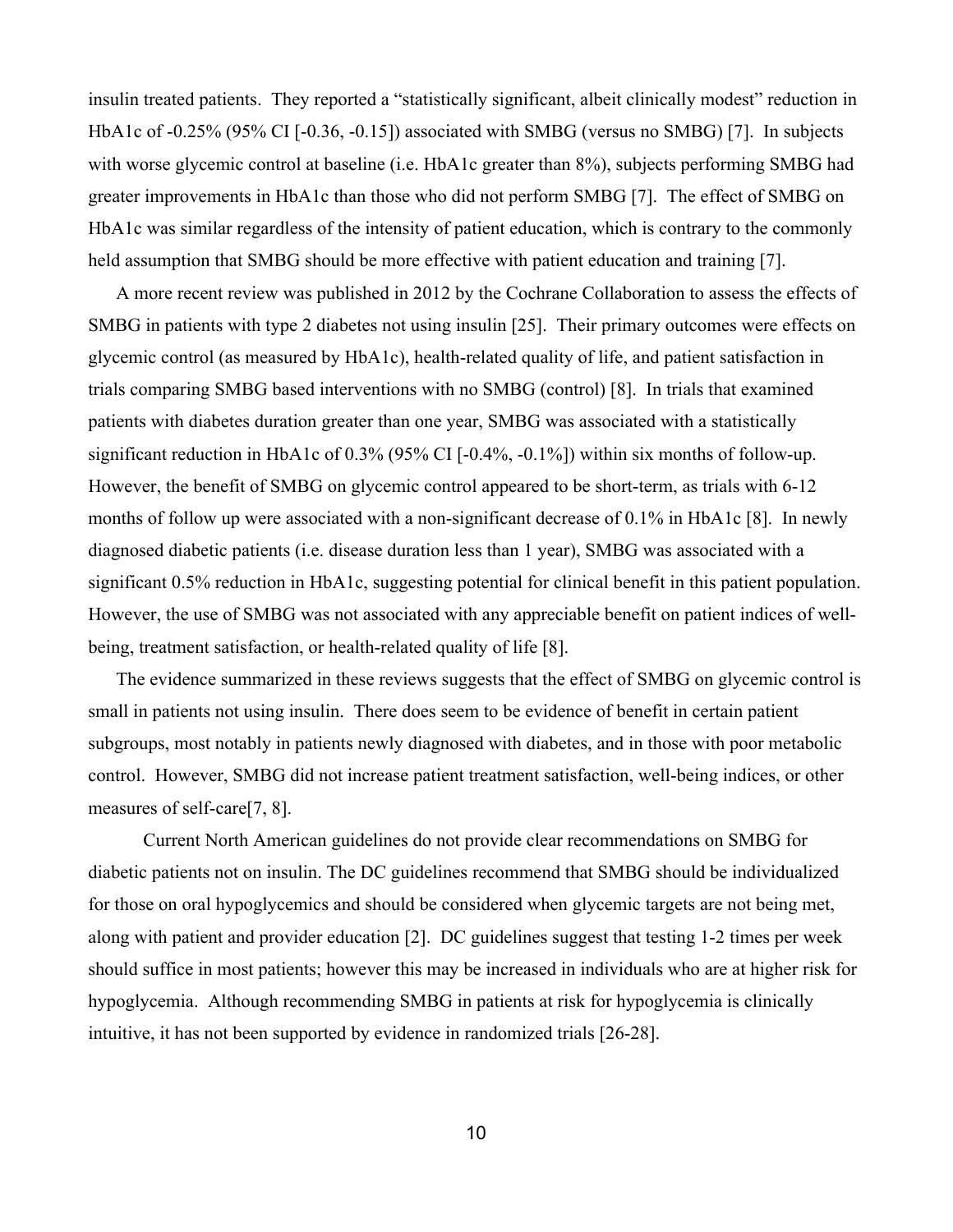#### **Hypoglycemia**

Drug-induced hypoglycemia (i.e., abnormally low plasma glucose) is the most common complication of diabetes management [2, 12, 29]. Drug-induced hypoglycemia occurs much more frequently in patients with type 1 diabetes than in those with type 2 diabetes, primarily due to the use of insulin [11, 12, 29-33]. The severity of hypoglycemia is clinically defined according to the patient's ability to independently manage the condition [2, 13, 30]. In mild to moderate hypoglycemia, patients are usually able to self-treat with administration of an oral carbohydrate [2]. Symptoms of mild hypoglycemia are typically autonomic (i.e. hunger, palpitations, sweating, trembling, anxiety) while moderate hypoglycemia may result in neuroglycopenic symptoms (i.e. drowsiness and confusion) in addition to autonomic symptoms [2, 11]. Severe hypoglycemia may result in extreme confusion, seizure, or coma, and requires third-party assistance or medical intervention for treatment and recovery [2, 11, 32, 34, 35]. If untreated, severe hypoglycemia can result in death; 2-4% of deaths in patients with type 1 diabetes have been associated with hypoglycemia [36].

Rates of overall hypoglycemia in patients with type 1 diabetes may range as high as 115 to 320 per 100 patient years [30, 34, 37]. Hypoglycemia in patients with type 2 diabetes has been reported to occur at rates of 35 to 70 events per 100 patient years [30, 34, 37]. However, the incidence of hypoglycemia in type 2 diabetes may approach that of type 1 in those with a long duration of disease or who are receiving intensive insulin therapy [12, 32, 34, 37]. Patients with an increased risk for severe hypoglycemia include those with prior episodes of hypoglycemia, hypoglycemia unawareness, a long duration of insulin therapy, and/or long duration of disease [29, 33, 38]. In patients with type 2 diabetes increasing age, cognitive impairment, higher HbA1c and low health literacy have also been associated with an increased risk of hypoglycemia [2, 29].

In individuals without diabetes, decreasing blood glucose levels will trigger a predictable physiologic response to quickly correct or prevent hypoglycemia from occurring [12]. Endogenous insulin secretion is reduced, while glucagon and epinephrine secretion increase in order to stimulate hepatic glycogenlysis and gluconeogenesis, and decrease skeletal muscle uptake of glucose [12]. In those with type 1 diabetes, the secretion of these counter-regulatory hormones is impaired. In patients with type 2 diabetes, the normal physiologic response to low blood glucose is preserved early in the course of the disease [12]. However, the progressive nature of the disease will cause individuals to becoming increasingly insulin deficient and develop dysfunctional glucose counter-regulation mechanisms similar to that seen in those with type 1 diabetes [12].

The reduced epinephrine response in patients with diabetes may decrease the initial autonomic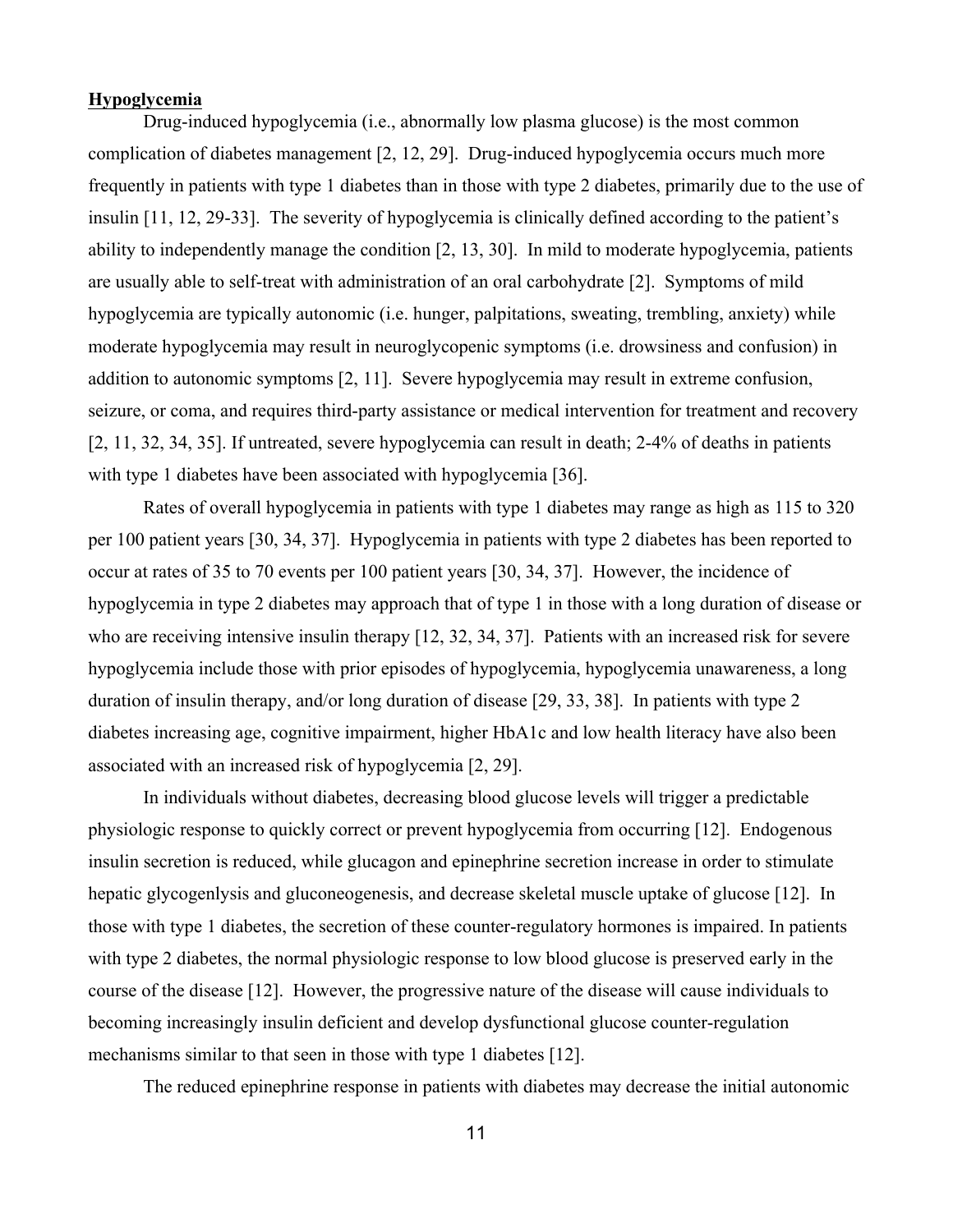symptoms of hypoglycemia, resulting in 'hypoglycemia unawareness' [2, 11, 12]. As a result, the first signs of hypoglycemia may not occur until an individual is confused or has a reduced level of consciousness [33]. In addition, repeated episodes of hypoglycemia may cause the threshold for the epinephrine response to 'shift' to lower blood glucose concentrations [12], resulting in more frequent and severe episodes of hypoglycemia[12, 33]. From a practical point of view, recurrent episodes of hypoglycemia may also influence patients to avoid strict glucose control [33, 34]. This behavior may prevent patients from achieving the level of glycemic control necessary to decrease the risk of diabetic complications [33].

The 2009 COMPUS systematic review also explored the impact of SMBG on hypoglycemic episodes in patients with type 2 diabetes not using insulin[7, 8]. The risk of overall hypoglycemia was higher in patients performing SMBG compared to those who did not perform SMBG. Pooling the results of 3 randomized controlled trials that reported the effect of SMBG (compared to no SMBG) resulted in a higher relative risk of overall hypoglycemia in patients performing SMBG (RR 1.99, 95% CI [1.37, 2.89]). There was no significant difference noted for rates of severe hypoglycemia between SMBG and control arms, but very few severe hypoglycemic events were reported in the included trials[7]. The increased risk of hypoglycemia in subjects performing SMBG was thought to be due to increased detection. The review concluded that there is unlikely to be a significant effect of SMBG on the relative risk of overall hypoglycemia in patients using oral hypoglycemics alone [7].

The 2012 Cochrane review of SMBG in patients with non-insulin treated type 2 diabetes was also unable to find good evidence that SMBG reduced hypoglycemic events. In the four trials that reported hypoglycemia as an outcome, hypoglycemic episodes were reported more frequently in SMBG arms than in control arms. The authors stated this to be an expected finding, as subjects performing SMBG are able to definitively confirm both symptomatic and asymptomatic episodes of hypoglycemia [8]. However, they also noted that as different studies use different definitions hypoglycemia, it is difficult to distinguish between the severities of the events that may have been detected by SMBG [8], and thus the benefits of increased detection (or consequences of non-detection) may be underestimated. There appeared to be a benefit of SMBG in patients using insulin secretagogues, as detection of hypoglycemia with SMBG may reduce the progression of asymptomatic events [7, 39]. However, this was not a pre-specified outcome and was subjectively reported[7], providing only initial evidence about the degree of benefit in this patient population.

Conventional wisdom suggests greater uptake of SMBG will decrease the incidence of hypoglycemia among patients with diabetes. Although this theoretical association is widely accepted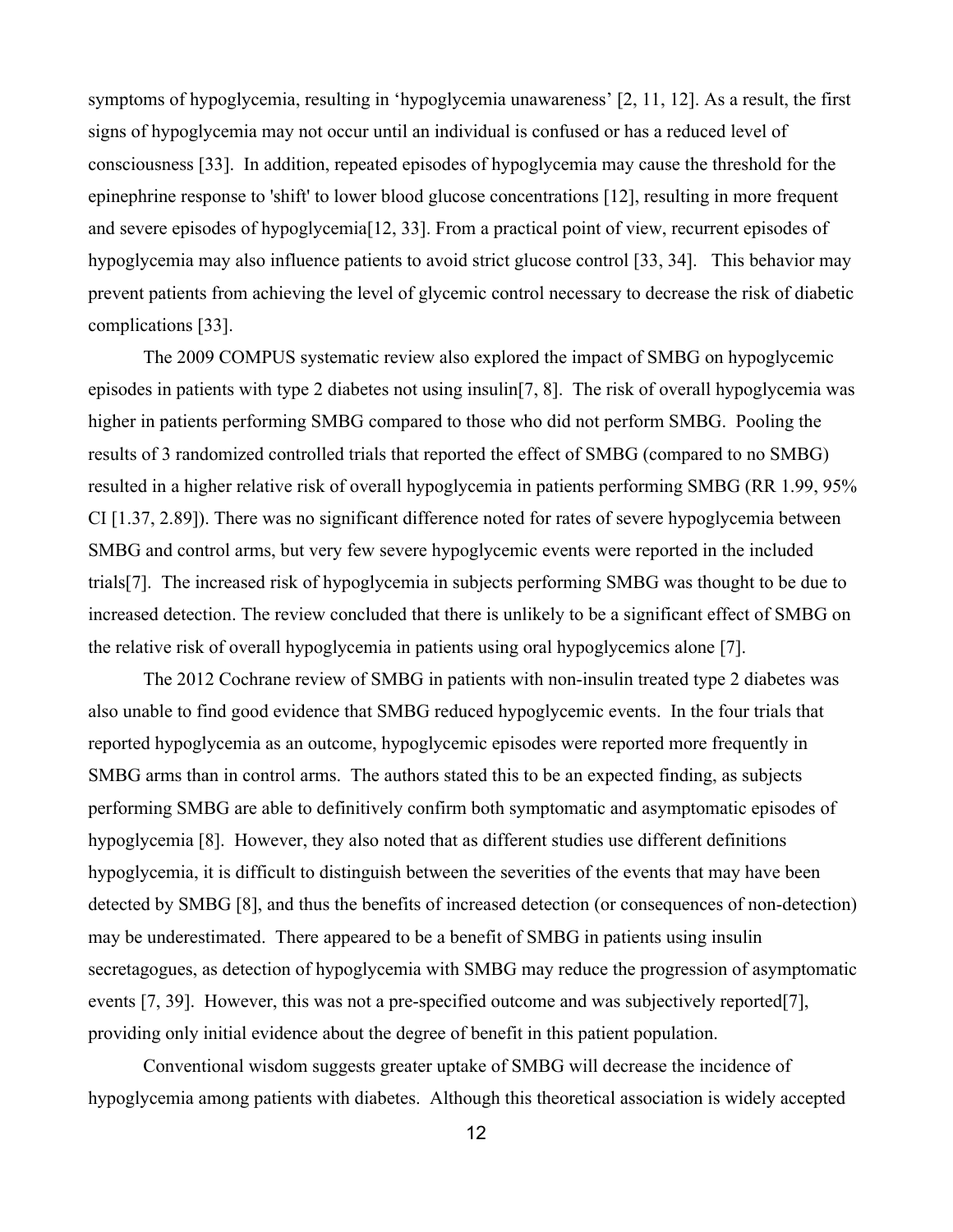by health care providers, surprisingly little evidence is available to confirm it. In fact, the vast majority of high quality studies suggest SMBG *increases* the incidence of hypoglycemic episodes, presumably through increased detection of asymptomatic events [7, 8, 26-28]. At the same time, a favourable effect of SMBG on severe hypoglycemia has not been demonstrated (Table 1). Most of the literature surrounding SMBG demonstrates improvements in glycemic control, with hypoglycemia reported as a secondary outcome. The *increased* detection of hypoglycemia among patients practicing SMBG either represents the pathway by which serious hypoglycemic emergencies can be avoided, or it may just be drawing attention to nuisance levels that are not clinically dangerous. Currently available data do not provide enough information to clarify the impact of SMBG on this issue.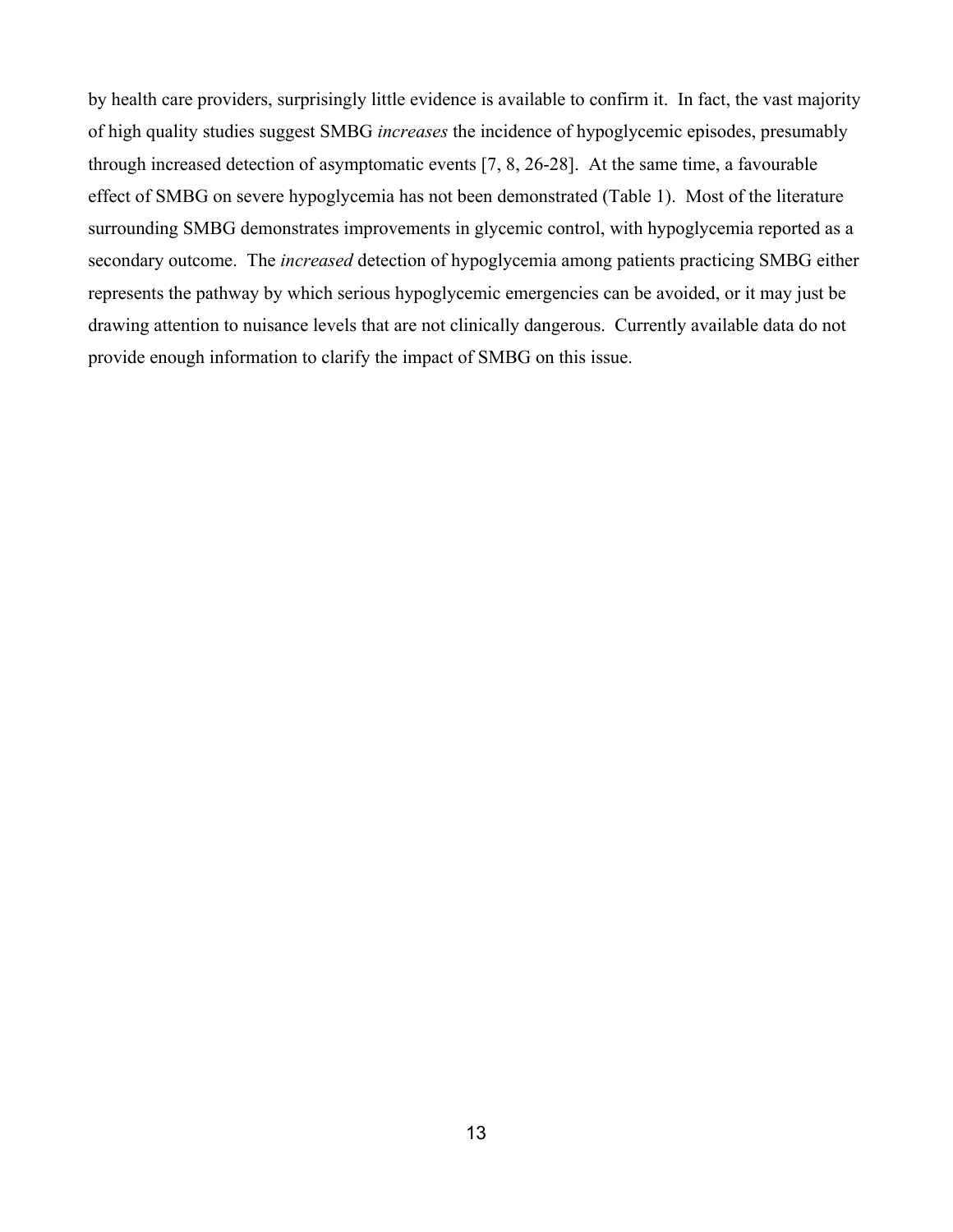| <b>Author</b> and          | <b>Population</b>                                                  | <b>Study aim/Intervention</b>                                                                                                                                                                                                                                                      | <b>Key Findings</b>                                                                                                                                                                                                                                                               |
|----------------------------|--------------------------------------------------------------------|------------------------------------------------------------------------------------------------------------------------------------------------------------------------------------------------------------------------------------------------------------------------------------|-----------------------------------------------------------------------------------------------------------------------------------------------------------------------------------------------------------------------------------------------------------------------------------|
| Year                       |                                                                    |                                                                                                                                                                                                                                                                                    |                                                                                                                                                                                                                                                                                   |
| Farmer et al,<br>2007[26]  | Non insulin<br>treated type 2<br>diabetes                          | To determine if self-monitoring (with or<br>without additional instruction) more<br>effective than usual care in improving<br>glycemic control<br>Primary outcome: HbA1c at 12 months                                                                                              | One or more mild hypoglycemic events<br>experienced by 14 subjects in control arm, 33<br>participants in less-intensive SMBG arm, and<br>43 subjects in more intensive SMBG arm<br>$(p<0.001)$ . One control group subject<br>experienced an episode of moderate<br>hypoglycemia. |
|                            |                                                                    | Hypoglycemia not specified as outcome,<br>but episodes of hypoglycemia reported<br>each study visit and categorized according<br>to severity                                                                                                                                       | Increased reporting of hypoglycemia in the<br>monitoring arms thought to be due to an<br>increased awareness of hypoglycemia that<br>could be confirmed using SMBG                                                                                                                |
| O'Kane et al,<br>2008[28]  | Newly<br>diagnosed type 2<br>diabetes                              | To determine if self-monitoring improved<br>glycemic control and attitudes and<br>satisfaction with treatment as compared<br>with usual care                                                                                                                                       | Unable to detect a significant effect of SMBG<br>on incidence of hypoglycemia<br>SMBG arm: 18 subjects reported 33 episodes                                                                                                                                                       |
|                            |                                                                    | Primary outcome: differences in HbA1c,<br>psychological indices and incidence of<br>hypoglycemia at 12 months                                                                                                                                                                      | of hypoglycemia<br>Control arm: 13 subjects reported 36 episodes<br>of hypoglycemia                                                                                                                                                                                               |
|                            |                                                                    |                                                                                                                                                                                                                                                                                    | Severity of episodes not defined and the<br>difference between groups found to be non-<br>significant at all time points                                                                                                                                                          |
| Barnett et al,<br>2008[39] | Type 2 diabetes<br>receiving a<br>sulfonylurea-                    | To determine contribution of SMBG to<br>diabetes management                                                                                                                                                                                                                        | Significant reduction in symptomatic<br>hypoglycemic events in SMBG arm.                                                                                                                                                                                                          |
|                            | based regimen                                                      | Primary outcome: HbA1c at 27 weeks<br>Hypoglycemia not prespecified outcome,<br>however subjects in SMBG group also<br>received instruction in managing<br>suspected or SMBG-confirmed<br>hypoglycemia<br>All subjects kept diary to record<br>symptoms suggestive of hypoglycemia | Total number of hypoglycemic events similar<br>in both arms (51 events in the SMBG arm<br>and 66 in the control arm), but number of<br>symptomatic hypoglycemic events more than<br>twofold less in SMBG arm (27 events versus<br>64 events) [39]                                 |
| Guerci, et al<br>2003[27]  | Type 2 diabetes<br>poorly<br>controlled on<br>oral<br>hypoglycemic | To compare metabolic control in patients<br>managed with standard care utilizing<br>SMBG compared with standard care alone<br>Primary outcome: change in HbA1c at 6                                                                                                                | Hypoglycemic episodes occurred in 78<br>subjects: 53 (10.4%) occurred in SMBG<br>group and 25 (5.2%) in standard care group<br>Difference between groups significant                                                                                                              |
|                            | therapy (i.e.<br>HbA1c values<br>between 7.5-<br>$11\%$            | months<br>Frequency of hypoglycemia (symptomatic<br>and asymptomatic) reported as secondary<br>outcome                                                                                                                                                                             | $(p=0.003)$ and due to increased detection of<br>asymptomatic hypoglycemia in the SMBG<br>group<br>No serious events of hypoglycemia in either<br>group reported during study [27]                                                                                                |

# **Table 1: Summary of key studies providing evidence for SMBG and hypoglycemia outcomes**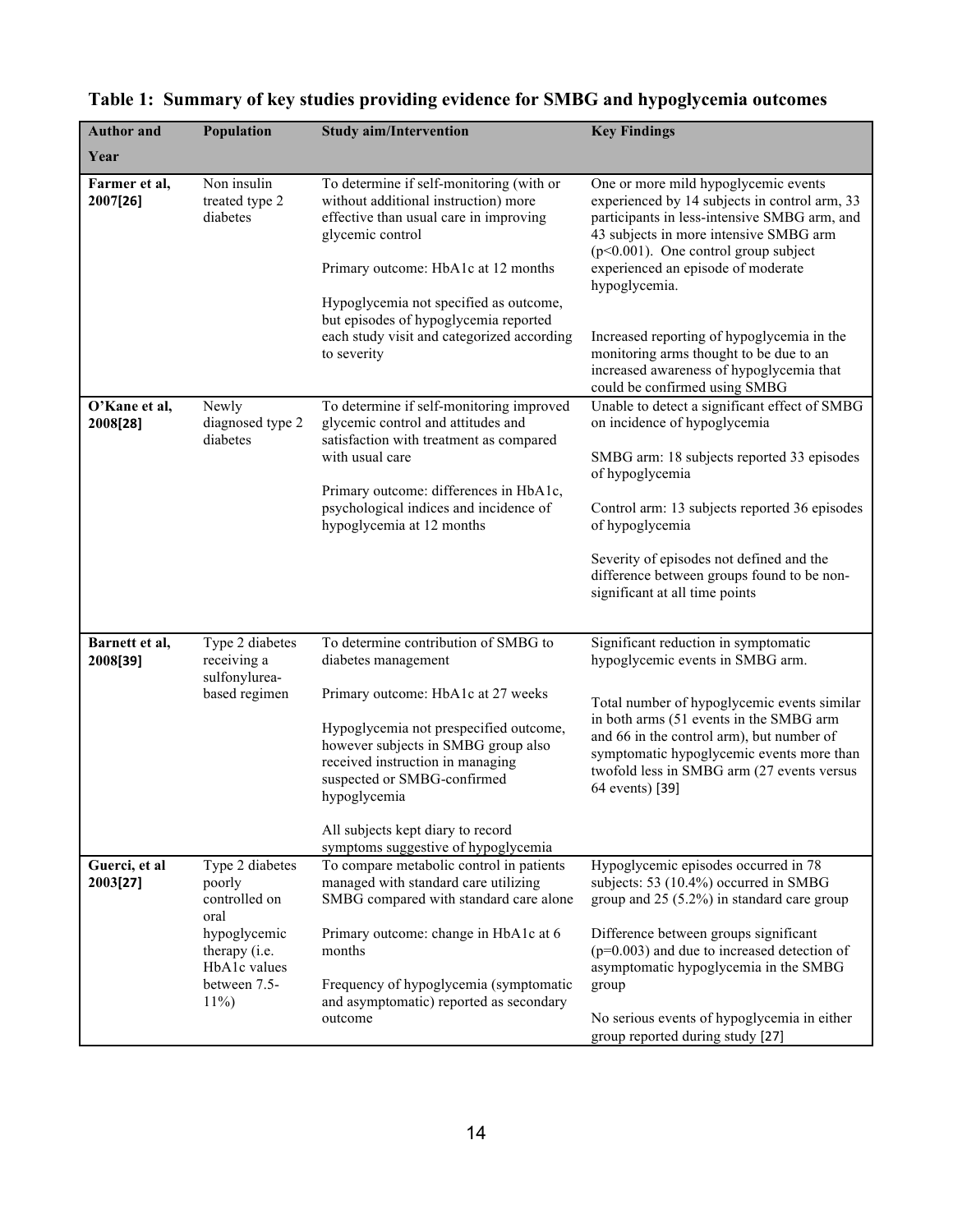## **Hospitalizations and health care utilization**

The increased rate of hypoglycemic events associated with SMBG is undoubtedly due to increased detection [7, 8]. Individuals who self-monitor are able to confirm suspected symptoms of hypoglycemia and self-treat, or be able to detect episodes of asymptomatic hypoglycemia, especially in those on sulfonylureas [39] or insulin. On this basis, it would seem reasonable that individuals employing SMBG may require fewer emergency department visits and/or subsequent hospitalizations for hypoglycemia. There has been substantial research examining the relationship between variables such as age, disease duration, and treatment modalities on hospitalization rates for hypoglycemia [29, 31, 32, 34, 40]. However, to our knowledge, SMBG has not been significantly explored as a factor for its potential to prevent hospitalizations for hypoglycemia.

In order to determine risk factors for hospital admission due to hypoglycemia in patients with type 2 diabetes on oral hypoglycemics, Quilliam performed a nested case-control study in a cohort of type 2 diabetic subjects who received at least one oral hypoglycemic agent [40]. A total of 1,339 patients with a first hospital admission for hypoglycemia were identified as cases and matched to controls based on cohort entry date. Overall, cases had more comorbidities and cardiovascular disease than controls, and the presence of macrovascular and microvascular complications of diabetes were independent predictors of hospital admission. Previous emergency department and outpatient visits for hypoglycemia were also strong predictors of hospital admission for hypoglycemia. Metformin was associated with a reduced risk of hospital admission, while sulfonylureas and insulin use were associated with increased risk. Age was not a predictor of admission in the adjusted model. The use of blood glucose monitoring supplies was associated with a slight reduction in risk for admission (adjusted OR 0.83; 95% CI [0.71,0.96]), however this was non-significant in the unadjusted model (OR 1.02; 95%CI [0.9,1.15])[40]. A related case-control study by the same authors examined factors associated with Emergency Department (ED) visits for hypoglycemia in patients with type 2 diabetes using oral hypoglycemics. Factors increasing the risk of ED admission were similar to that of hospital admission, although female sex and lower age were associated with an increased risk. Use of blood glucose strips was low in both cases and controls (25.6% of cases and 21.4% of controls), and model results for SMBG utilization was not reported [31].

The 2011 Survey on Living with Chronic Diseases in Canada-Diabetes Component (SLCDC-DM) surveyed 2,862 respondents identified as having type 2 diabetes in order to determine the prevalence, frequency, and correlates of SMBG in this patient population [41]. In addition to obtaining self-reported testing prevalence and frequency information for SMBG, respondents were also asked if

15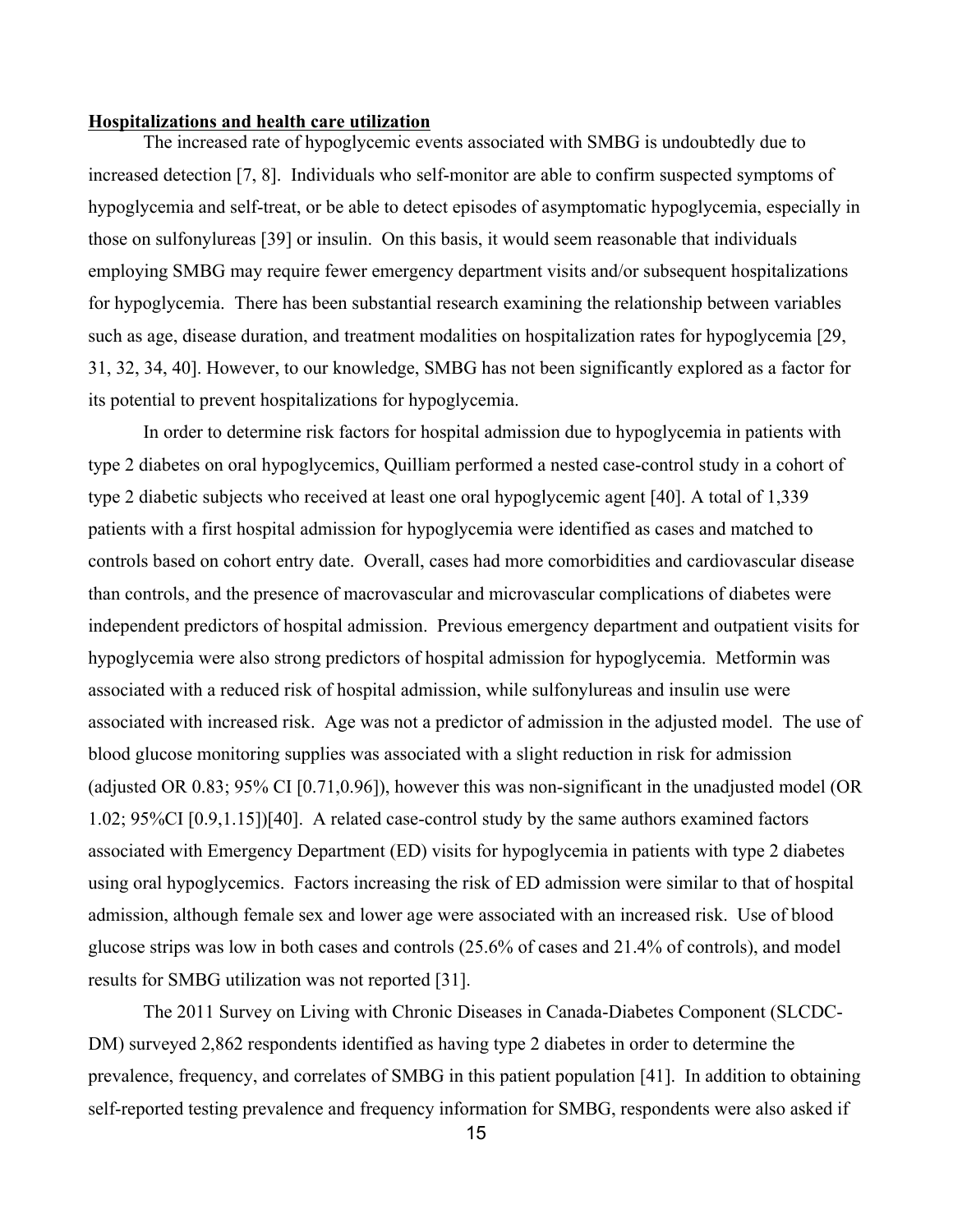they had visited an emergency department for hypoglycemia within the last year. The prevalence of SMBG did not differ between respondents on insulin alone, insulin with oral hypoglycemics, or oral hypoglycemics alone. SMBG was performed more frequently by those who reported a hypoglycemiarelated emergency department visit than those who did not; the mean number of tests per week for respondents reporting a hypoglycemia-related emergency department visit within the last year was 18.4, compared to 10.2 tests per week in respondents who denied having a hypoglycemia-related emergency department visit  $(p<0.05)$ [41]. More frequent SMBG did not decrease the risk of hypoglycemia-related emergency department visits in this survey; however data was self-reported, vulnerable to selection bias, and was cross-sectional and therefore was likely unreliable to truly explore the relationship between SMBG and hospital or emergency department visits for hypoglycemia.

Although not designed to examine the association between test strip utilization and hypoglycemia hospitalizations, Booth et al. conducted a population-based time series analysis to determine trends in hospital admissions and emergency department visits for hypo- and hyperglycemia in Ontario from 1994-1998 [42]. After adjusting for fiscal year, age, sex, and various socioeconomic factors, they noted a marked 76% decline in the number of hospital admissions for hypoglycemia over the 5-year period (-18.7 per 100,000/year). Over the same time period, ED visits for hypo- and hyperglycemia (combined) also declined (-307.8 per 100,000/year). The authors postulated that as both indices declined simultaneously, the results suggest a true decline in the number of episodes of hypoglycemia [42], rather than a change in admitting thresholds or practices over the time period and may have been the result of improved diabetes care and management.

A second Ontario-based study provided preliminary insight into the relationship between test strip utilization and ED visits for hypoglycemia [43]. In 2017, Gomes et al. conducted a crosssectional time series among Ontario drug plan beneficiaries to examine the impact of test strip quantity restriction on ED visits for hypoglycemia. Despite a 20% reduction in test strip utilization after the imposition of test strip reimbursement limits, no significant impact was observed on the rate of ED visits for hypoglycemia [43]. This effect was similar when patients were stratified according to mode of diabetes therapy and in a subgroup of heavy test strip users.

These types of analyses have not been formally carried out in Saskatchewan. Anecdotal and internal data suggests that hospitalizations for hypoglycemia in Saskatchewan may also declined over the last two decades. Given the dramatic increase in test strip usage over the same time period, it is possible that the two factors are related. SMBG has been associated with increased detection of hypoglycemia in clinical trials, which could theoretically lead to a decrease in serious events through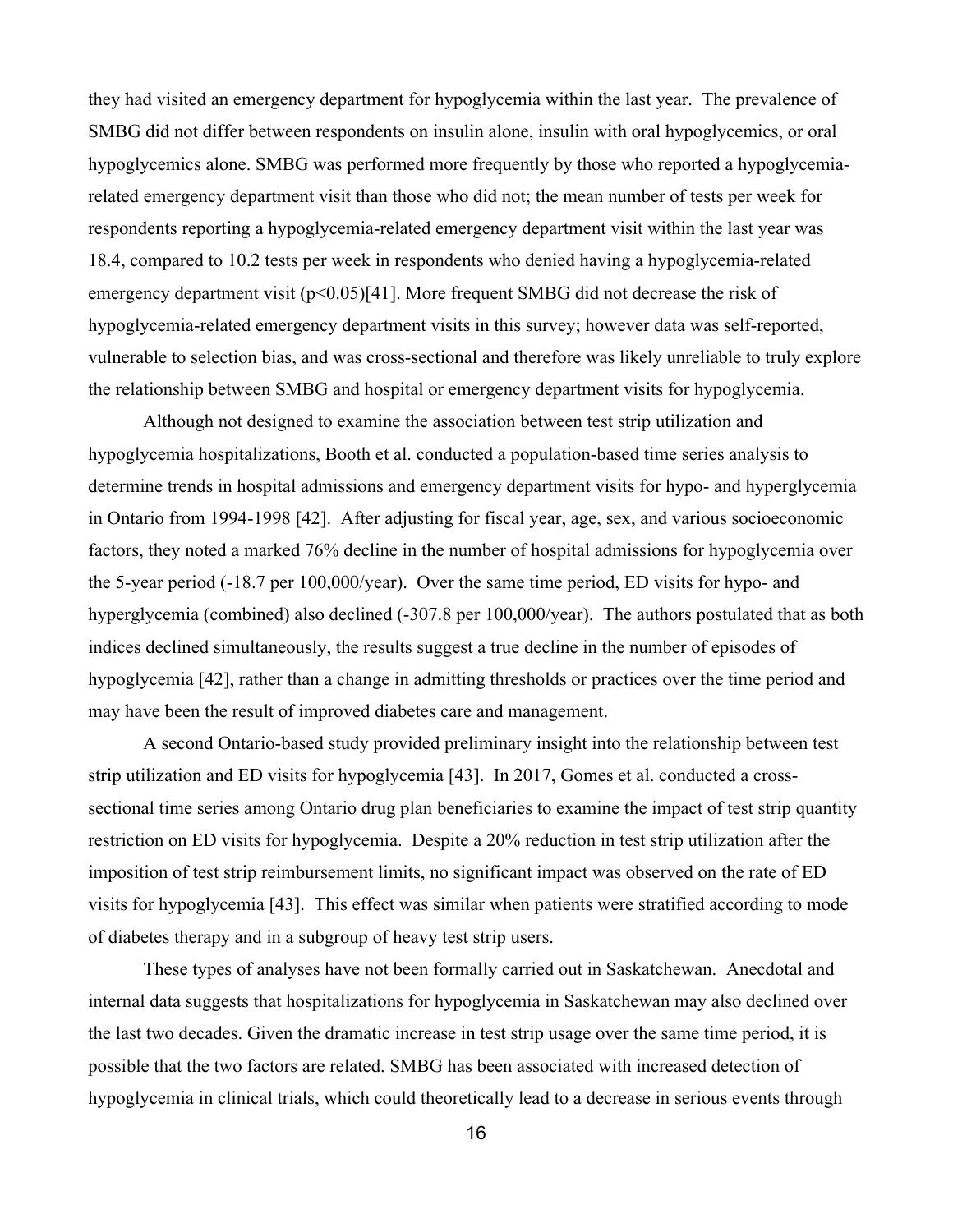early detection. However, current evidence suggests SMBG may have no impact on the risk of hypoglycemia hospitalization in lower-risk patients.

As the majority of test strip use in Saskatchewan is in patients at low risk of hypoglycemia[10], it appears as though substantial resources are being invested with little potential for benefit. Therefore, the purpose of this project was to determine the relationship between blood glucose test strip use and rates of hypoglycemia-related healthcare utilization in Saskatchewan, and to explore the degree to which blood glucose test strip use affects the risk of being hospitalized for hypoglycemia.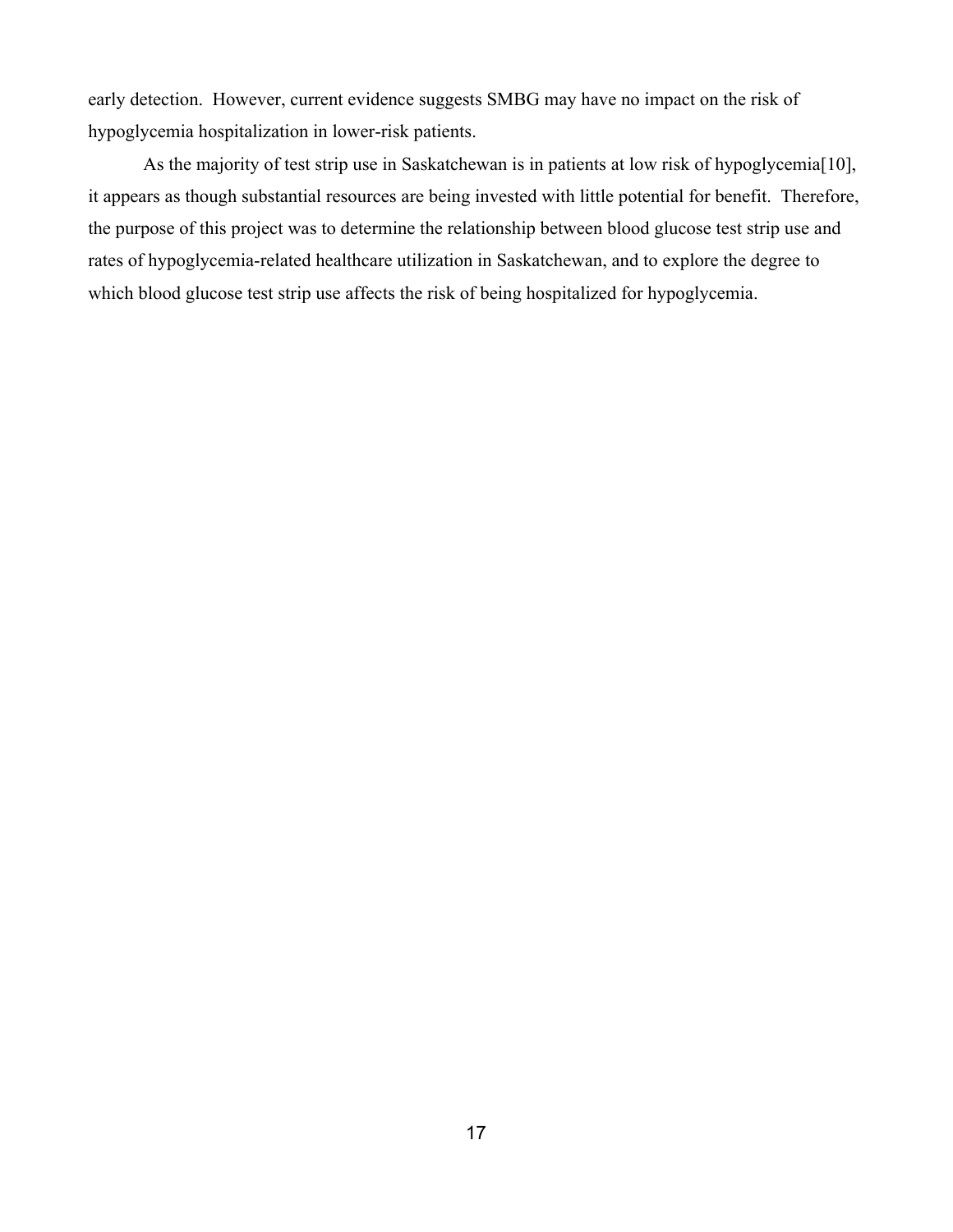# **Objectives**

1. To determine if utilization of blood glucose test strips at the provincial level result in lower rates of hospitalizations for hypoglycemia.

2. To determine if the individual risk of hospitalization for hypoglycemia is lower among patients who use blood glucose test strips compared to those who do not.

## **Hypothesis**

- A crude inverse association between test strip use rate and hospitalization rates will be observed when no adjustment is made for confounding factors.
- The use of blood glucose test strips does not reduce the risk for a hypoglycemia hospitalization except for those taking high doses of insulin.

## **Chapter 3: Methods and Procedures**

### **Data source**

The Saskatchewan Ministry of Health maintains several databases containing health services information including a population registry, vital statistics information, hospital discharge abstracts, physician claims, and prescription drug claims. Each Saskatchewan resident is assigned a unique patient identifier (i.e. Health Services Number, or HSN) that remains unchanged over time. The HSN is included in all health service records allowing information in each database to be electronically linked. The population registry contains demographic information, dates of coverage (i.e. entry and exit dates) and location of residence. The population registry includes approximately 99% of the population; people with federally funded health care (i.e. Canadian Forces, Royal Canadian Mounted Police, and inmates of federal penitentiaries) are excluded from the registry. The registry is verified by routine computer and manual checks to maintain its accuracy and currency [44, 45]. Vital statistics captures all births, marriages, deaths, and name changes that occur in the province of Saskatchewan. The adjudicated prescription drug claim database covers approximately 90% of the population with the exception of those who have drug coverage under a federal program (i.e., registered First Nations, federal inmates, Canadian military officers and veterans, and Royal Canadian Mounted Police). The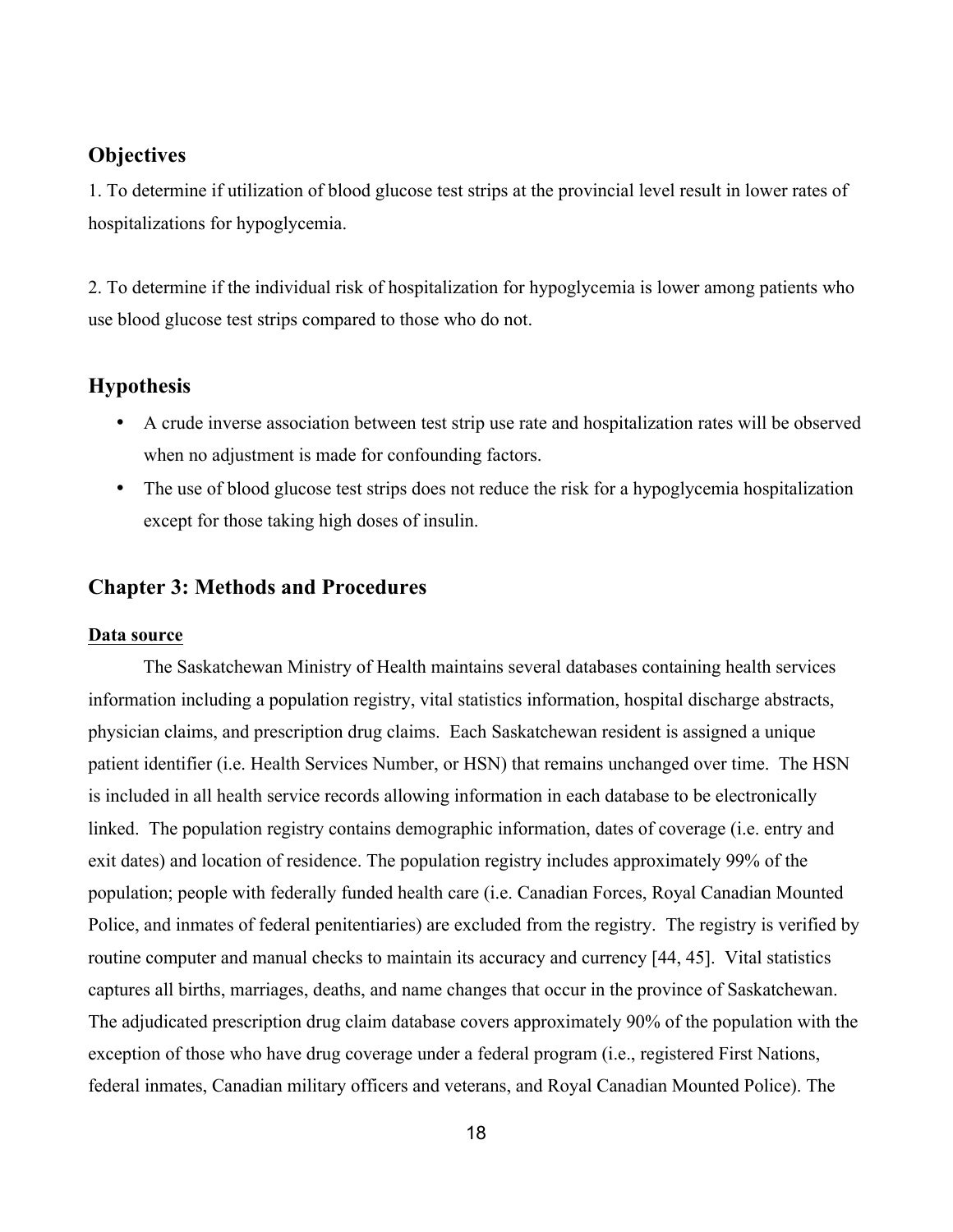prescription database records all outpatient dispensations for medications from an extensive formulary and some drugs receiving prior authorization. Dispensations for drugs available without a prescription (i.e. over-the-counter), professional samples, and hospital inpatient drug use are generally not captured. For each medication dispensed, the Prescription Drug Database captures the generic and brand name, Drug Identification Number (DIN), drug class (by American Hospital Formulary System) date of dispensation, strength, dosage form, quantity, and prescriber and cost information of each dispensed drug [46]. Dispensations for drugs not approved for coverage have been captured in a separate, nonadjudicated claims database since 2006. There is no information on clinical indication, dosage regimen, or adherence available in the prescription claims database [44].

The medical services database includes all fee-for-service physician claims in Saskatchewan. Most medically necessary services are considered a benefit and all members of the eligible population are covered. The majority of physicians in Saskatchewan are reimbursed by the fee-for-service model; however, physicians paid by other means (e.g. salary) are encouraged to submit shadow claims for services performed [44, 47]. Each claim in the medical services database contains patient and provider identifiers, provider specialty, International Classification of Diseases (ICD) codes for primary diagnosis (coded to 3 digits), fee codes for procedures, and the location of service (e.g. physician office, hospital inpatient, hospital outpatient, emergency room, and home visit) [44, 48]. Submitted claims are cross-checked to determine validity and eligibility within the population registry [44].

The hospital discharge database contains a unique record for every discharge, transfer, or death occurring in all hospitals in the province. Each record includes demographic information (age, gender, and HSN) and information related to their hospital stay, such as admission and discharge date, main diagnosis, secondary diagnoses (up to 25), an accident code, length of stay, hospital identification, and their disposition (i.e. home, transfer to another hospital or term care facility, or death) [46, 49]. Diagnoses coding is done at the local level by health records administrators according to ICD standards and is recorded up to 6 digits [46, 49]. Since 2001, Saskatchewan has reported diagnosis according to the International Classification of Diseases (Tenth Revision, Canada) (ICD-10-CA) classification; prior to 2001, the International Classification of Diseases (Ninth Revision)(ICD-9) classification was used [45]. Limited routine validation of coding accuracy is also performed centrally. Data from the hospital discharge database is supplied to the Canadian Institute for Health Information (CIHI) and is collated in the Discharge Abstract Database (DAD). CIHI collects and analyzes health and health care information in Canada for statistical purposes, rather than for billing and remuneration [49]. The DAD includes demographic, clinical, and administrative data on inpatient hospital discharges that is supplied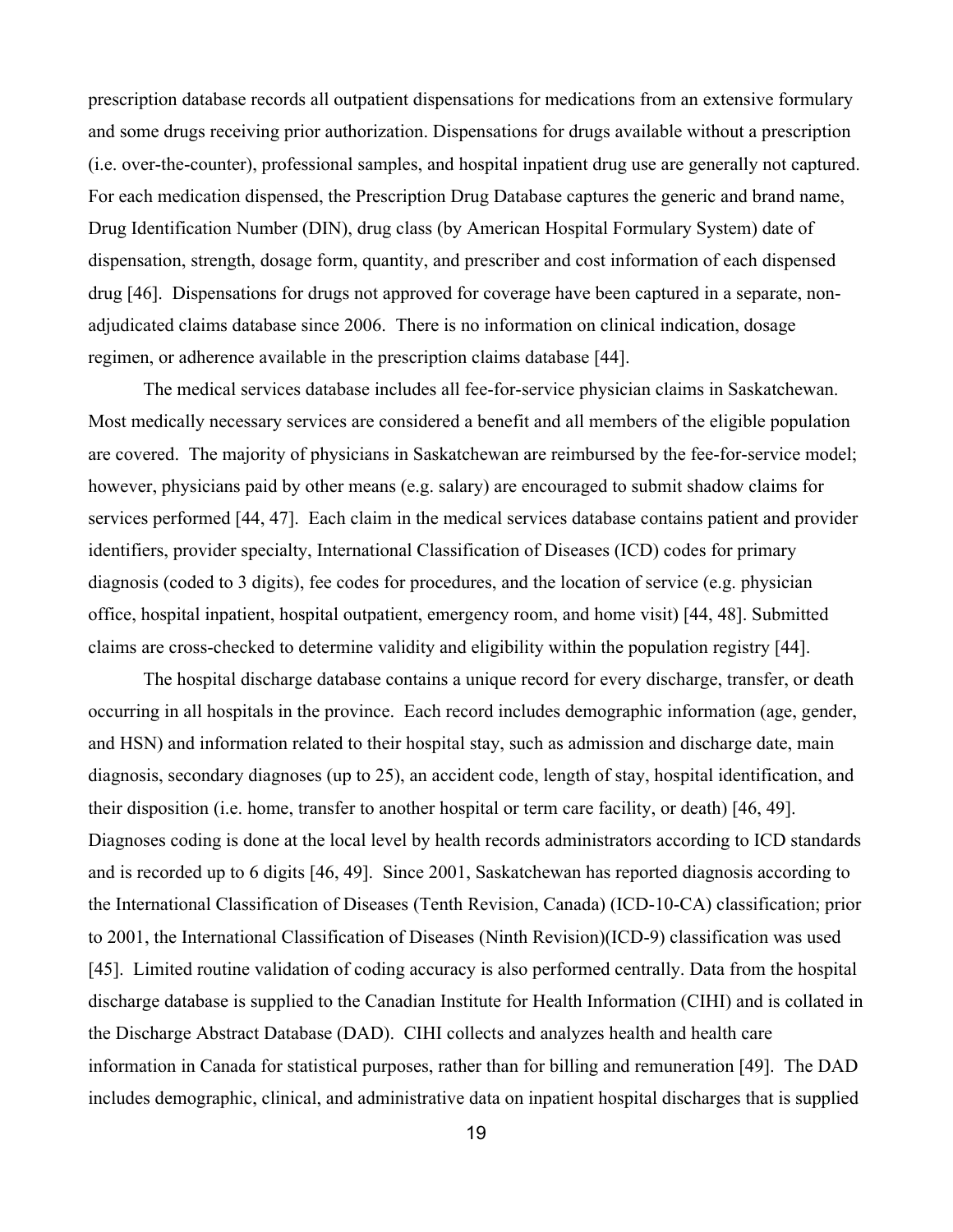to CIHI from hospitals across Canada. All hospitals, with the exception of those in the province of Quebec, are required to submit discharge information to CIHI [49]. CIHI conducts annual data reabstraction studies to assess the ongoing quality of the coding and abstracting of clinical and nonclinical data contained within the DAD [49]. The most currently available data quality re-abstraction study evaluated 2009-2010 data, at both the national and provincial level. For the province of Saskatchewan, the authors reported that 86% of ICD-10-CA coded significant diagnoses reported in the DAD were confirmed in chart review, 77% of significant diagnoses recorded in chart review were present in the DAD, and an ICD-10-CA coding consistency of 86% [49]. Validation studies of the Saskatchewan Health Databases have been done for a wide range of medical conditions [44, 45] and its accuracy for use in research has been demonstrated in numerous studies [50-53].

Study data was accessed in the Saskatchewan Health Quality Council (HQC) via a secure virtual private network connection to a data warehouse located in eHealth Saskatchewan's servers. HQC's access to and use of these data are regulated by a data sharing agreement (DSA) between the Ministry of Health and HQC. An exemption from ethics approval for research was obtained from the University of Saskatchewan Biomedical Research Ethics Board (BIO 16:35), February 22, 2016.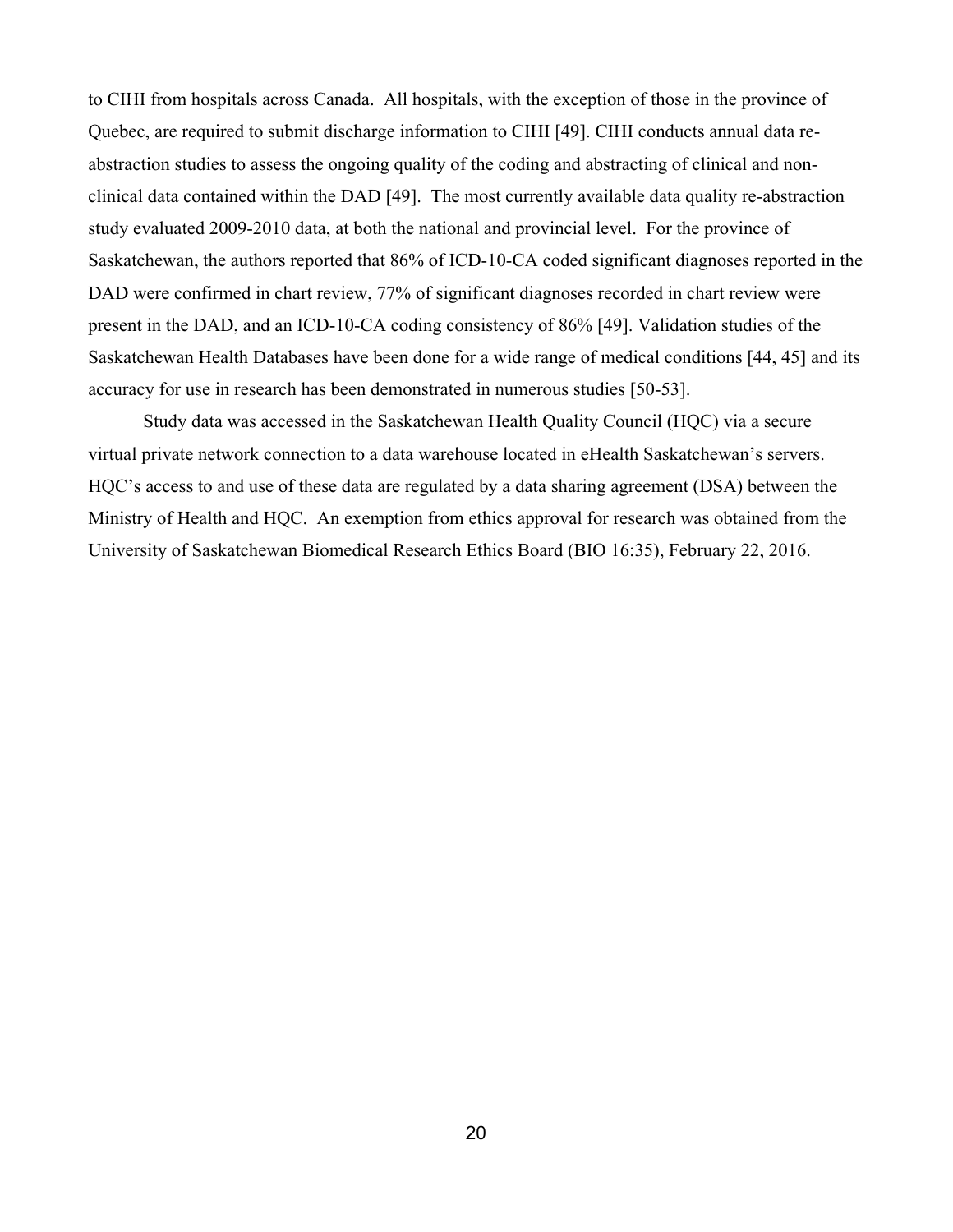# **Objective 1: To determine if utilization of blood glucose test strips at the provincial level result in lower rates of hospitalizations for hypoglycemia.**

• Sub-objective 1.a--Conduct a time-series analysis to determine if an association exists between population-level usage of blood glucose test strips and hospitalizations for hypoglycemia

# **Sub-objective 1.a – Conduct a time-series analysis to determine if an association exists between population-level usage of blood glucose test strips and hospitalizations for hypoglycemia**

### **Study Design**

A retrospective, observational study design was used. Time series analyses were constructed for a) the number of hospitalizations for hypoglycemia and; b) the number of glucose test strips dispensed annually between January  $1<sup>st</sup>$ , 1996 and December 31, 2014. Only beneficiaries of the Saskatchewan drug plan were included as drug and strip usage data for individuals with federal drug coverage was not captured in the prescription drug database (i.e., adjudicated claims database).

## **Identification of hypoglycemia cases**

In each calendar year, starting from 1996, the total number of cases of hypoglycemia were measured using the following endpoints: a) Number of individuals with at least one hospital admission for hypoglycemia; b) Number of hospital admissions for hypoglycemia; c) number of individuals with at least one physician service claim for hypoglycemia; and d) number of physician service claims for hypoglycemia.

Hospitalization for hypoglycemia was identified using ICD-9 and ICD-10-CA codes indicating a diagnosis of hypoglycemia in the DAD in any diagnostic field (Table 2). To avoid capture of events occurring during the hospital stay, all hypoglycemic events designated as 'Type 2' diagnoses (i.e. postadmit comorbidities) were excluded [54, 55]. Ginde et al validated an ICD-9 based algorithm to accurately identify hospitalizations for hypoglycemia. The algorithm (adapted in Table 2) was found to have an overall positive predictive value of 89% (95% CI 86-92) for identifying hospitalizations for hypoglycemia [56]. Although we were not aware of a similar algorithm using ICD-10-CA codes, ICD-10-CA codes were examined to ensure correspondence with ICD-9 diagnosis codes. Neonatal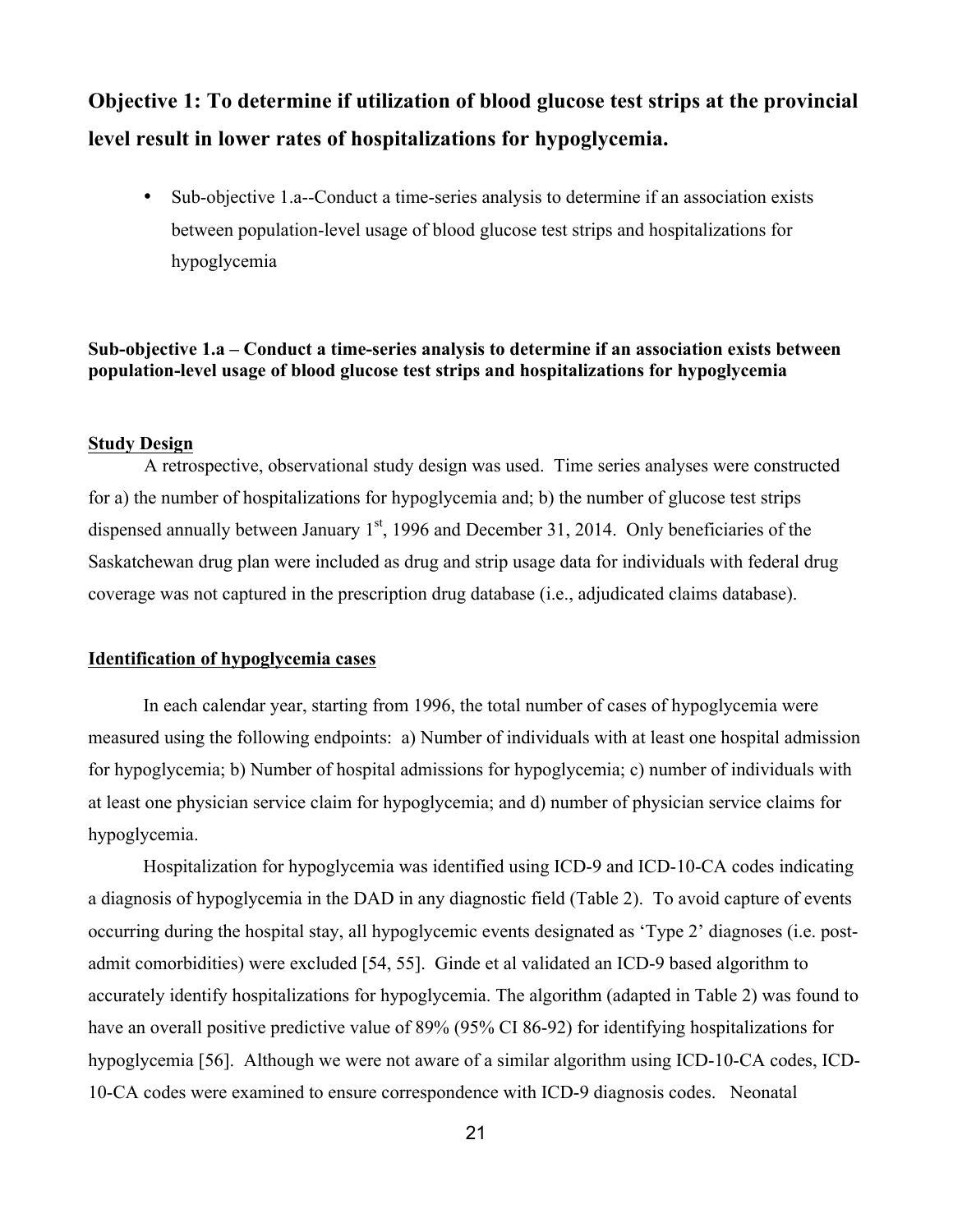hypoglycemic events (i.e. ICD-9 codes 775.0 and 776.0) were excluded as they were not clinically relevant to the analysis.

| <b>ICD</b> Classification | Code                       | Description                                         |
|---------------------------|----------------------------|-----------------------------------------------------|
| $ICD-9$                   | 251.0                      | Hypoglycemic coma                                   |
| $ICD-9$                   | 251.1                      | Other specified hypoglycemia                        |
| $ICD-9$                   | 251.2                      | Hypoglycemia, unspecified                           |
| $ICD-9$                   | 270.3                      | Leucine-induced hypoglycemia                        |
| $ICD-9$                   | 250.8 (in absence of other | Diabetes with other specified manifestations,       |
|                           | contributing diagnoses:    | excluding:                                          |
|                           | 259.8                      | Secondary diabetic glycogenosis                     |
|                           | 272.7                      | Diabetic lipidosis                                  |
|                           | 681.xx, 682.xx, 686.9x     | Cellulitis                                          |
|                           | 707.1-707.9                | Ulcers of the lower extremity                       |
|                           | 709.3                      | Oppenheim-Urbach syndrome                           |
|                           | 730.0-730.2, 731.8         | Osteomyelitis                                       |
| $ICD-10-CA$               | E <sub>10.63</sub>         | Type 1 diabetes mellitus with hypoglycemia          |
| $ICD-10-CA$               | E <sub>11.63</sub>         | Type 2 diabetes mellitus with hypoglycemia          |
| $ICD-10-CA$               | E <sub>13.63</sub>         | Other specified diabetes mellitus with hypoglycemia |
| $ICD-10-CA$               | E <sub>14.63</sub>         | Unspecified diabetes mellitus with hypoglycemia     |
| $ICD-10-CA$               | E <sub>15.0</sub>          | Non-diabetic hypoglycemia coma                      |
| $ICD-10-CA$               | E <sub>16.0</sub>          | Drug induced hypoglycemia                           |
| $ICD-10-CA$               | E <sub>16.1</sub>          | Other hypoglycemia                                  |
| $ICD-10-CA$               | E <sub>16.2</sub>          | Hypoglycemia unspecified                            |

**Table 2: Diagnostic codes (ICD-9 and ICD-10-CA) used to identify hypoglycemia hospitalizations [42, 56, 57]**

Physician visits for hypoglycemia were recorded from the medical services database and identified by the ICD-9 code 251 in the diagnosis field. The medical services database captures a single, three-digit ICD-9 diagnosis code collected for remuneration purposes and may not be completely representative of the reason for the visit. In addition, the three-digit code describes the diagnosis in broad terms only; no further detail regarding specifics of the disease or condition can be obtained. To our knowledge, use of the physician claims database to identify hypoglycemia has not been validated; however, it was felt to be a measure that should be recorded to provide a comprehensive picture of health services claims over time.

#### **Additional secondary endpoints**

Additional endpoints were also tracked during the observation period to provide context for the observed trends in hypoglycemia events. All-cause hospitalizations consisted of the annual number of hospitalizations resulting in at least one night's stay. In addition, hypoglycemic medication utilization consisted of the annual number of individuals receiving at least one dispensation for a hypoglycemic medication. Trends over time were examined independently for each endpoint.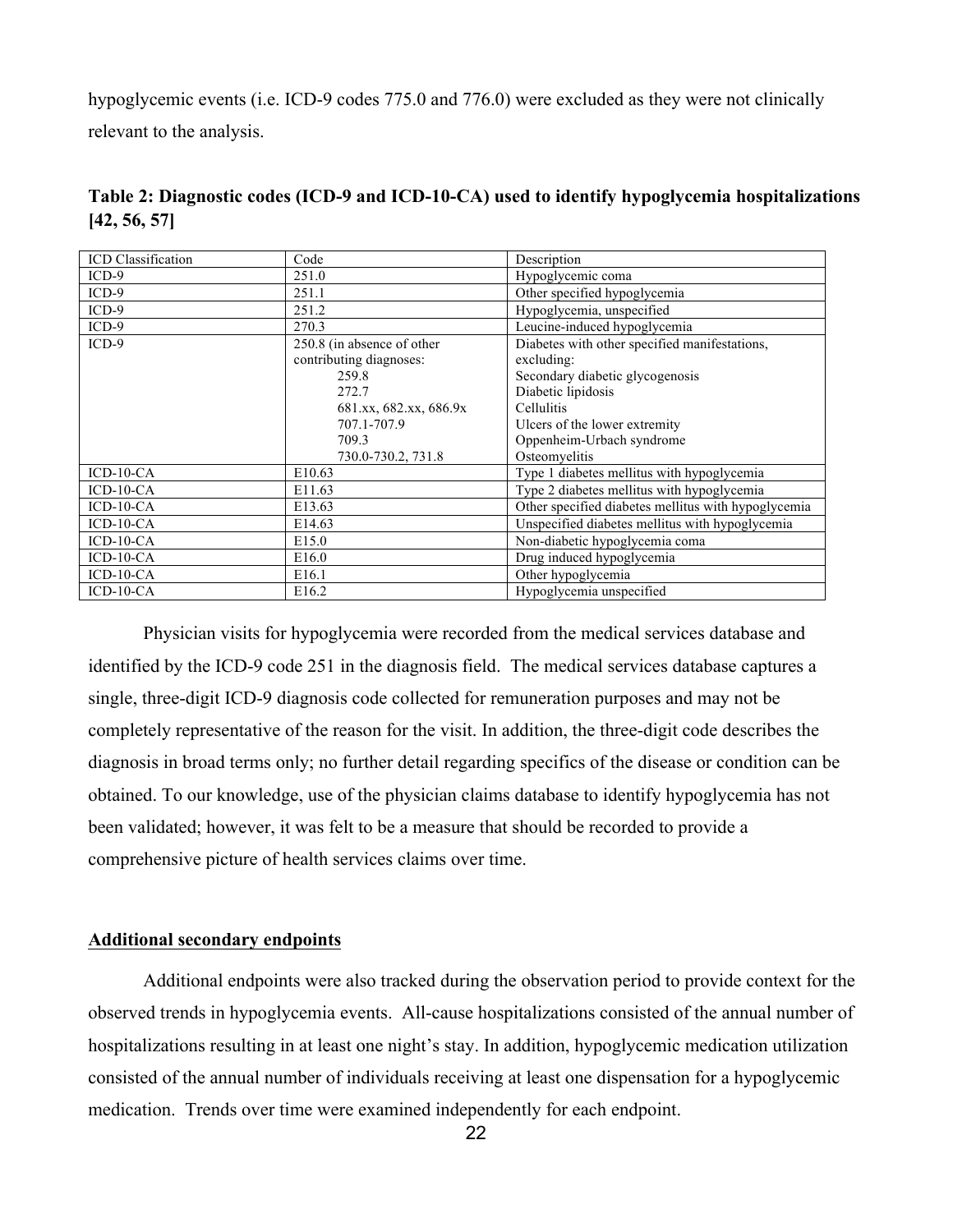### **Emergency Department (ED) visits for hypoglycemia**

The annual rate of hospitalization for hypoglycemia may be influenced by changes in admitting thresholds in provincial emergency departments (ED). For example, decreases in hypoglycemia hospitalizations could result if a higher percentage of these cases were managed and released directly from the ED (i.e., without hospital admission). To estimate the impact of ED activities on hypoglycemia-hospitalization trends, ED databases from the two largest urban centres in Saskatchewan were accessed (Saskatoon and Regina). Visits for hypoglycemia were identified from ICD-10-CA codes (Table 2) indicating hypoglycemia as the main reason for the ED visit. The annual number of ED visits for hypoglycemia were described along with the percentage of individuals who were subsequently hospitalized.

#### **Test Strip Utilization**

Blood glucose test strip use was measured annually according to the following endpoints: a) the total number of test strips dispensed; b) total number of individuals receiving at least one strip; and c) total number of test strip dispensations. Test strip dispensations were identified by their DIN and captured from the adjudicated prescription claims database. Test strip brand names (and associated DINs) identified as a benefit under the Saskatchewan Drug Plan Formulary are given in Table 3. This analysis was conducted in the same manner as the previous SDUORT analysis of test strip utilization, with additional drug data that had become available [10].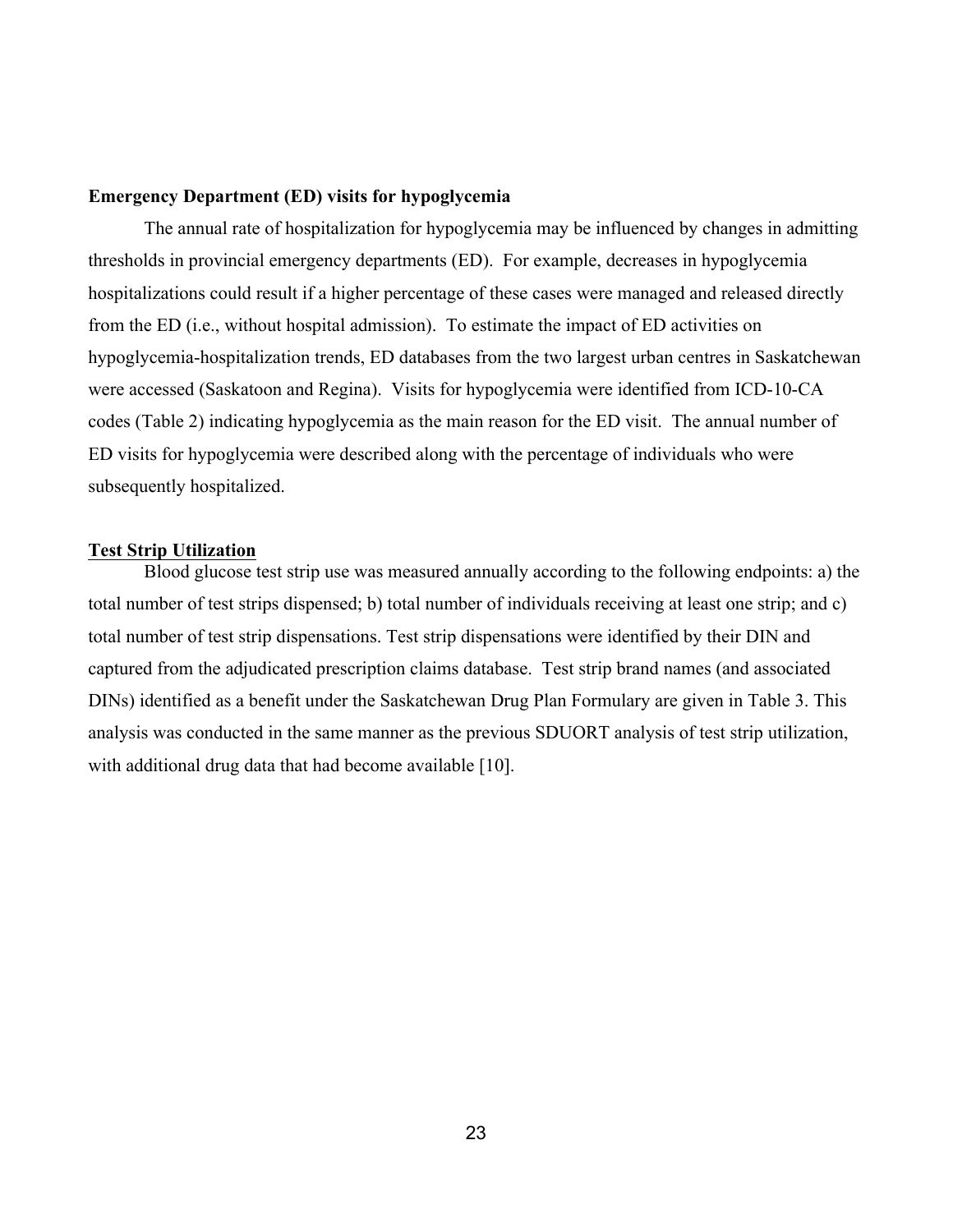| <b>DIN</b> | Test strip name                 | <b>DIN</b> | Test strip name                  |
|------------|---------------------------------|------------|----------------------------------|
| 00950599   | <b>ACCU-CHEK</b>                | 97799597   | <b>FREESTYLE LITE</b>            |
| 00950926   | <b>ACCU-CHEK ADVANTAGE</b>      | 97799596   | <b>FREESTYLE LITE</b>            |
| 00950949   | <b>ACCU-CHEK AVIVA</b>          | 00950894   | FREESTYLE PRECISION STRIP        |
| 00950900   | <b>ACCU-CHEK COMPACT</b>        | 97799373   | <b>GE200 BLOOD GLUCOSE STRIP</b> |
| 00951190   | <b>ACCU-CHEK INFORM II</b>      | 97799372   | <b>GE200 BLOOD GLUCOSE STRIP</b> |
| 97799497   | <b>ACCU-CHEK MOBILE</b>         | 00950378   | <b>GLUCOFILM</b>                 |
| 00950432   | <b>ACCUTREND</b>                | 00950878   | <b>GLUCOMETER DEX</b>            |
| 00950661   | <b>ADVANTAGE</b>                | 00950408   | <b>GLUCOSTIX</b>                 |
| 00950883   | <b>ADVANTAGE COMFORT</b>        | 00950956   | <b>ITEST</b>                     |
| 00950878   | <b>ASCENSIA AUTODISK</b>        | 97799594   | <b>LIFE BRAND</b>                |
| 00950960   | <b>ASCENSIA BREEZE 2</b>        | 97799595   | LIFE BRAND PORTABLE              |
| 00950924   | <b>ASCENSIA CONTOUR</b>         | 00951177   | <b>MEDISURE</b>                  |
| 00950878   | <b>ASCENSIA DEX</b>             | 97799458   | MYGLUCOHEALTH TEST STRIPS        |
| 00950924   | <b>ASCENSIA MICROFILL</b>       | 97799583   | <b>NOVAMAX</b>                   |
| 00950911   | <b>BD LATITUDE STRIP</b>        | 00950889   | NOVO-GLUCOSE                     |
| 00950911   | <b>BD TEST</b>                  | 97799582   | <b>ON-CALL PLUS</b>              |
| 97799465   | <b>BGSTAR</b>                   | 00950459   | <b>ONE TOUCH</b>                 |
| 97799478   | <b>BIONIME RIGHTEST GS100</b>   | 00950893   | ONE TOUCH ULTRA                  |
| 97799394   | <b>BRAVO BLOOD GLUCOSE TEST</b> | 00950459   | <b>ONE TOUCH ULTRA</b>           |
| 00950960   | <b>BREEZE 2</b>                 | 97799476   | <b>ONETOUCH VERIO</b>            |
| 00950068   | <b>CHEMSTRIP BG</b>             | 00950912   | PRECISION EASY                   |
| 00950924   | <b>CONTOUR</b>                  | 00950300   | PRECISION PLUS                   |
| 97799459   | <b>CONTOUR NEXT</b>             | 00950894   | PRECISION XTRA                   |
| 97799460   | <b>CONTOUR NEXT</b>             | 00950831   | <b>PRESTIGE</b>                  |
| 00950572   | <b>ELITE</b>                    | 97799451   | <b>RAPID RESPONSE</b>            |
| 00950505   | <b>ENCORE</b>                   | 00950948   | <b>SIDEKICK</b>                  |
| 00950122   | <b>EXACTECH</b>                 | 00950902   | SOF-TACT                         |
| 97799564   | <b>EZ HEALTH ORACLE</b>         | 00950734   | <b>SURESTEP</b>                  |
| 00950882   | <b>FASTTAKE</b>                 | 97799355   | <b>SURETEST</b>                  |
| 00950907   | <b>FREESTYLE</b>                | 97799532   | <b>TRUETEST</b>                  |
|            |                                 | 00950957   | TRUETRACK SMART SYSTEM           |

**Table 3: Blood glucose test strip products listed as benefits under the Saskatchewan Drug Plan (by name and DIN) from 1996-2014 [22]**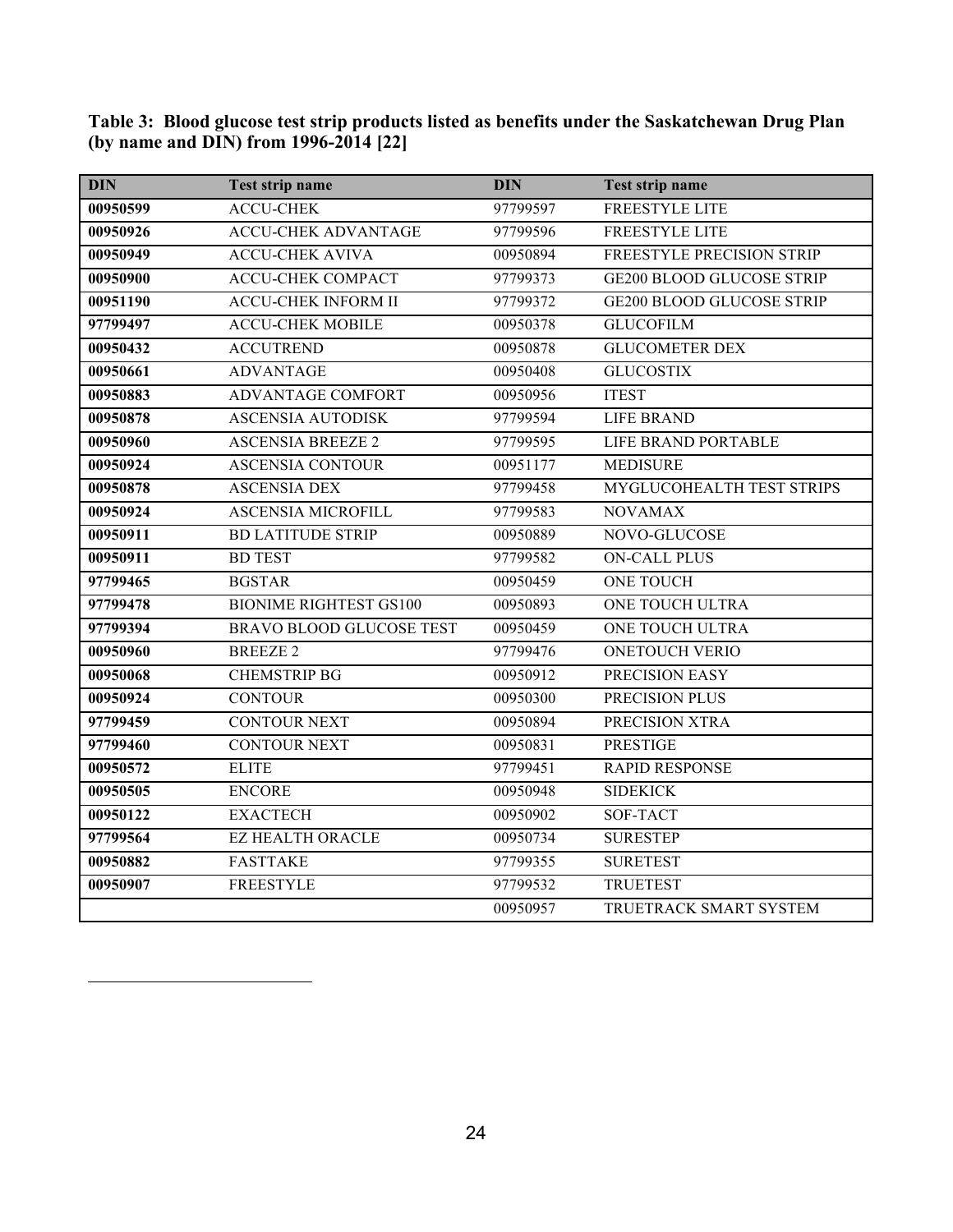### **Data Analysis**

Test strip dispensations and hypoglycemia endpoints were graphed annually to show the trend of use over the study period. In order to account for changes in population demographics over time, all endpoints were standardized by age group (5-year intervals) and sex [58, 59]. The 2005 population of active beneficiaries was used as the reference population to directly standardize hospitalizations and test strip use per calendar year. The crude number of test strips (or hypoglycemic events) in each agesex group was converted to a rate and multiplied by the corresponding reference/standard population in that age-sex group. The sum of the standardized endpoint across all age-sex groups for a given year gave the age-sex standardized measure of test strip use and hypoglycemic events [59].

Unadjusted changes in each endpoint were estimated over the study period using least squares regression models. Graphs of each endpoint versus time (i.e. calendar year) were constructed to visualize initial trends and relationships between variables. Quantile-quantile plots of standardized residuals were constructed to assess the distribution of residuals. Independence of errors was assessed using the Durbin-Watson test [60]. The coefficient of determination (i.e. adjusted  $R^2$  statistic) was reported for each model to estimate the degree to which the model fit the observed data [60, 61]. The least squares regression model for each outcome was given by the equation  $Y = β_0 + β_1 x + ε$ , with the equation variables given in Table 4.

| Variable  | <b>Definition</b>                                         |
|-----------|-----------------------------------------------------------|
| V         | Outcome (i.e. age and sex standardized number of          |
|           | hypoglycemia events and age-sex standardized test strip   |
|           | use)                                                      |
| $\beta_0$ | <b>Regression Y-intercept</b>                             |
| $\beta_1$ | Coefficient representing impact of time $(x)$ (Regression |
|           | slope)                                                    |
|           | Time period represented by number of years since          |
|           | beginning of observation period $(0, 1, 2x)$              |
| ε         | Error term                                                |

**Table 4: Variables included in least squares regression model**

Generalized estimating equations (GEE) fit within a generalized linear model (GLM) framework were used to test the association between test strip use and hypoglycemic events at the population level. As hospitalizations for hypoglycemia and test strip dispensations were measured repeatedly in the study population, it was unlikely these would represent independent endpoints.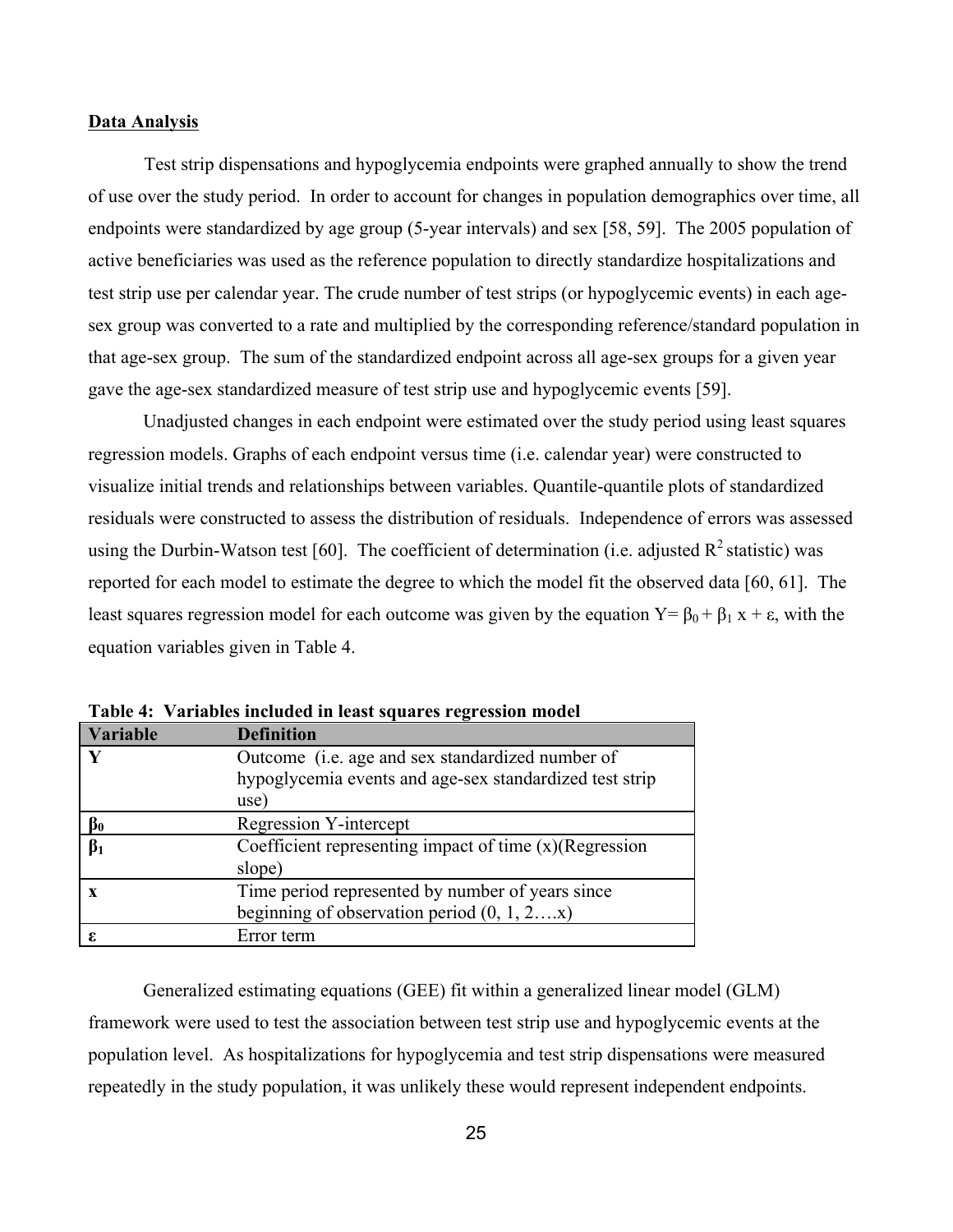Therefore, GEEs were used to model the trend of hypoglycemia admissions over time, while accounting for potential autocorrelation within the data [62-64].

Individuals were stratified by age group, sex, and year. Age group categories were by 5-year intervals, except for the youngest and oldest (i.e. less than 1 year and greater than 95 years). Independent variables in the analysis were test strip usage and the total number of hospitalizations (allcause) for each strata (Table 5). The population of each stratum was included as a constant in the model. The dependent variable (i.e. total number of hospitalizations for hypoglycemia) was obtained for each age/sex/year strata. The model was used to determine if test strip use was an independent predictor of total annual hospitalizations for hypoglycemia, while controlling for year, age, sex and overall healthcare utilization [62].

In order to determine the distribution of the dependent variable, the intercept-only model was tested with both a Poisson and negative binomial distribution. The ratio of variance to degrees of freedom was used to establish which distribution best represented that of the dependent variable [63] . Both autoregressive and exchangeable correlation structures were postulated to be a reasonable estimate of the correlation that may exist within the data. The correlation structure that resulted in lower values of the quasi-likelihood information criteria (QIC) was chosen for model construction [63].

| <b>Variable</b> | <b>Definition</b>                                              |  |
|-----------------|----------------------------------------------------------------|--|
|                 | Outcome (total number of hospitalizations for hypoglycemia in  |  |
|                 | the strata)                                                    |  |
| $X_1$           | Year                                                           |  |
| $\mathbf{x}_2$  | Test strip utilization in each stratum                         |  |
| $\mathbf{X}_3$  | All-cause hospitalization in each stratum                      |  |
|                 | Constant (natural logarithm of the population in each stratum) |  |

**Table 5: Variables included in the GEE model**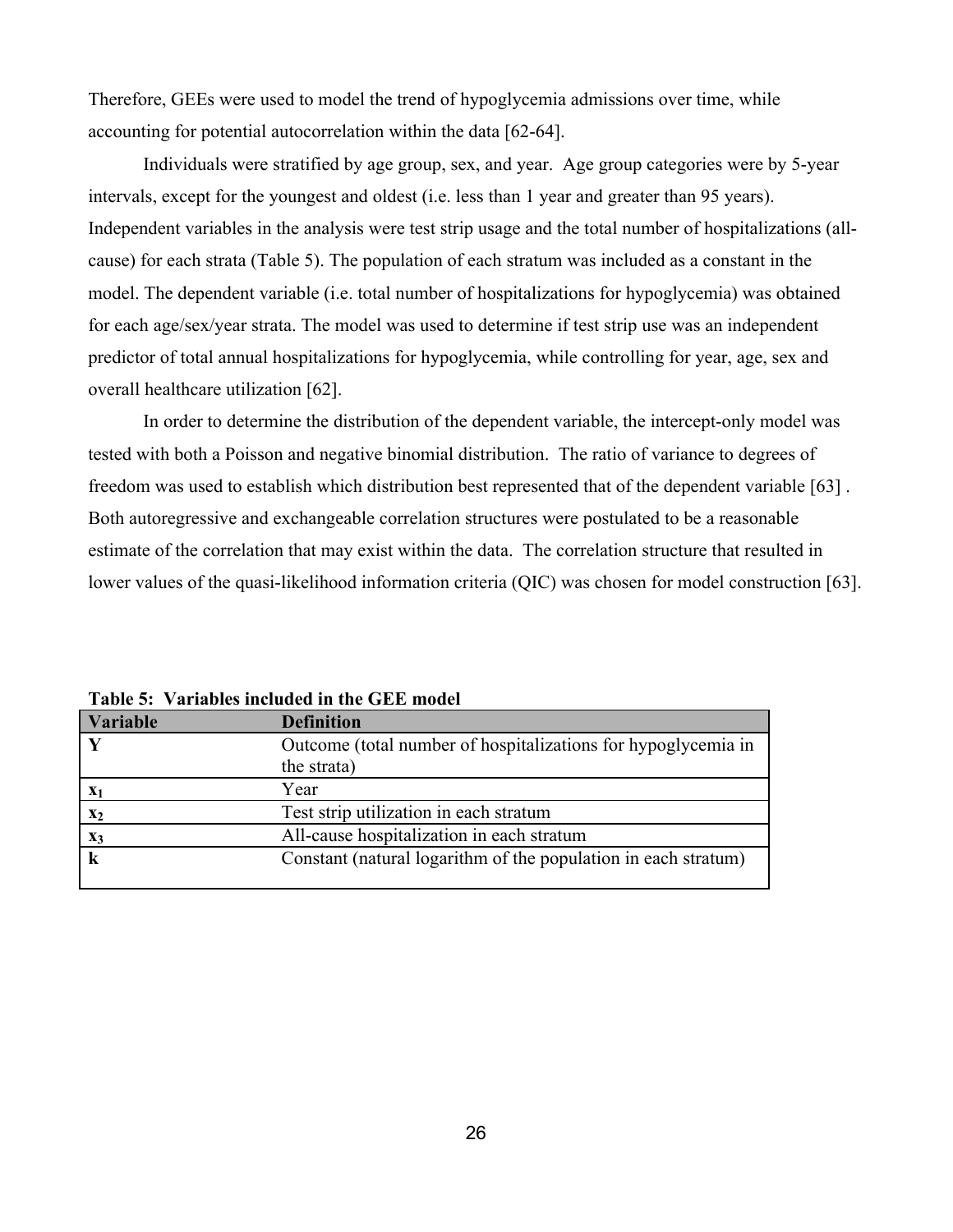**Objective 2: To determine if the individual risk of hospitalization for hypoglycemia is lower among patients who use blood glucose test strips compared to those who do not.**

#### **Methods**

A nested case control study was used to identify the impact of blood glucose test strip use on the risk for hypoglycemia requiring hospitalization. Individuals were entered in the cohort if they satisfied all the following criteria: a) were a beneficiary of the Saskatchewan drug plan; b) met the Canadian Chronic Disease Surveillance System (CCDSS) case definition for diabetes after January 1<sup>st</sup> 1996; and c) were at least 20 years of age at cohort entry. The CCDSS case definition was met if individuals received two outpatient physician claims for diabetes within 730 days or one hospitalization indicating a diagnosis of diabetes [65] [Table 6]. For those meeting the case definition through outpatient physician claims, the cohort entry date corresponded to the date of the second claim. For those hospitalized with diabetes, the cohort entry date was the discharge date.

| <b>ICD Classification</b> | Code   | <b>Description</b>            |
|---------------------------|--------|-------------------------------|
| $ICD-9$                   | 250.xx | Diabetes mellitus             |
| $ICD-10-CA$               | E10.xX | Type 1 diabetes mellitus      |
| $ICD-10-CA$               | E11.xx | Type 2 diabetes mellitus      |
| $ICD-10-CA$               | E12.xx | Malnutrition-related diabetes |
|                           |        | mellitus                      |
| $ICD-10-CA$               | E13.xx | Other specified diabetes      |
|                           |        | mellitus                      |
| $ICD-10-CA$               | E14.xX | Unspecified diabetes mellitus |

**Table 6: Diagnostic codes (ICD-9 and ICD-10-CA) used to identify diabetes cases**

According to the CCDSS definition, women with gestational diabetes mellitus were excluded from the analysis. As drug usage data could not be obtained for persons under federal coverage programs prior to 2006, individuals with federal drug coverage were not included in the analysis. In addition, those with less than 1 year of continuous beneficiary status prior to their cohort entry date were excluded. All subjects were followed from the cohort entry date until the earliest occurrence of death, termination of provincial health benefits, or the end of the study period (December 31, 2014).

The CCDSS definition of diabetes has been validated in individuals  $\geq 20$  years of age [66]. Although it is not able to differentiate between type 1 and type 2 diabetes, it was found to have a sensitivity of over 95% upon its first validation in Manitoba using the provincial diabetes education database [47, 66]. It has been further validated using various 'gold standards' in different jurisdictions across the country [66]. In Saskatchewan, the sensitivity of the case definition has been estimated at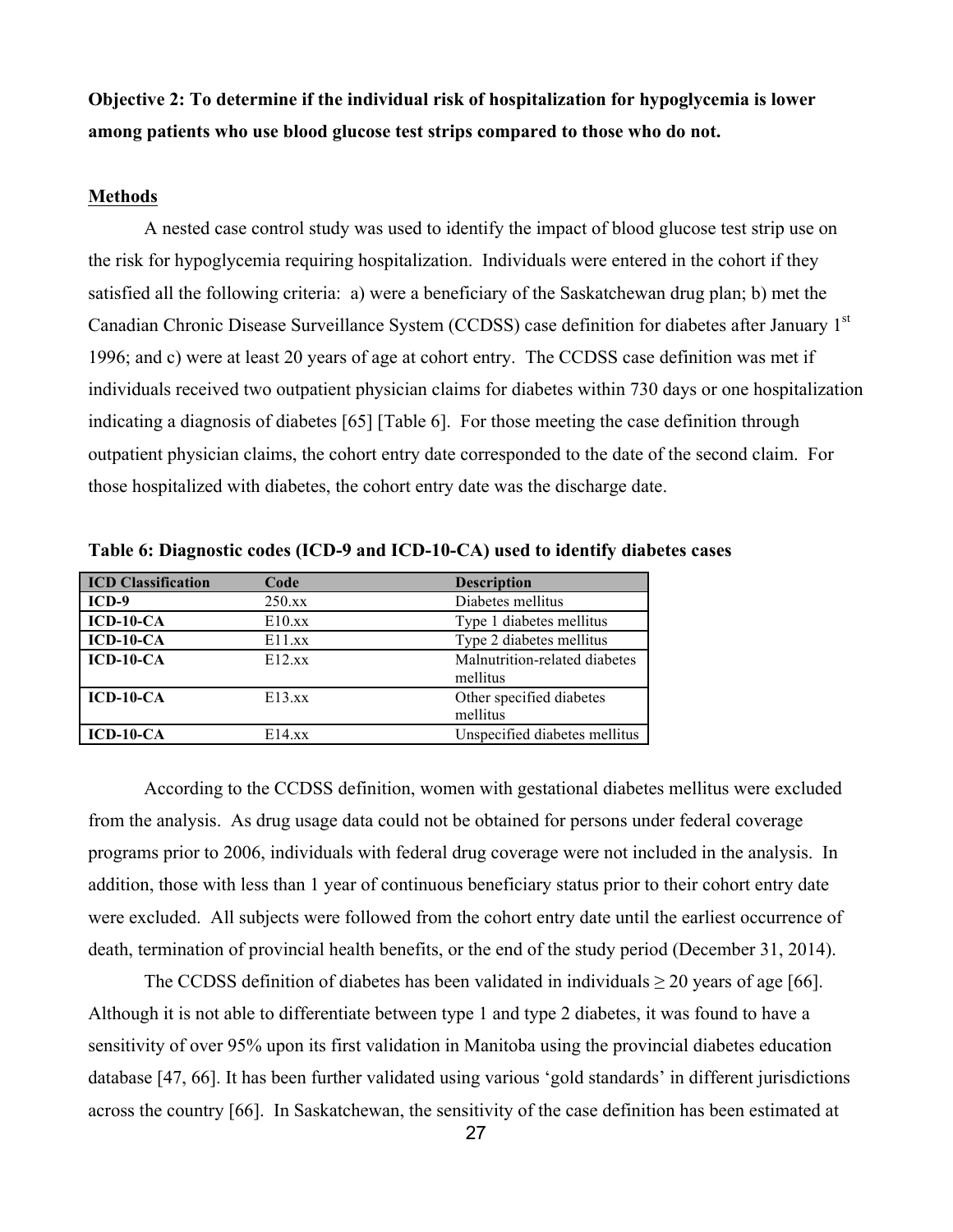92% [47]. The inclusion of hypoglycemic agents in the case definition does not appear to improve its sensitivity or specificity [47].

#### **Identification of cases and controls**

Cases were defined by the first occurrence of a hospital admission for hypoglycemia during the follow-up period (i.e., January  $1<sup>st</sup>$ , 1996 to December 31, 2014). Hospitalizations for hypoglycemia were identified from DAD records listing ICD-9 or ICD-10-CA codes indicating a diagnosis of hypoglycemia [Table 1] in any diagnosis field. To avoid capture of hypoglycemic events occurring in hospital, all hypoglycemic events designated as 'Type 2' diagnoses (i.e. post-admit comorbidities) were excluded [54, 55]. Cases were assigned an index date corresponding to the admission date for their first hospitalized hypoglycemic event [31, 40]. To ensure all patient exposures could be evaluated for six months preceding the event, patients experiencing hypoglycemic events within 180 days of cohort entry were excluded for the primary analysis. However, they were re-introduced in sensitivity analyses to determine if their presence affected final estimates.

Controls were selected using incidence density sampling [67]. As incidence density sampling estimates the entire at-risk experience of all those in the risk set, this approach is considered the most efficient and least biased sampling design for case-control studies [68]. For each case, four controls [69] were randomly selected from the study cohort and assigned an index date that corresponded to the date of admission for their matched case. Controls were matched according to their cohort entry date (year), by age category at cohort entry**,** and sex. A control for one case may have been selected as a control for another case occurring at a later date, providing they remained in the study cohort and therefore continued to be at risk of becoming a case. Accordingly, controls may have also become cases at a later date [68, 70, 71]. Matching by age at cohort entry in 5-year age categories resulted in multiple cases that failed to match with a single control; thus, matching criteria for age was subsequently increased to 10-year intervals to allow for inclusion of all cases.

### **Identification of Variables / Confounders**

The primary independent variable was the use of blood glucose test strips in the 180 days preceding the index date. Test strip use was identified from the Saskatchewan Drug Plan database using their DIN [Table 3]. Cases and controls were categorized as test strip 'users' or 'non-users' based on the presence (i.e. user) or absence (i.e. non-user) of test strip dispensations in the 180-day period prior to the index date. In sensitivity analyses, total number of test strips 'on-hand' was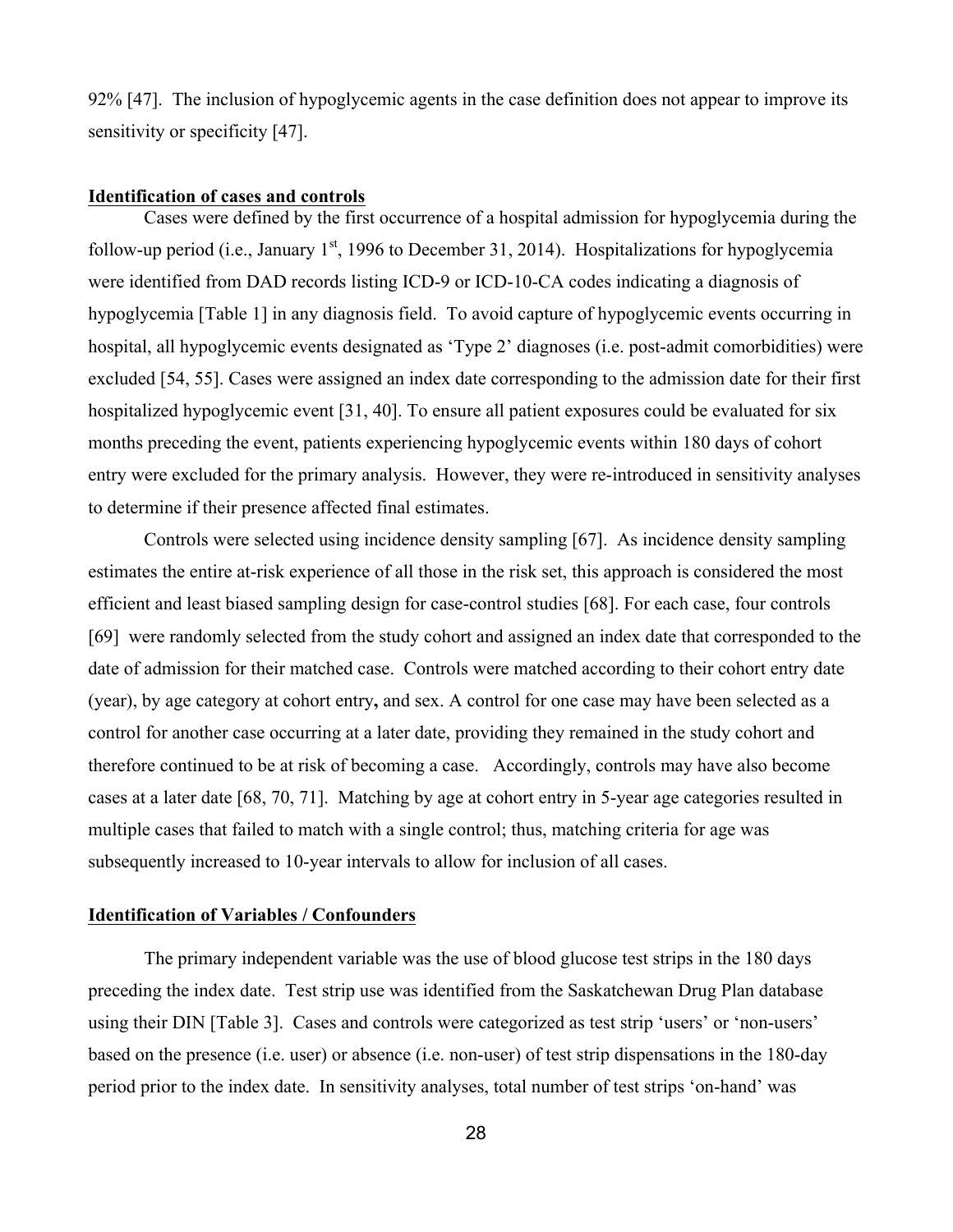categorized into an ordinal variable representing intensity of test strip use.

Numerous possible confounders were identified either on the cohort entry date or during the exposure period. Covariates were identified within the following categories: patient factors, treatment/drug factors, disease factors, and health care utilization and system factors. Treatment/drug factors were identified by dispensations captured from the Prescription Claims database. Disease factors were identified using ICD-9 and ICD-10-CA codes recorded in the Medical Services database and Discharge Abstract database. Health system and healthcare utilization factors were identified using administrative variables obtained from the Medical Services database and DAD. Covariates are described in detail in Table 7.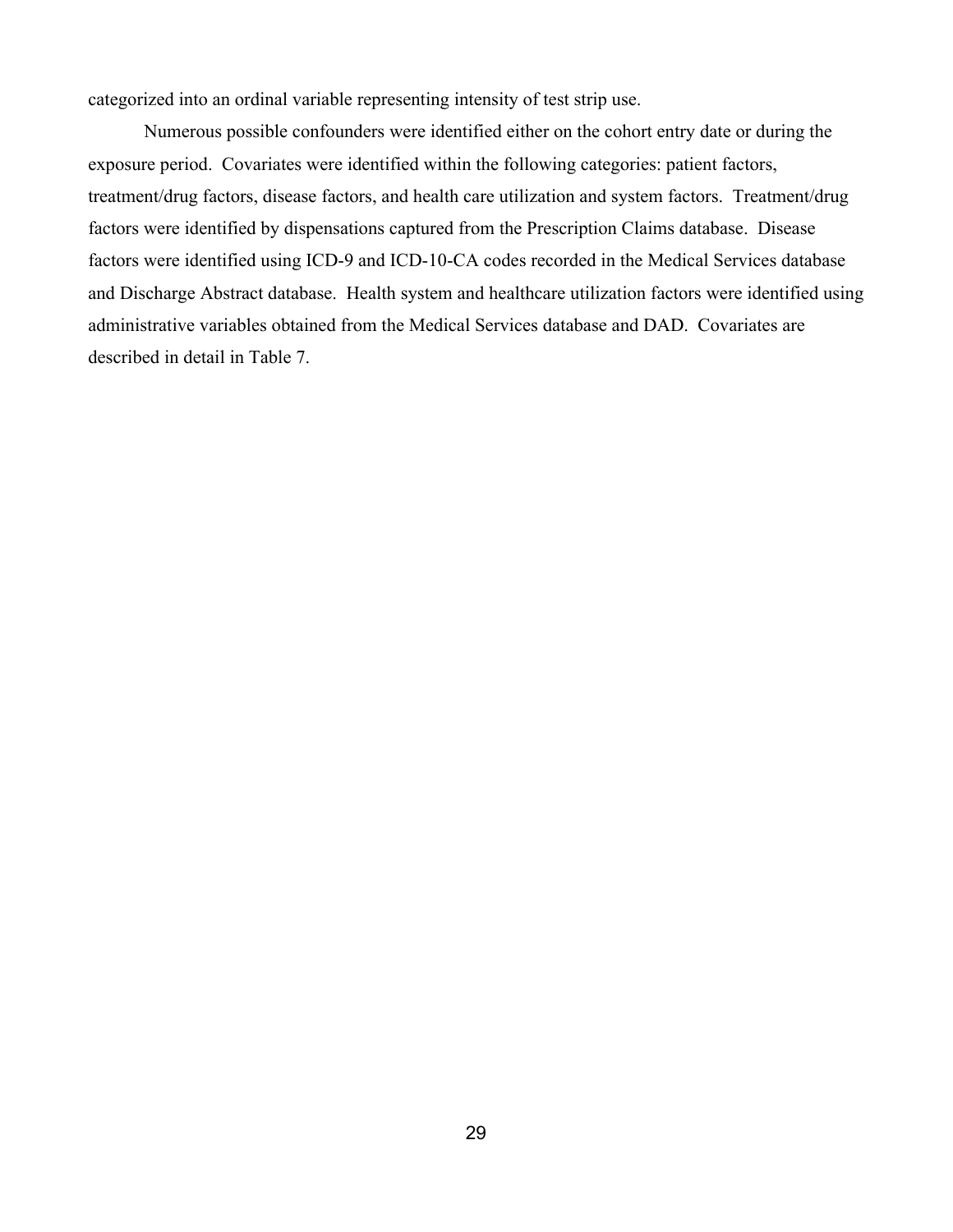| Covariate<br>Category                           | Covariate                                         | <b>Covariate Definition</b>                                                                                                           | <b>Variable Name</b> | <b>Variable Coding</b>                                                                                           |
|-------------------------------------------------|---------------------------------------------------|---------------------------------------------------------------------------------------------------------------------------------------|----------------------|------------------------------------------------------------------------------------------------------------------|
| Primary<br>Dependent<br>Variable                | Outcome                                           | Hospitalization for<br>hypoglycemia                                                                                                   | CACO                 | $0 =$ Control<br>$1 = Case$                                                                                      |
| Primary<br>Independent<br>Variable              | Test Strip Use                                    | Dispensation of test strips in<br>180 days prior to index date                                                                        | <b>STRIP USER</b>    | $0 = No$<br>$1 = Yes$                                                                                            |
| <b>Patient Factors</b>                          | Location of<br>residence                          | Subject residence (rural or<br>urban) according to postal code<br>at index date                                                       | URB RUR              | $0 =$ Urban<br>$l = Rural$                                                                                       |
| <b>Treatment</b><br><b>Factors</b>              | Mode of diabetes<br>therapy                       | Category of diabetes treatment<br>according to risk of<br>hypoglycemia (Table 8) in 180<br>days prior to index date                   | DIAB_TX              | $0 = No$ drugs<br>$1 =$ Low risk oral<br>hypoglycemic<br>$2=$ High risk oral<br>hypoglycemic<br>$3 =$ Insulin    |
| <b>Disease Factors</b>                          | Comorbidity Score                                 | Charlson score[72] in 1 year<br>period prior to index date                                                                            | CHARL CAT            | 0=Charlson score 0<br>1=Charlson score 1-4<br>2=Charlson score 5 or<br>more                                      |
|                                                 | Previous outpatient<br>visits for<br>hypoglycemia | Medical services claim<br>indicating outpatient visit for<br>hypoglycemia (i.e. ICD-9 code<br>251) in 180 days prior to index<br>date | MSB HYPO             | $0 = No$<br>$1 = Yes$                                                                                            |
| Healthcare<br>utilization and<br>system factors | Specialty Physician<br>Care                       | Medical services claim<br>indicating specialist visit for<br>treatment of diabetes in 180<br>days prior to index date                 | SPEC DIAB VISIT      | $0 = No$<br>$1 = Yes$                                                                                            |
|                                                 | Outpatient health<br>care utilization             | Total number of outpatient<br>visits occurring in 180 days<br>prior to index date                                                     | <b>OUTPT VISITS</b>  | $0=0-3$ outpatient visits<br>1=4-6 outpatient visit<br>2=7-10outpatient visits<br>$3 = \ge 11$ outpatient visits |
|                                                 |                                                   |                                                                                                                                       |                      |                                                                                                                  |

# **Table 7: Variables included in conditional logistic regression analysis** [31, 32, 34, 40, 72, 73]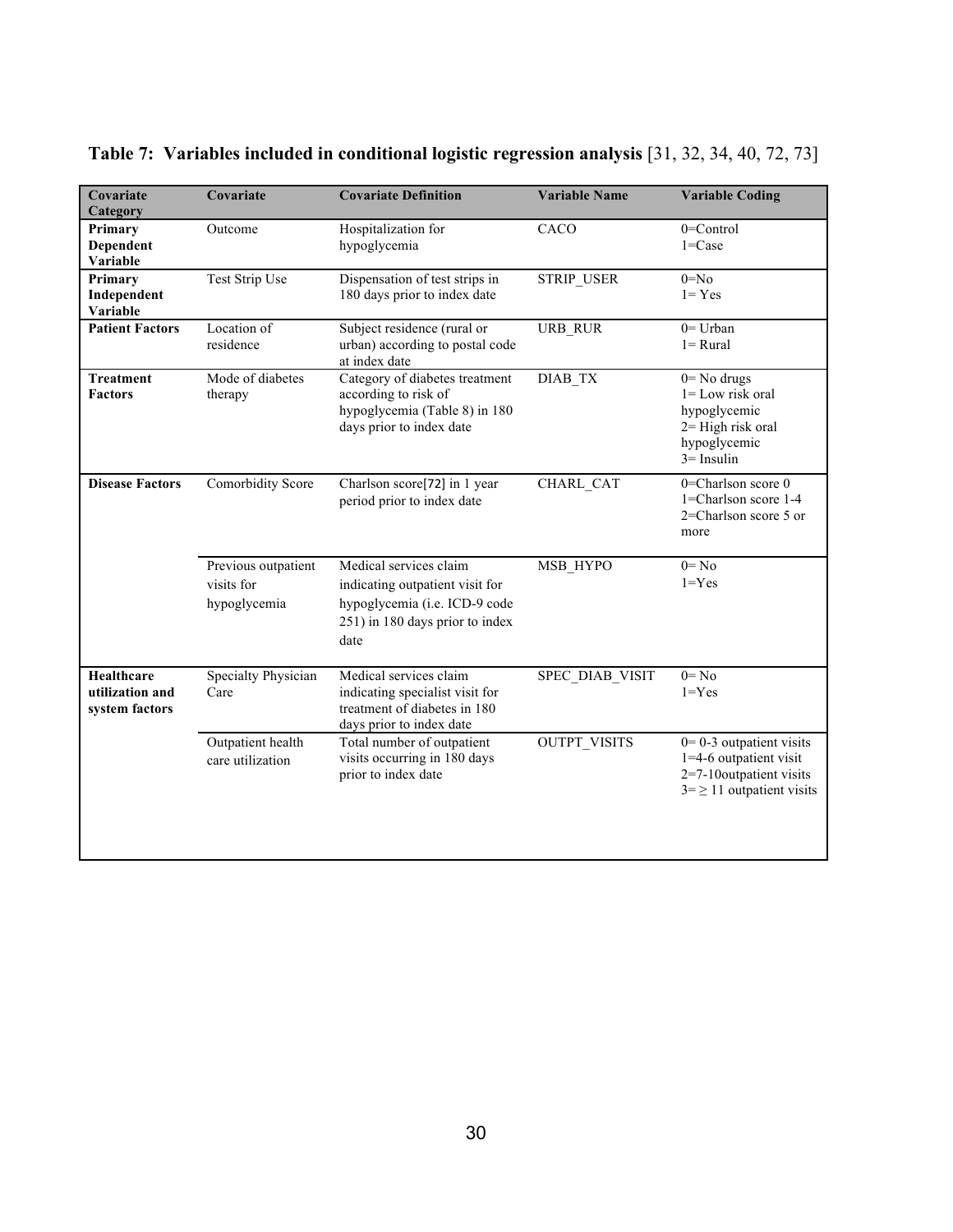| <b>Treatment Category</b>                    | <b>Definition</b>                                                                                                                                                                                 | Category specific medications available<br>as a benefit under the Saskatchewan<br><b>Drug Plan</b>                                                                                                                                                                        |
|----------------------------------------------|---------------------------------------------------------------------------------------------------------------------------------------------------------------------------------------------------|---------------------------------------------------------------------------------------------------------------------------------------------------------------------------------------------------------------------------------------------------------------------------|
| <b>Insulin</b>                               | At least one dispensation of insulin with or<br>without an oral antihyperglycemic medication<br>during the 180 days prior to the index date                                                       | Rapid Acting:<br>Insulin Lispro<br>Insulin Aspart<br>Insulin Glulisine<br>Short Acting/Regular:<br>Humulin R (Regular)<br>Novolin ge Toronto<br>Hypurin Regular<br>Intermediate Acting:<br>Humulin N<br>Novolin ge NPH<br>Hypurin NPH<br>Long Acting:<br>Insulin glargine |
|                                              |                                                                                                                                                                                                   | Insulin determir<br>Premixed:<br>Humulin 30/70<br>Novolin ge 30/70<br>Novolin ge 40/60<br>Novolin ge 50/50                                                                                                                                                                |
| High risk oral<br>hypoglycemic<br>medication | At least one dispensation for an oral agent with<br>a high potential to cause hypoglycaemia<br>without claims for insulin during the 180 days<br>prior to the index date                          | Tolbutamide<br>Chlorpropamide<br>Glyburide                                                                                                                                                                                                                                |
| Low risk oral<br>hypoglycemic<br>medication  | At least one dispensation for an oral agent with<br>a lower potential to cause hypoglycaemia<br>without claims for insulin or high risk oral<br>agent during the 180 days prior to the index date | Gliclazide<br>Nateglitinide<br>Repaglitinide<br>Metformin<br>Acarbose<br>Rosiglitazone<br>Pioglitazone<br>Sitagliptin<br>Saxaglitpin<br>Linagliptin<br>Rosiglitazone/Metformin<br>Sitagliptin/Metformin                                                                   |
| No hypoglycemic<br>medications received      | No claims for diabetes medications in the 180<br>days prior to index date                                                                                                                         | N/A                                                                                                                                                                                                                                                                       |

# **Table 8: Classification of patients according to mode of diabetes therapy [10, 22]**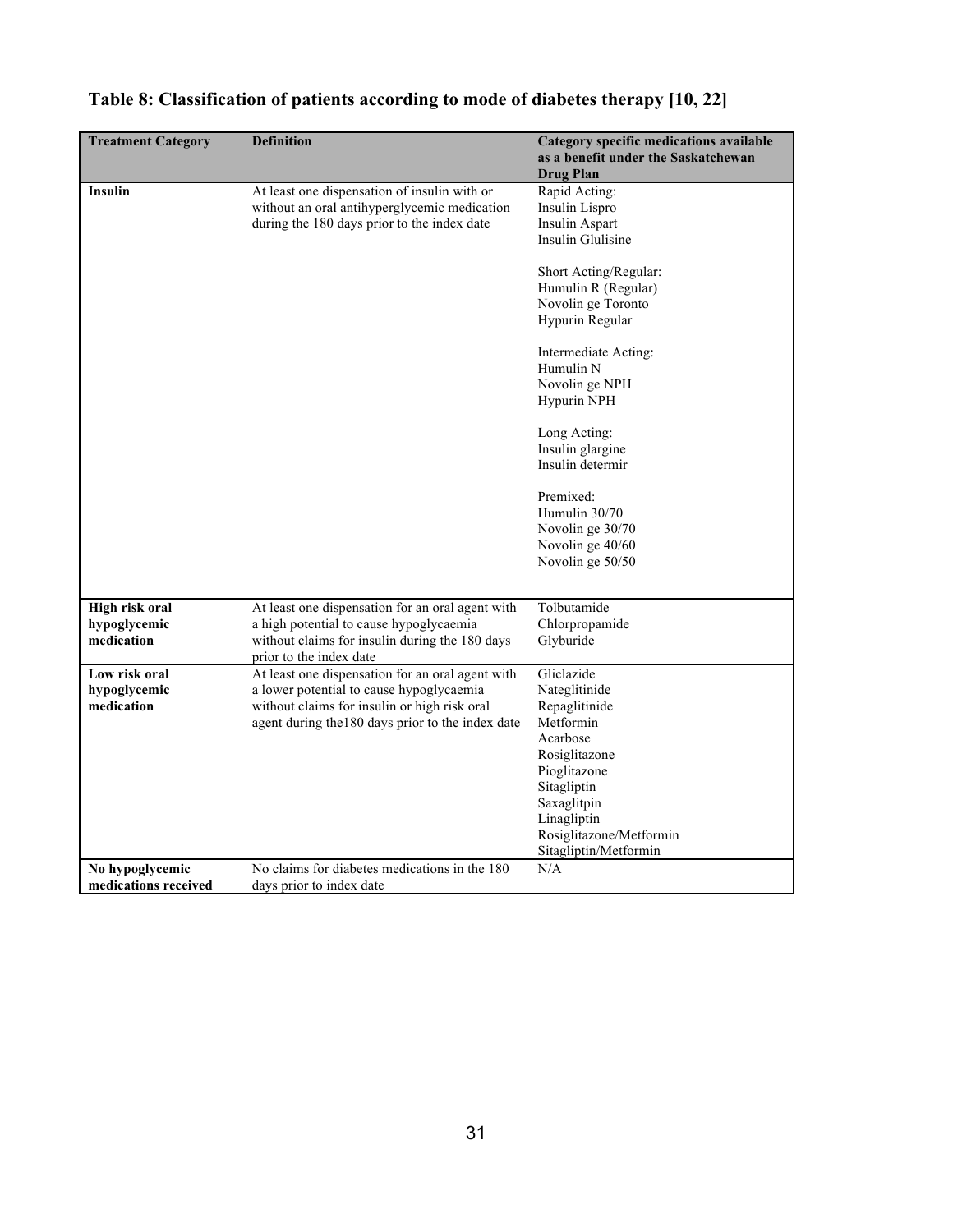### **Analysis**

A conditional logistic regression model was developed to test if test strip use (the primary independent variable of interest) was independently associated with risk of hospitalizations for hypoglycemia. Variables that were considered for inclusion in the model are given in Table 7. The distributions of all independent variables were examined. For categorical variables, contingency tables of the outcome against the levels of categorical variable were constructed. Covariates were examined to determine if multicollinearity existed between independent variables and test strip use. Potential collinear relationships were identified by pairwise correlation coefficients greater than 0.8 or Variance Inflation Factors (VIF) greater than five [74].

The conditional logistic regression model was constructed utilizing a theoretical-based approach. Sets of covariates (Table 7) were added to the model sequentially to determine the effect of clinically related variables on the relationship between the primary independent variable and outcome. In order to maximize control for confounding, a model containing all covariates in Table 7 was constructed.

The covariates in the main effects model were then assessed for any clinically relevant interactions with the primary outcome variable. Clinically relevant interactions identified a priori that were tested included those between strip use and mode of diabetes therapy, strip use and comorbidity score, and strip use and previous outpatient visits for hypoglycemia. Statistically significant interactions were added to main effects models and evaluated using the Akaike Information Criterion (AIC) [75] and Bayesian Information Criterion (BIC) [76] to identify best candidate models that fit the data well, while including clinically relevant variables. The unadjusted and adjusted odds ratios (along with 95% confidence intervals and corresponding p-values) for test strip use and other predictors of hospitalizations were reported.

Sensitivity analyses were conducted with exposures being characterized in the 90-day period prior to the index date (i.e., versus 180 days) and with the inclusion of subjects with events occurring within the first 180 days of cohort entry that had previously been excluded from the analysis. Additional sensitivity analyses that were conducted also included categorization of strip use to represent levels of use (i.e. none, lowest users, intermediate users, and highest users) [10], and according to drug use (i.e. therapeutic class of hypoglycemic). A subgroup analysis in insulin users was also conducted, with insulin use stratified by average daily consumption (DACON) [77] of insulin. In the insulin-user subgroup, an interaction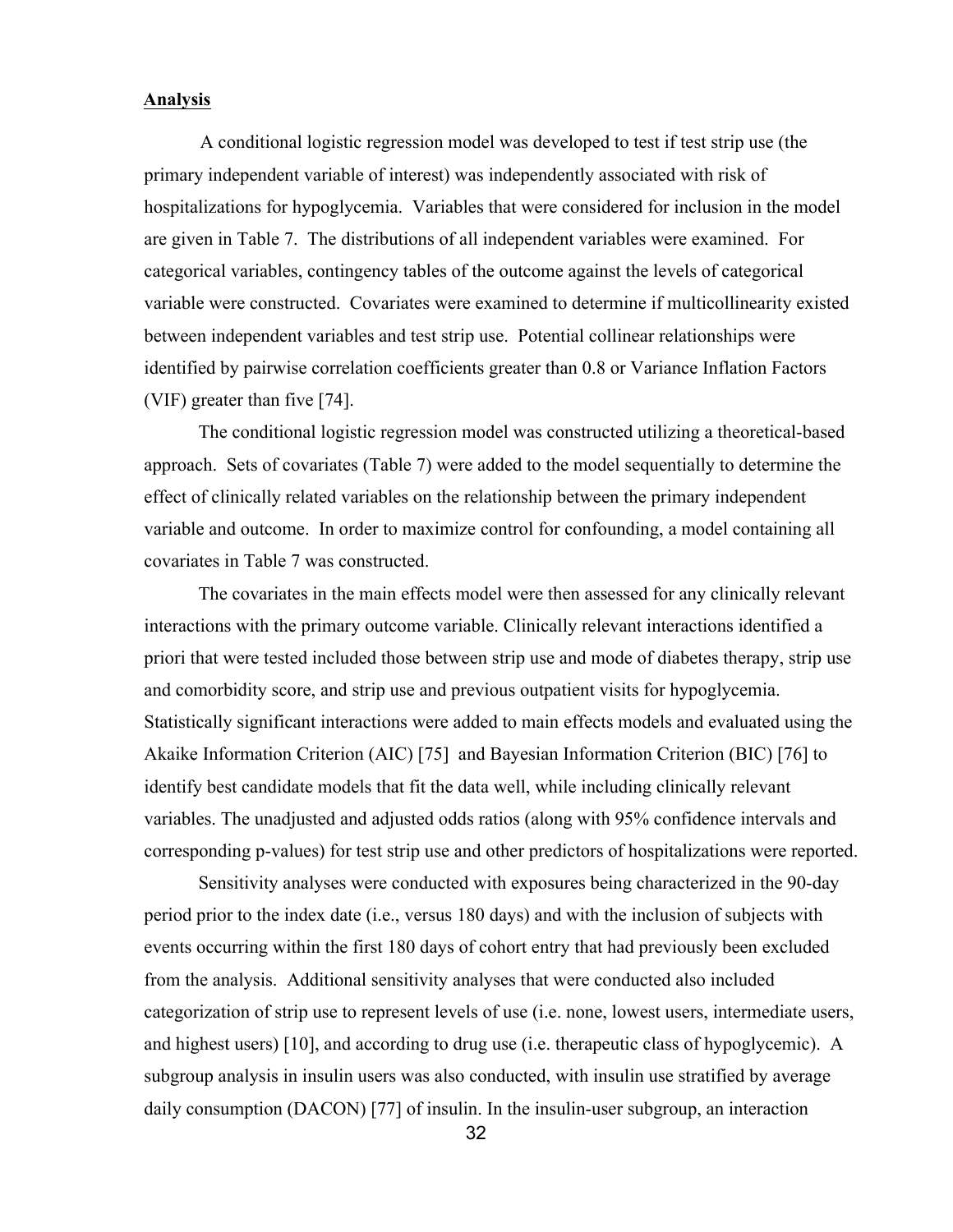between test strip use and insulin dosage (by DACON quartile) was also examined to determine if the relationship between test strip use and hospitalizations for hypoglycemia differed according to the intensity of insulin therapy.

All statistical analyses were conducted using SAS version 9.4.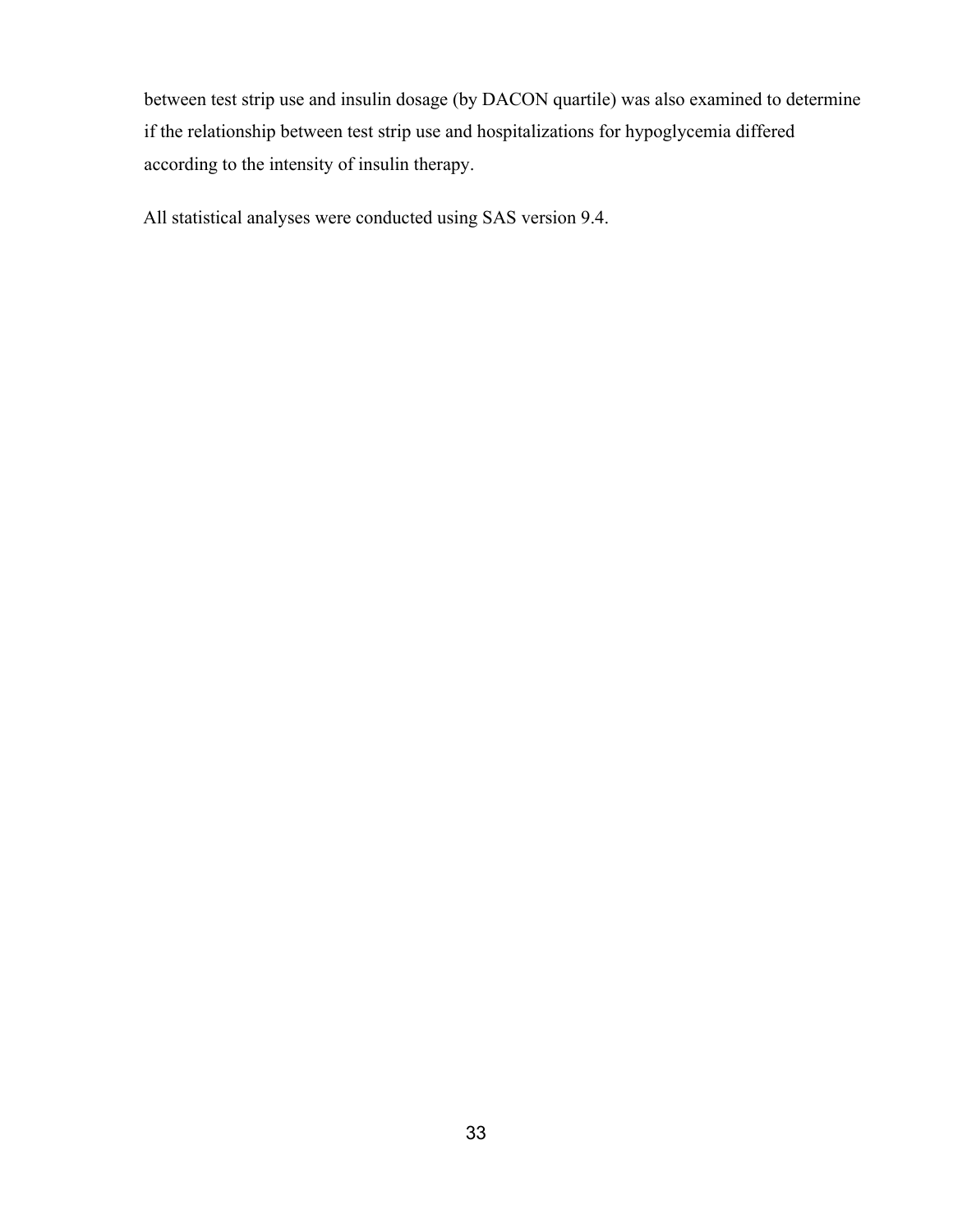### **Chapter 4: Results**

### *Hospital admissions for hypoglycemia*

Between January 1, 1996 and December 31, 2014, a total of 5,166 hospitalizations for hypoglycemia were recorded in Saskatchewan. The average annual crude rate was 272 hypoglycemia admissions among 1,039,150 beneficiaries, or 26.2 hypoglycemia admissions per 100,000.

On visual inspection, no consistent trend was evident in hypoglycemia hospitalizations between 1996 and 2014 (Figure 1). The lowest number of hospitalizations for hypoglycemia occurred in 2001 (158 hospitalizations among 147 individuals) and the highest number was recorded in 2007 (387 hospitalizations among 346 individuals - Figures 1a and 1b). Linear regression analysis was not applied to the entire study period due to non-linear trends in the endpoint over the study period. A similar trend resulted when the outcome was changed to the number of individuals with at least one hospital admission (Figure 1b). Quantile-Quantile plots of residuals indicated that distribution of errors were approximately normal for hypoglycemia and hospitalization endpoints, but not for test strip endpoints. For all endpoints, the Durbin-Watson test indicated that positive autocorrelation was present in all models.





Additional investigations were undertaken to understand the descriptive results (including the poor model fit). First, a review of drug policy, provincial drug availabilities, and coding practices did not reveal any obvious factors that might have explained the apparent increase in hospitalizations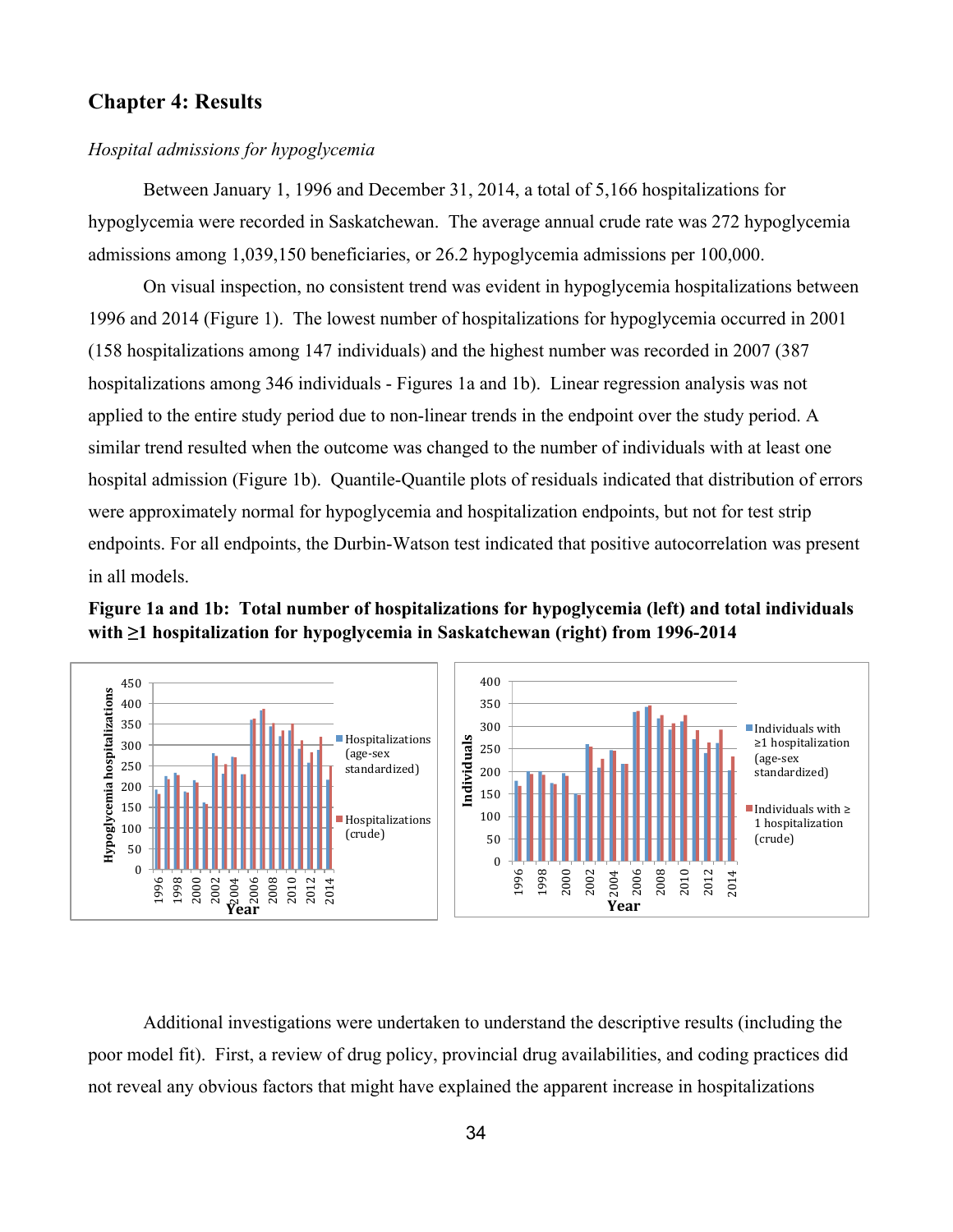between 2005 and 2006. Second, the analysis was reproduced after restricting the cases of hypoglycemia to those specified as type 1 or type M (for most responsible) as well as restricting to those diagnoses occurring in the first two diagnostic positions. All of these sensitivity analyses produced results consistent with the primary results. The results were then stratified by time periods (i.e. 1996 to 2005, and 2006 to 2014) corresponding to visual inspection of the original time series (Figure 1). After performing separate linear regression analyses on each time period, the change in the number of hypoglycemia hospitalizations from 1996 to 2005 was non-significant (p=0.20), while the number of hypoglycemia hospitalizations significantly decreased from 2006 to 2014 (annual decrease - 17.9; 95% CI [-24.47, -11.31], p<0.01, adj.  $R^2$ =0.83), which coincides with the qualitative trends described by Figure 1.

All-cause hospitalizations were plotted to provide context relating to overall health care trends across the province (Figure 2). The crude number of hospitalizations for any cause that resulted in at least one night's stay increased from 591,391 hospitalizations in 1996 to 1,047,069 hospitalizations in 2014, indicating an overall increasing trend in health care utilization over the study period (annual increase +13,879, 95% CI [10,638, 17,121], p<0.01,adj.  $R^2$ =0.82). Of note, trends in all-cause hospitalizations were not consistent with those observed for hypoglycemia, especially in the latter part of the study period.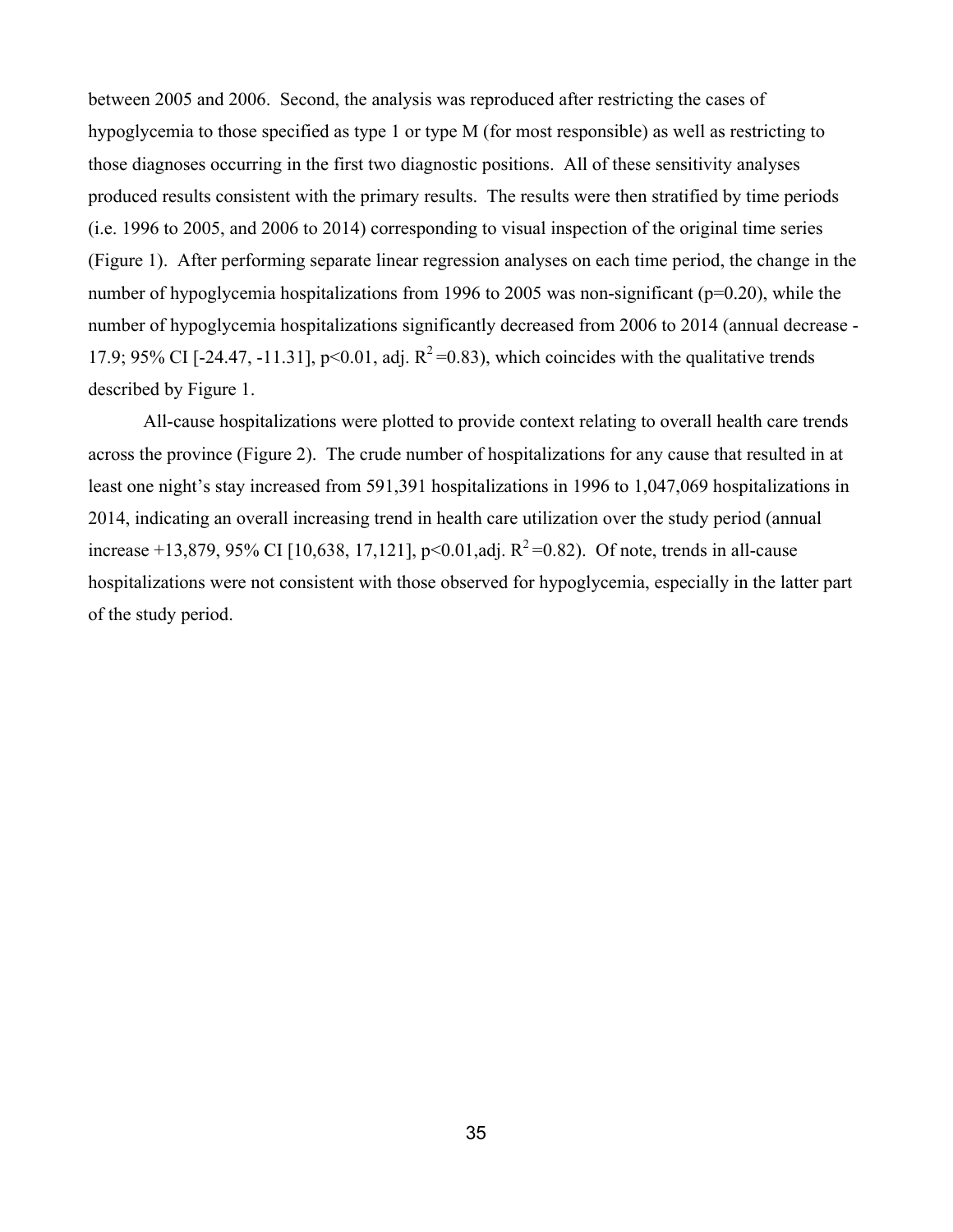**Figure 2: Total number of hospitalizations for hypoglycemia and all-cause hospitalizations in Saskatchewan from 1996-2014**



### *Physician claims for hypoglycemia*

The frequency of physician claims for hypoglycemia during the observation period was much higher than that of hospitalizations. Between 1996 and 2014, a total of 41,322 claims for hypoglycemia were recorded. Overall, physician claims for hypoglycemia declined over the study period (Figures 3a and 3b). The highest number of claims (2,504) was observed in 1998 representing 1,735 individuals. In 2014, the crude number of physician claims for hypoglycemia was 1,856 resulting from 1,664 individuals. The decline was significant over the study period (annual decrease -46.7, 95% CI [-60.87, -32.60], p<0.01, adj.  $R^2$ =0.73). The number of individuals with at least one physician claim for hypoglycemia also exhibited a similar declining trend over the study period (annual decrease -38.8, 95% CI [-48.83, -28.75], p<0.01, adj.  $R^{2}$ = 0.78).

### **Figure 3a and 3b: Total number of physician claims for hypoglycemia (left) and total individuals with ≥1 physician claim for hypoglycemia (right) in Saskatchewan from 1996-2014**

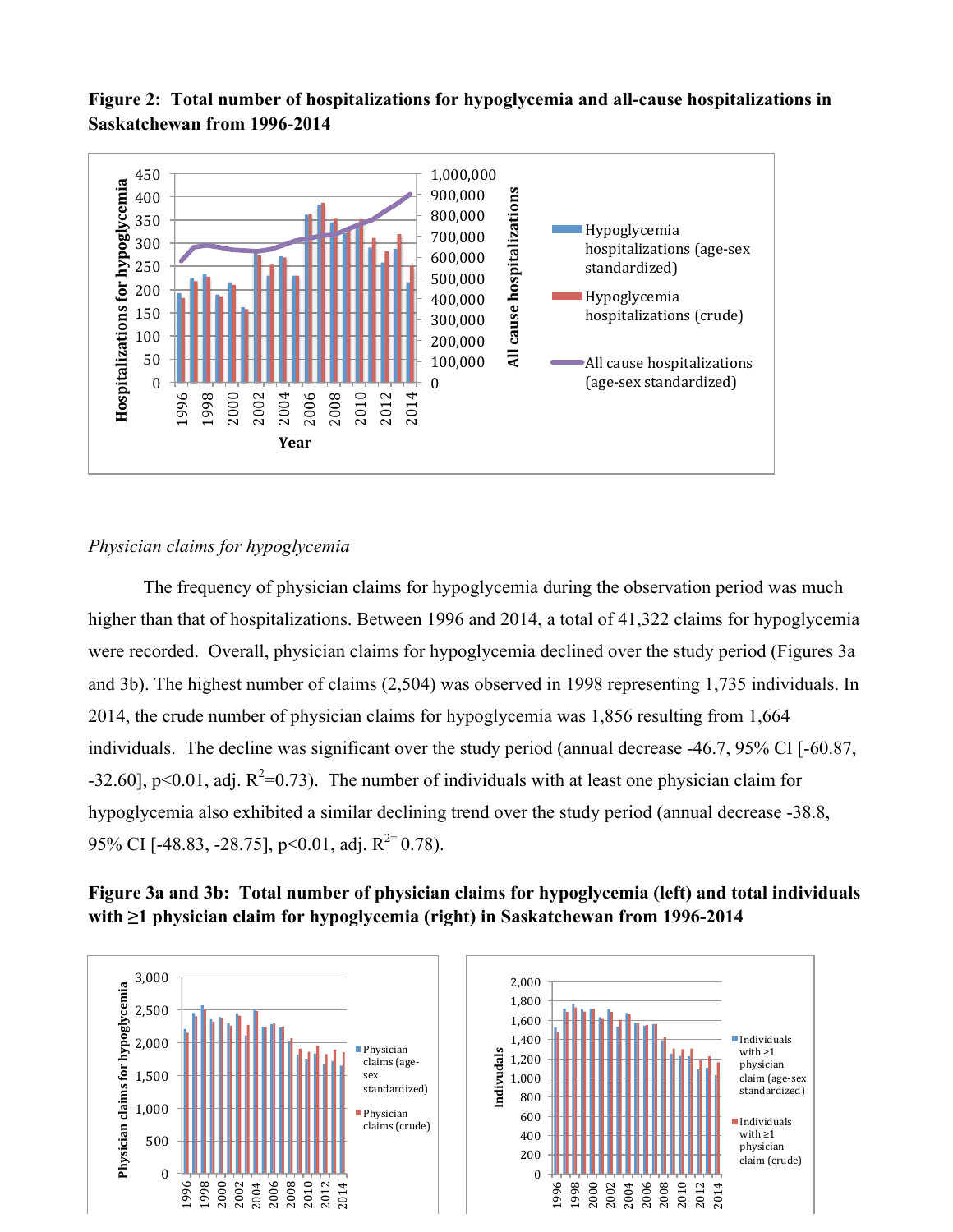### *Blood glucose test strip utilization*

Blood glucose test strip utilization increased annually over the study period, both in terms of an increase in the number of test strips dispensed and the number of individuals receiving test strips. In 1996, 3.9 million strips were dispensed to 15,756 distinct users (59,493 dispensations). In 2014, 18.2 million test strips were dispensed to 42,051 distinct users (150,958 dispensations - Figures 4-6). The increases in all measures of test strip utilization were statistically significant over the study period. The annual estimated increase in the total number of strips dispensed was +758,171 (95% CI [674,587, 841,754], p<0.01, adj.  $R^2$  = 0.95), the annual increase in the total number of test strip dispensations was +4,418 (95% CI [3,419, 5,415], p<0.01, adj.  $R^2$ =0.83) and the annual increase in the number of individuals receiving at least one test strip was +1,216 (95% CI [1,009,1,424], p<0.01, adj.  $R^2 = 0.89$ ).



**Figure 4: Total number of blood glucose test strips dispensed in Saskatchewan from 1996-2014**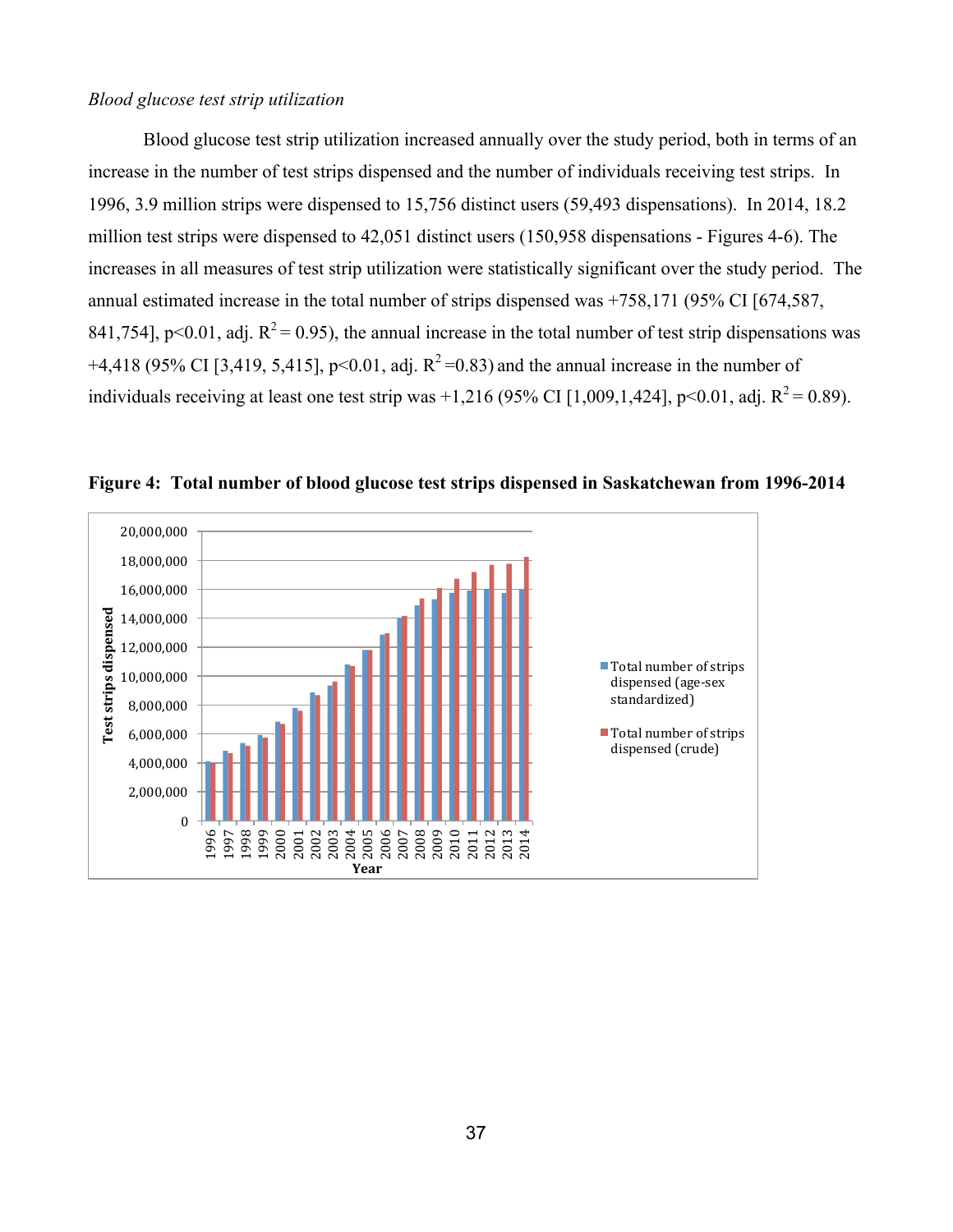

**Figure 5: Total blood glucose test strip dispensations in Saskatchewan from 1996-2014**

### **Figure 6: Total number of individuals receiving at least one blood glucose test strip in Saskatchewan from 1996-2014**

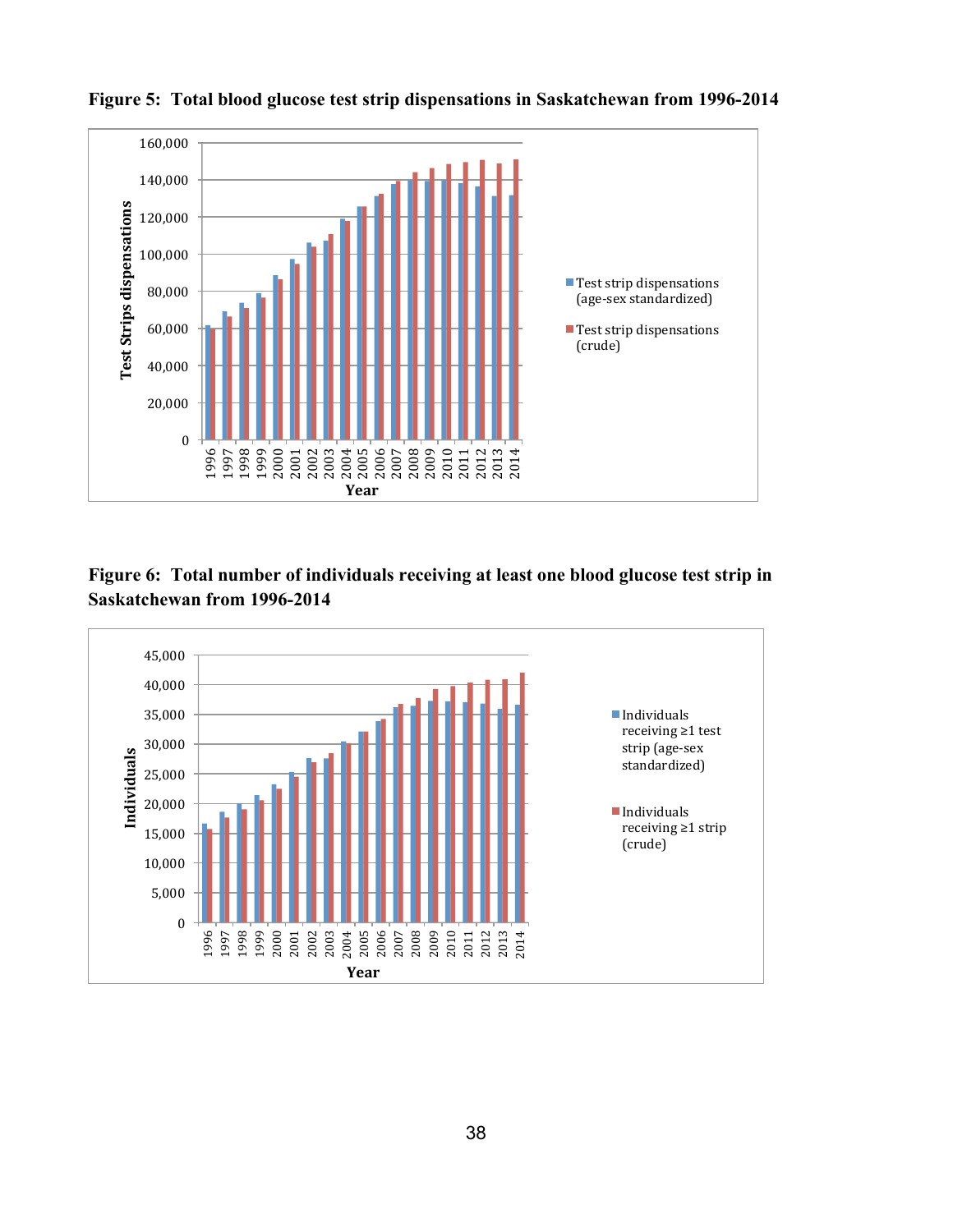### *Hypoglycemic medication utilization*

The number of individuals receiving at least one hypoglycemic medication increased annually over the study period from 22,197 individuals in 1996 to 57,877 individuals in 2014 (Figure 7) (annual increase +1,565, 95% CI [1476,1653], p<0.01, adj.  $R^2$ =0.98).



### **Figure 7: Total number of individuals receiving at least one hypoglycemic medication in Saskatchewan from 1996-2014**

### *ED visits for hypoglycemia*

Data for emergency department visits in Saskatchewan were only available from 2012 onwards (Table 9). Of all patients presenting to the ED for hypoglycemia during this period (n=608), only 15% (n=101) were admitted to hospital on the same day. An additional 5% were admitted to hospital within 7 days of an ED visit for hypoglycemia.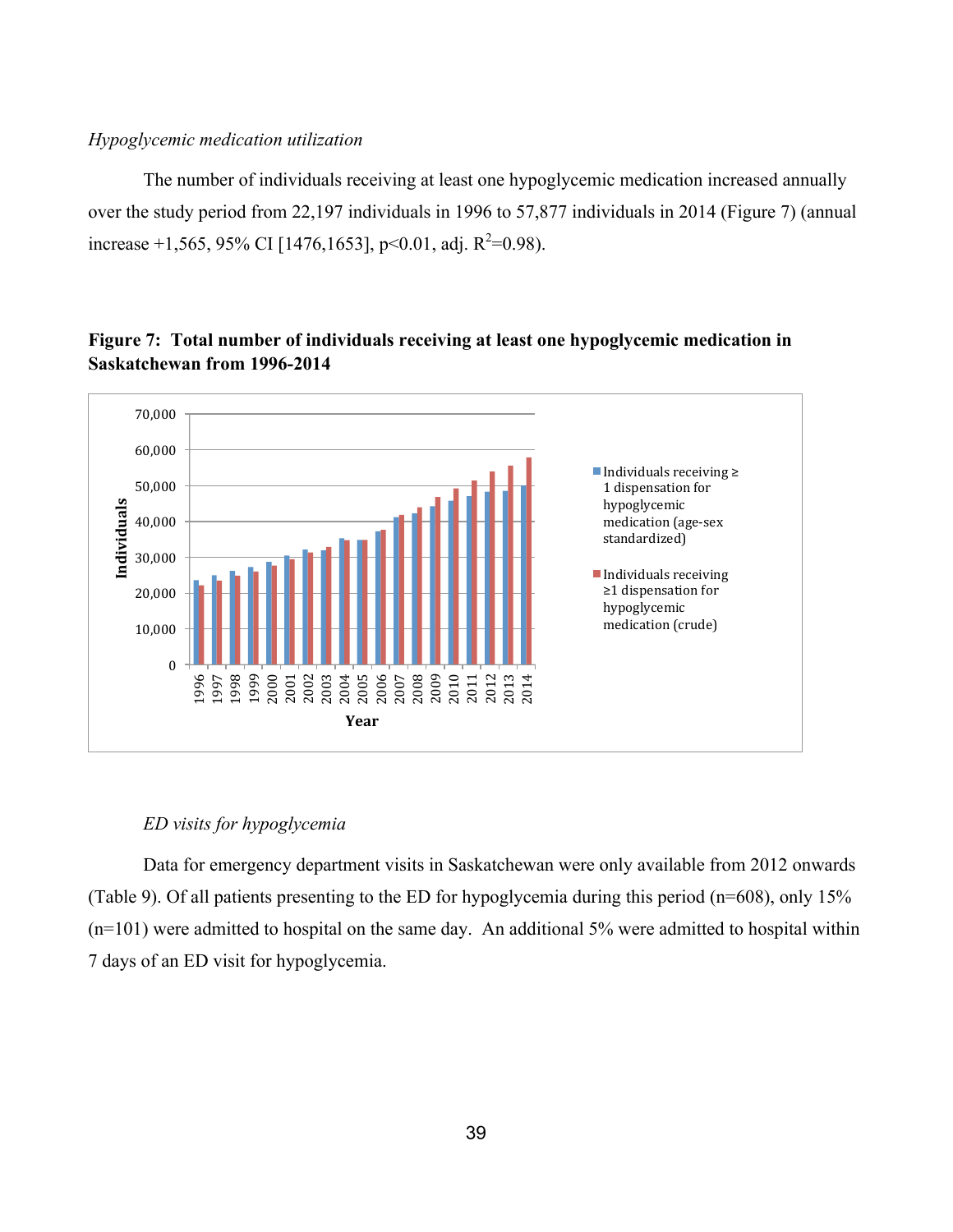| Year | <b>Total ED Visits</b> | <b>Admitted to hospital</b><br>on same day of ED visit | <b>Admitted to hospital</b><br>within 7 days of ED<br>visit |
|------|------------------------|--------------------------------------------------------|-------------------------------------------------------------|
| 2012 | 223                    | 33                                                     | <6                                                          |
| 2013 | 191                    | 39                                                     | 10                                                          |
| 2014 | 194                    | 29                                                     |                                                             |

#### **Table 9: ED visits for hypoglycemia in SHR and RQHR from 2012 to 2014**

#### *Association between test-strip utilization and hospitalizations for hypoglycemia*

To obtain a reliable estimate of the relationship between hypoglycemia hospitalizations and blood glucose test strip usage, a GEE model was fit to account for autocorrelation within the time series. When initially fit with a Poisson distribution, the resulting model possessed a ratio of variance to degrees of freedom of 6.30, indicating over-dispersion was present. When fit with a negative binomial distribution, the resulting model possessed a ratio of variance to degrees of freedom of 1.12, indicating a better fit to distribution of the dependent variable. The negative binomial distribution (and corresponding log link function) was therefore used for model construction [63]. Both the autoregressive and exchangeable correlation structure appeared to fit the data reasonably well, however the exchangeable correlation structure resulted in smaller values of the QIC and was chosen for model construction [63].

After controlling for the number of all-cause hospitalizations and changes in population size, the total number of test strips dispensed was not associated with a significant change in the rate of hospitalizations for hypoglycemia (p=0.41) (Table 10). The test strip utilization endpoint in the model was also measured in terms of the total number of test strip dispensations. This made little difference to the overall association between test strip use and hospitalizations for hypoglycemia. The average annual rate of change for hypoglycemia hospitalizations was estimated as +3% over the study period (multiplicative rate increase 1.03 [95% CI 1.01-1.05], p<0.01).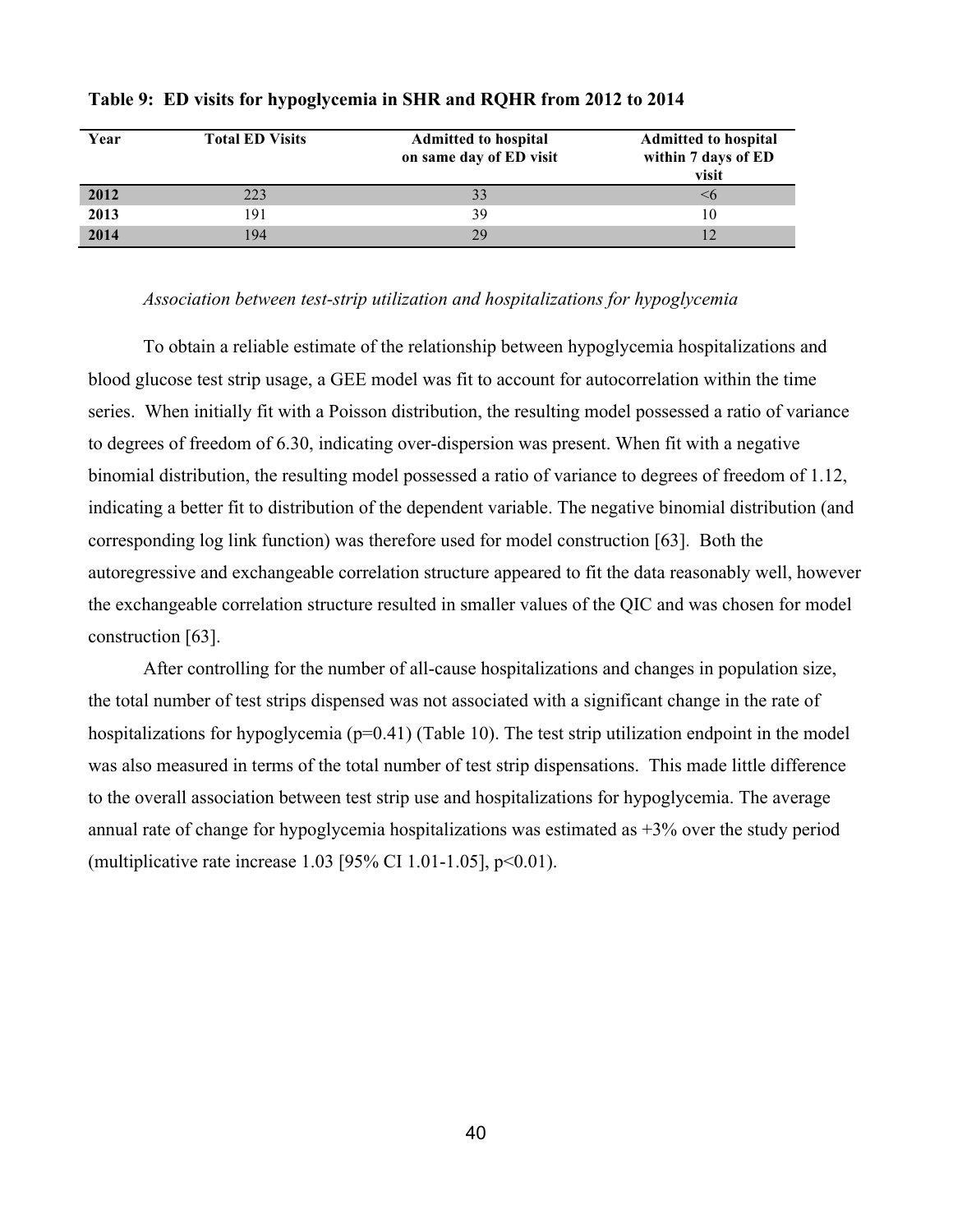| <b>Parameter</b>                                | <b>Estimate</b> | <b>Empirical</b><br><b>Standard</b><br>Error | 95% Confidence<br>Limits | p-value |
|-------------------------------------------------|-----------------|----------------------------------------------|--------------------------|---------|
| Intercept                                       | $-7.84$         | 0.24                                         | $(-8.30, -7.38)$         | < 0.01  |
| Year                                            | 0.03            | 0.01                                         | (0.01, 0.05)             | < 0.01  |
| <b>Test strips dispensed</b><br>(millions)      | 0.18            | 0.22                                         | $(-0.25, 0.60)$          | 0.41    |
| <b>All-cause hospitalizations</b><br>(millions) | $-5.80$         | 7.11                                         | $(-19.74, 8.14)$         | 0.41    |

**Table 10: Hypoglycemia hospitalizations as a function of year, the total number of test strips dispensed (in millions), and all-cause hospitalizations (in millions)**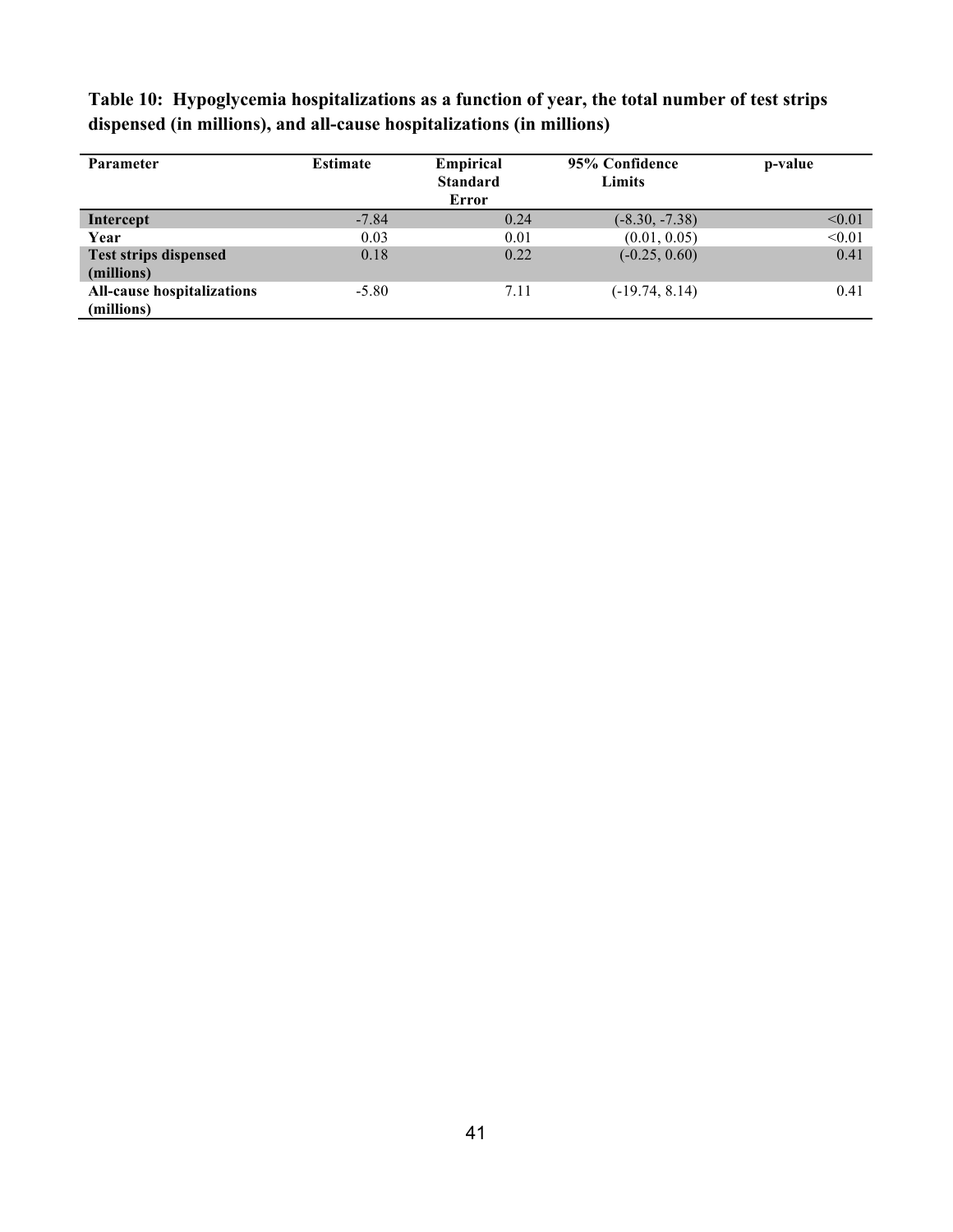## **Objective 2: To determine if the risk of hospitalization for hypoglycemia is lower among patients who use blood glucose test strips compared to those who do not.**

### *Cohort Definition*

Between January 1, 1996 and December 31, 2014, a total of 118,502 beneficiaries of the Saskatchewan Drug plan met the CCDSS case definition for diabetes (Figure 8). As the CCDSS case definition has not been validated in individuals younger than 20 years of age, those who were less than 20 years of age at cohort entry were excluded. An additional 342 beneficiaries were excluded from the overall cohort due to incomplete coverage records, while 6,071 beneficiaries were excluded due to having less than 1 year of continuous coverage prior to cohort entry. The final cohort consisted of 110,011 beneficiaries. The mean age at cohort entry was 62.1 years (SD 15.1) and 54.6% of cohort members were male.



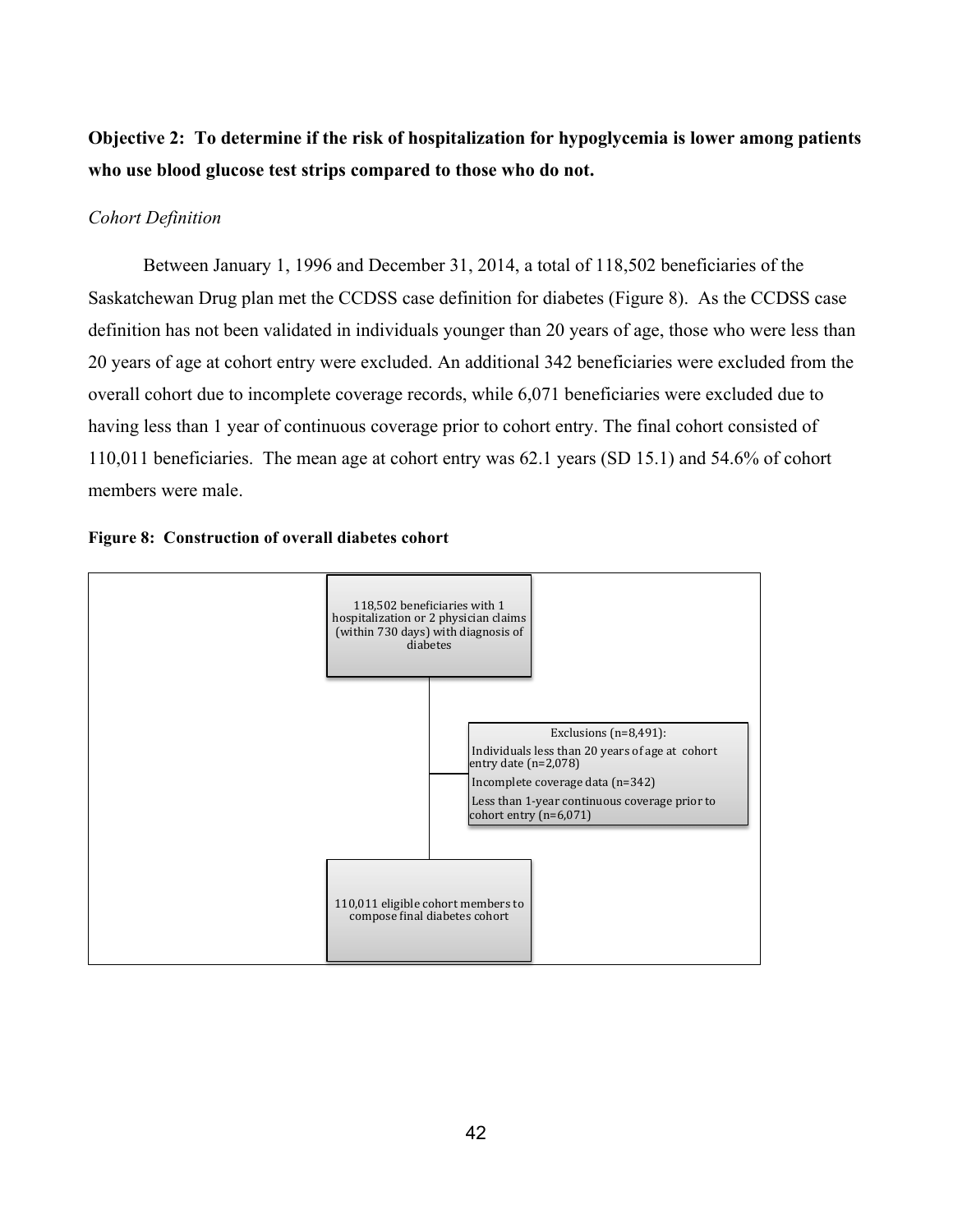During a mean follow-up of 7.8 years, 2.6% of the diabetes cohort (2,827/110,011) was hospitalized for hypoglycemia. Of these, 197 individuals were excluded because their hypoglycemic event took place within the first 180 days of cohort entry and as a consequence, their exposure period could not be fully characterized. Thus, 2,630 cases were identified. Compared to patients who did not experience hypoglycemia, cases were slightly older (mean age at index 72.8 years vs. 71.7 years), received more hypoglycemic medications (90.1% vs. 73.9%), had a higher comorbidity burden, and visited their physicians more often.

Cohort members hospitalized for hypoglycemia (i.e., cases) were randomly matched to 4 controls by sex, age category, and cohort entry date (+/- 1 year). Ultimately, 10,520 matched controls were selected to achieve a final study cohort of 13,150 individuals. Descriptive characteristics of cases and controls are given in Table 11.

Important differences were observed between cases and controls. Over 80% of cases were dispensed insulin or high-risk oral hypoglycemic agents in the 180 days prior to index date, as compared to less than 50% of controls. Similarly, 90% of cases received a dispensation for any diabetes medication in the exposure period compared to less than 75% of controls. Cases also had more frequent outpatient physician claims, and higher comorbidity. Outpatient claims for hypoglycemia were recorded in 12.7% of cases compared to less than 1% of controls. Furthermore, approximately 25% of outpatient claims for hypoglycemia occurred within one day of a hospitalization for hypoglycemia. As such, it was postulated that having a previous outpatient claim for hypoglycemia may be in the causal pathway for a subsequent hospitalization for hypoglycemia and the variable was subsequently removed from the analysis.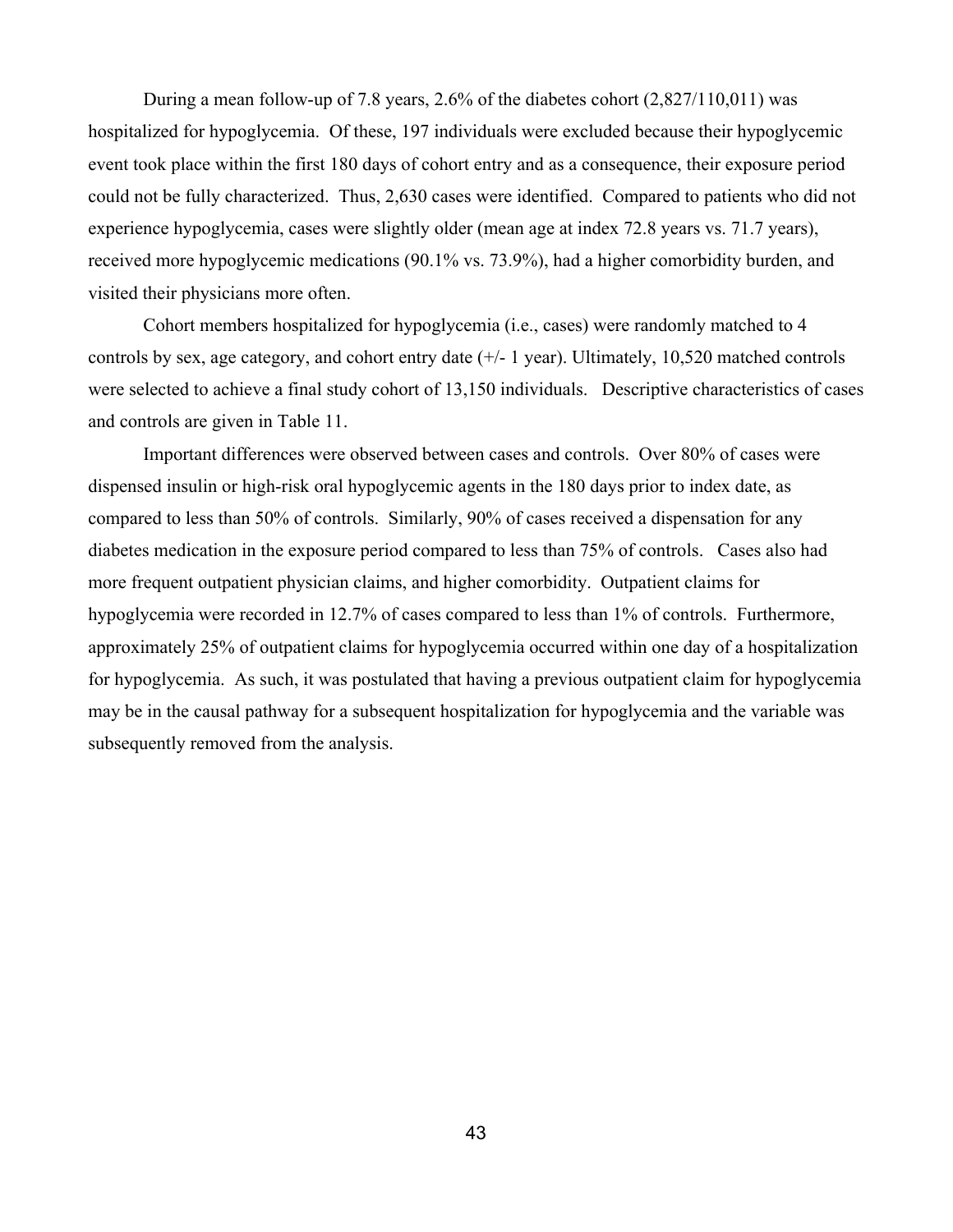| Covariate                                                                                                | <b>Controls</b><br>$(n=10,520)$ | Cases $(n=2,630)$ | Total $(n=13, 150)$ |  |  |  |  |  |
|----------------------------------------------------------------------------------------------------------|---------------------------------|-------------------|---------------------|--|--|--|--|--|
|                                                                                                          |                                 |                   |                     |  |  |  |  |  |
| Mean (SD)                                                                                                |                                 |                   |                     |  |  |  |  |  |
| Age at cohort entry                                                                                      |                                 |                   |                     |  |  |  |  |  |
|                                                                                                          | 63.2 $(13.1)$                   | 64.4 (14.3)       | 63.6(13.4)          |  |  |  |  |  |
| Age at index                                                                                             |                                 |                   |                     |  |  |  |  |  |
|                                                                                                          | 71.7(12.9)                      | 72.8(14.1)        | 71.9(13.2)          |  |  |  |  |  |
| Follow up time (years)                                                                                   |                                 |                   |                     |  |  |  |  |  |
|                                                                                                          | 7.8(4.9)                        | 7.8(4.9)          | 7.8(4.9)            |  |  |  |  |  |
|                                                                                                          |                                 | n(%)              |                     |  |  |  |  |  |
| <b>Sex</b>                                                                                               |                                 |                   |                     |  |  |  |  |  |
| Male                                                                                                     | 5,548 (52.7)                    | 1,387(52.7)       | 6,935(52.7)         |  |  |  |  |  |
| Diabetes Medications received in the exposure period (180 days prior to the index date)                  |                                 |                   |                     |  |  |  |  |  |
| <b>Insulin</b>                                                                                           | 2,716 (25.8)                    | 1,359(51.7)       | 4,075(31.0)         |  |  |  |  |  |
| High risk oral hypoglycemic                                                                              | 2,541 (24.2)                    | 826 (31.4)        | 3,367 (25.6)        |  |  |  |  |  |
| Low risk oral hypoglycemic                                                                               | 2,516 (23.9)                    | 185(7.0)          | 2,701 (20.5)        |  |  |  |  |  |
| No drugs                                                                                                 | 2,747(26.1)                     | 260(9.9)          | 3,007 (22.9)        |  |  |  |  |  |
| <b>Location of residence at index date</b>                                                               |                                 |                   |                     |  |  |  |  |  |
| Urban                                                                                                    | 6,616 (62.9)                    | 1,576 (59.9)      | 8,192 (62.3)        |  |  |  |  |  |
| Rural                                                                                                    | 3,809 (36.2)                    | 1,027(31.1)       | 4,836 (36.8)        |  |  |  |  |  |
| <b>Missing</b>                                                                                           | 95(0.9)                         | 27(1.03)          | 122(0.93)           |  |  |  |  |  |
| At least one outpatient claim for hypoglycemia in the exposure period (180 days prior to the index date) |                                 |                   |                     |  |  |  |  |  |
| Yes                                                                                                      | 77(0.7)                         | 335 (12.7)        | 412(3.1)            |  |  |  |  |  |
| Number of outpatient physician claims in the exposure period (180 days prior to the index date)          |                                 |                   |                     |  |  |  |  |  |
| $0 - 3$                                                                                                  | 3,593 (34.2)                    | 479 (18.2)        | 4,072 (30.9)        |  |  |  |  |  |
| $4 - 6$                                                                                                  | 2,810 (26.7)                    | 562 (21.4)        | 3,372 (25.6)        |  |  |  |  |  |
| $7 - 10$                                                                                                 | 2,171 (20.6)                    | 630(22.5)         | 2,801(21.3)         |  |  |  |  |  |
| $\geq$ 11                                                                                                | 1,946(18.5)                     | 959 (26.4)        | 2,905(22.1)         |  |  |  |  |  |
| At least one specialist claim for diabetes in the exposure period (180 days prior to the index date)     |                                 |                   |                     |  |  |  |  |  |
| Yes                                                                                                      | 516(4.9)                        | 191(7.3)          | 707(5.4)            |  |  |  |  |  |
| Charlson Comorbidity Index in the 1-year period prior to the index date                                  |                                 |                   |                     |  |  |  |  |  |
| Score of 0                                                                                               | 8,156 (77.5)                    | 1,120(46.0)       | 9,366 (71.2)        |  |  |  |  |  |
| $1$ to $4$                                                                                               | 2,086 (19.8)                    | 1,076(40.9)       | 3,162(24.0)         |  |  |  |  |  |
| 5 or more                                                                                                | 278(2.6)                        | 344(13.1)         | 622(4.7)            |  |  |  |  |  |

# **Table 11: Descriptive characteristics and exposures of cases and controls**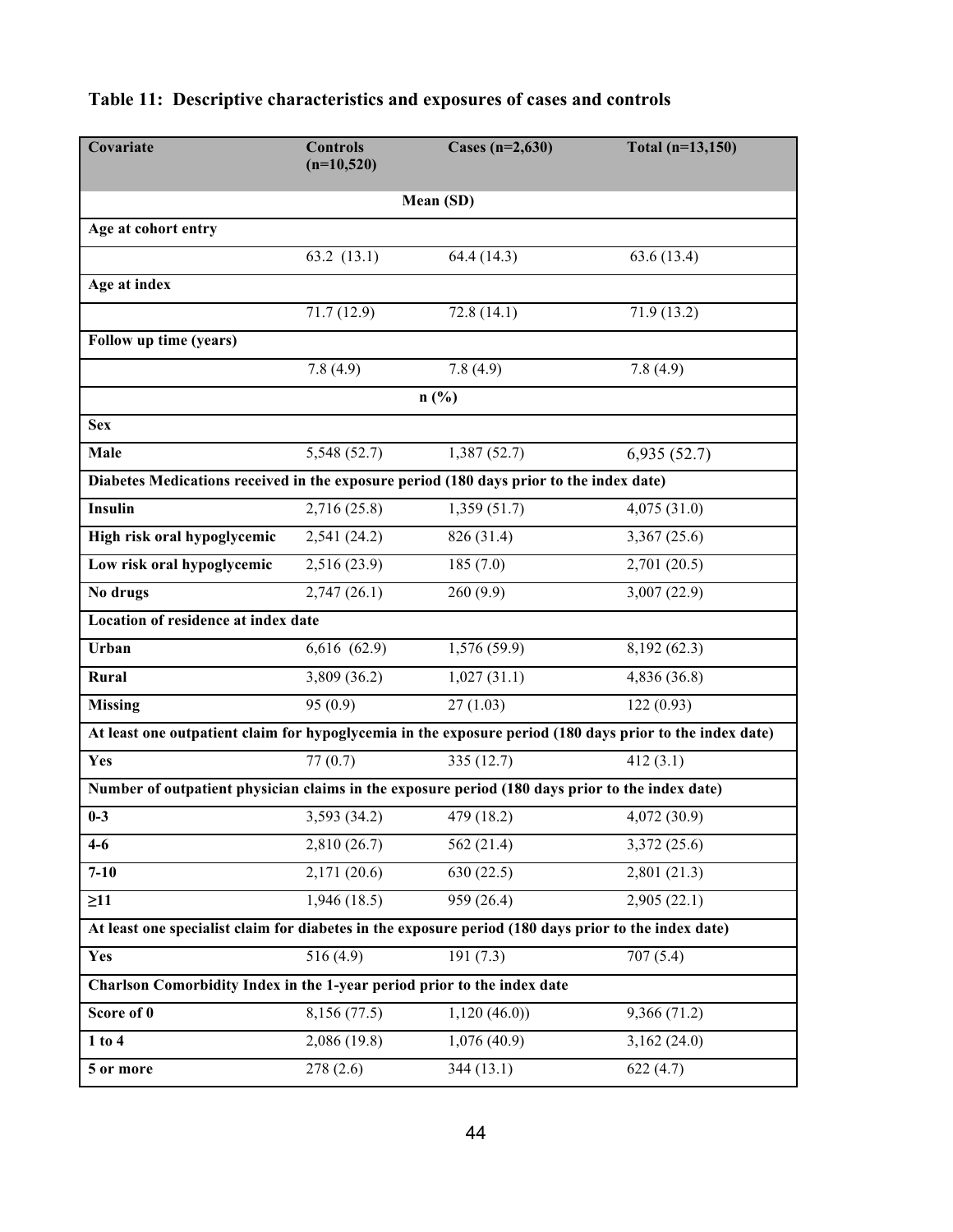In the 180 days preceding the index date, 63% of cases received at least one test strip dispensation compared to 51.3% of controls (Table 12).

|                                | Controls    | Cases       | Total       |
|--------------------------------|-------------|-------------|-------------|
|                                | n(%)        | n(%)        | n(%)        |
| <b>Test strip dispensation</b> | 5,393(51.3) | 1,657(63.0) | 7,050(53.6) |

**Table 12: Test strip dispensations in the 180 days prior to index (main analysis)**

Substantial clinical differences between cases and controls were found in the overall cohort of diabetes patients. Due to the high degree of heterogeneity, we elected not to proceed with modelling in the overall diabetes cohort. Rather, the case-control analysis was repeated in two nested subgroups expected to consist of more homogeneous populations: patients using insulin (representing those at highest risk of developing hypoglycemia) and also a subgroup of patients taking low-risk oral hypoglycemic medications only (representing those at lowest risk of developing hypoglycemia).

### *Insulin Subgroup*

Patients with at least one prescription claim for insulin within a year of their cohort entry date made up the insulin subgroup (n=10,617). During a mean follow-up of 7.3 years, 8.3% of the insulin user subgroup (884/10,617) was hospitalized for hypoglycemia. Of these, 79 individuals were excluded because their hypoglycemic event took place within the first 180 days of cohort entry. Thus, 805 cases were matched to 4 controls (with the exception of 1 case for which only 2 suitable controls could be identified) for a total sample of 4,023 subjects. The mean age of the overall insulin subgroup was 57.1 years (SD 18.3) at cohort entry and 52.1% of subgroup members were male.

In the 180 days preceding the index date, 88% of subgroup members received at least one prescription for insulin (Table 13). Most were receiving insulin therapy alone, however approximately 18% were receiving both insulin and an oral hypoglycemic agent. Intensity of insulin usage (as estimated in units/day) [77] was similar between cases and controls. Cases had more outpatient physician claims than controls, and a higher Charlson Comorbidity Index. Outpatient physician claims for hypoglycemia were not included in the final model, due to the potential of being in the causal pathway for hypoglycemia hospitalization.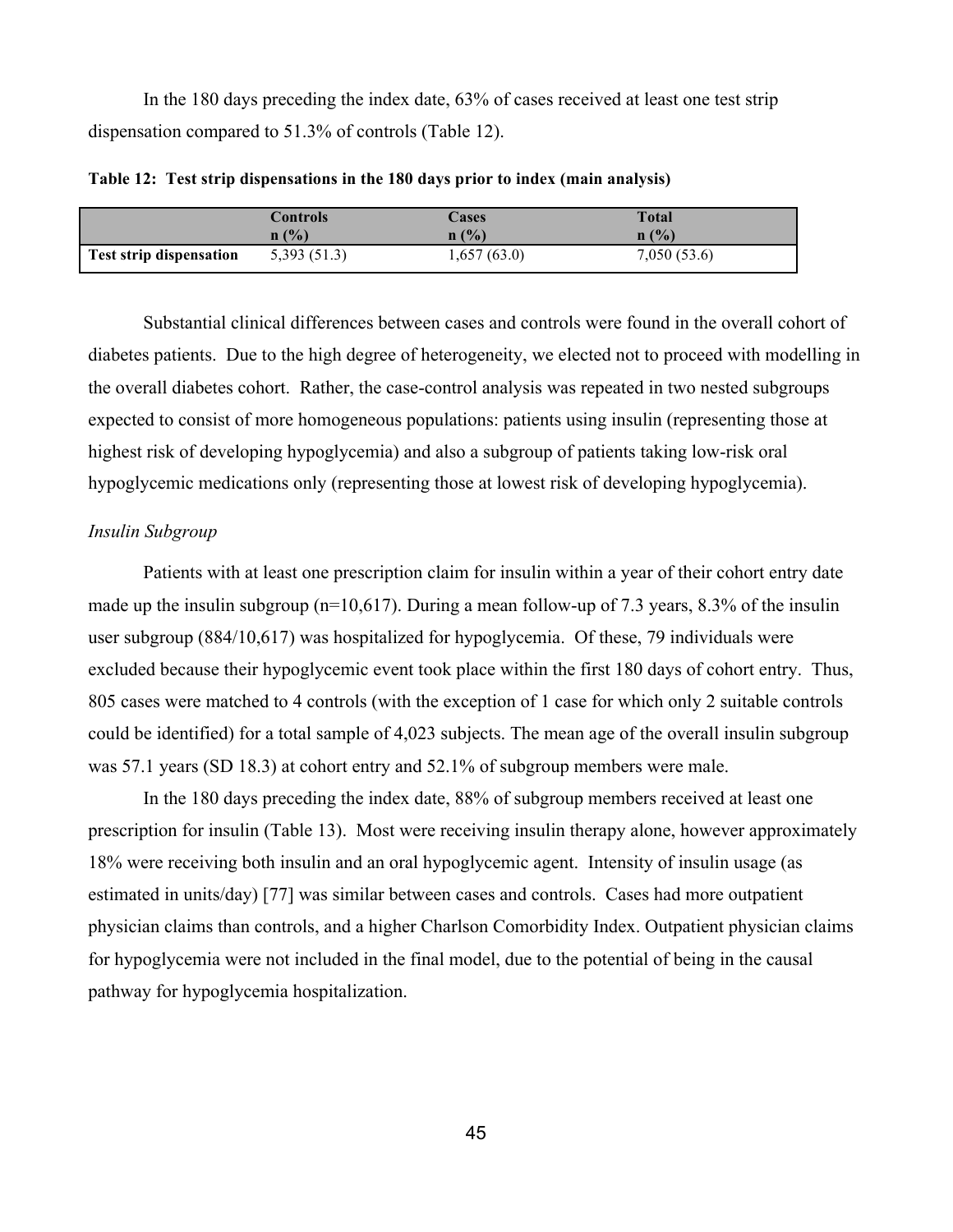| Covariate                                                                                       | Controls $(n=3,218)$ | Cases $(n=805)$ | Total $(n=4,023)$                                                                                                           |
|-------------------------------------------------------------------------------------------------|----------------------|-----------------|-----------------------------------------------------------------------------------------------------------------------------|
|                                                                                                 |                      | Mean (SD)       |                                                                                                                             |
| Age at cohort entry                                                                             |                      |                 |                                                                                                                             |
|                                                                                                 | 58.5 (15.6)          | 59.6 (16.4)     | 58.7 (15.7)                                                                                                                 |
| Age at index                                                                                    |                      |                 |                                                                                                                             |
|                                                                                                 | 66.4 (15.5)          | 67.6(16.4)      | 66.7(15.7)                                                                                                                  |
| Follow up time (years)                                                                          |                      |                 |                                                                                                                             |
|                                                                                                 | 7.3(5.1)             | 7.3(5.1)        | 7.3(5.1)                                                                                                                    |
|                                                                                                 |                      | n(%)            |                                                                                                                             |
| <b>Sex</b>                                                                                      |                      |                 |                                                                                                                             |
| Male                                                                                            | 1,690(52.5)          | 423 (52.5)      | 2,113(52.5)                                                                                                                 |
| Daily insulin consumption [77] in the exposure period (180 days prior to index)                 |                      |                 |                                                                                                                             |
| First quartile $($ 29.8<br>units/day)                                                           | 801 (24.9)           | 185 (23.0)      | 986 (24.5)                                                                                                                  |
| Second quartile (29.8-50.3<br>units/day)                                                        | 781 (24.3)           | 202(25.1)       | 983 (24.4)                                                                                                                  |
| Third quartile (50.3-77.8)<br>units/day)                                                        | 805 (25.0)           | 212 (26.3)      | 1,017(25.2)                                                                                                                 |
| Fourth quartile (>77.8<br>units/day)                                                            | 831 (25.8)           | 206 (25.6)      | 1,037(25.7)                                                                                                                 |
| Diabetes medications received in the exposure period (180 days prior to index date)             |                      |                 |                                                                                                                             |
| <b>Insulin alone</b>                                                                            | 2,247 (69.8)         | 613 (76.2)      | 2,860(71.1)                                                                                                                 |
| Insulin + high risk oral<br>hypoglycemic                                                        | 68(2.1)              | 24(2.9)         | 92(2.3)                                                                                                                     |
| Insulin + low risk oral<br>hypoglycemic                                                         | 507 (15.8)           | 115(14.3)       | 622 (15.4)                                                                                                                  |
| Oral hypoglycemic only                                                                          | 170(5.3)             | 21(2.6)         | 191(4.7)                                                                                                                    |
| No drugs                                                                                        | 226(7.0)             | 32(4.0)         | 258 (6.4)                                                                                                                   |
| Location of residence at index date                                                             |                      |                 |                                                                                                                             |
| Urban                                                                                           | 2,061 (63.9)         | 491 (60.6)      | 2,552 (63.4)                                                                                                                |
| Rural                                                                                           | 1,157(35.0)          | 314 (38.4)      | 1,471 (35.6)                                                                                                                |
| <b>Missing</b>                                                                                  | 6(0.1)               | $<6*$           |                                                                                                                             |
|                                                                                                 |                      |                 | At least one outpatient physician claim for hypoglycemia in exposure period (180 days prior to the index date) <sup>+</sup> |
| Yes                                                                                             | 62 $(1.9)$           | 129(16.0)       | 191(4.8)                                                                                                                    |
| Number of outpatient physician claims in the exposure period (180 days prior to the index date) |                      |                 |                                                                                                                             |
| $0-3$                                                                                           | 975 (30.3)           | 165(20.5)       | 1,140(28.3)                                                                                                                 |
| $4 - 6$                                                                                         | 848 (26.3)           | 158 (19.6)      | 1,006(25.0)                                                                                                                 |
| $7 - 10$                                                                                        | 723 (22.5)           | 204(24.3)       | 927(23.0)                                                                                                                   |
| $\geq$ 11                                                                                       | 672(20.9)            | 277(34.5)       | 950 (23.6)                                                                                                                  |

# **Table 13: Descriptive characteristics and exposures of insulin subgroup**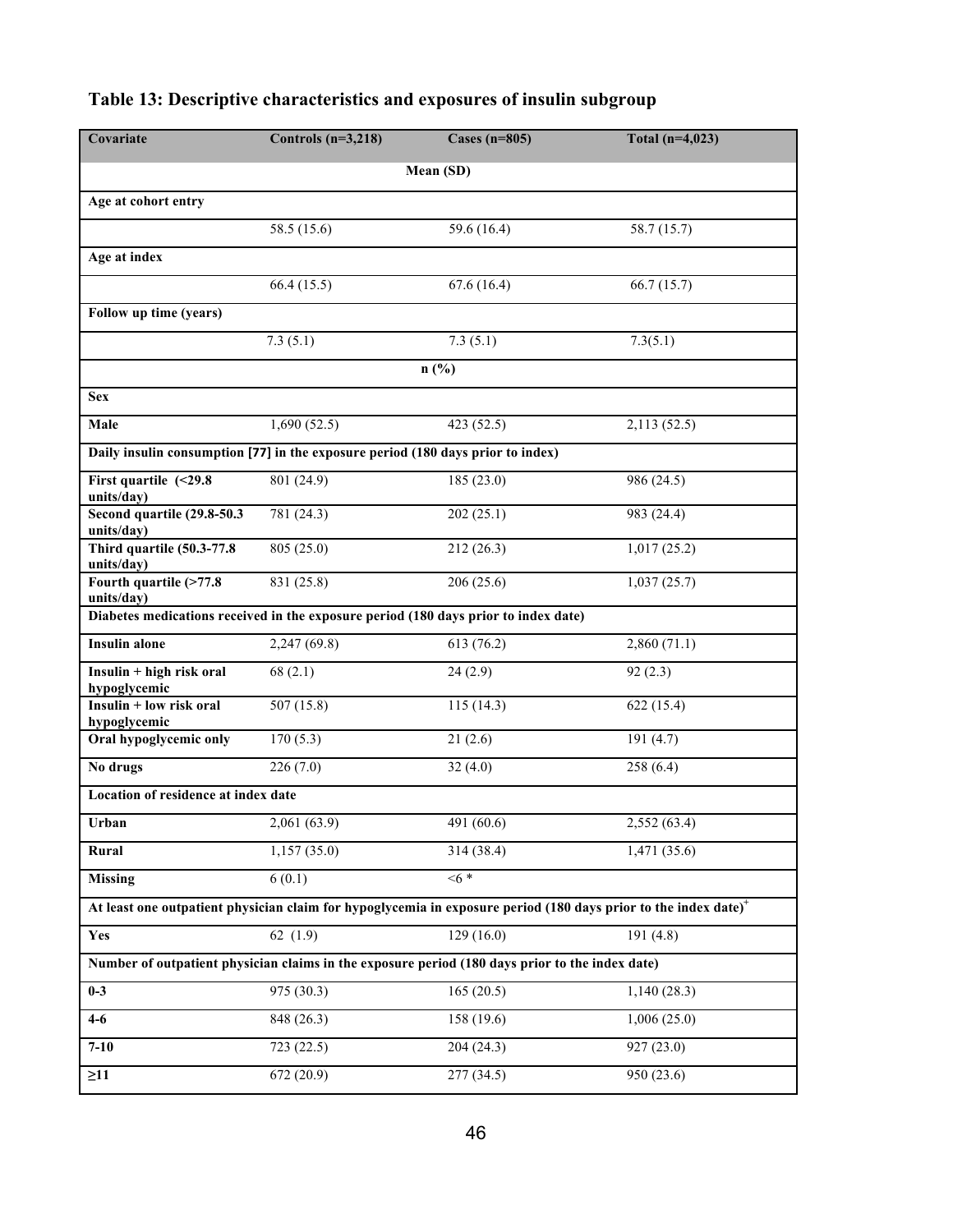| At least one specialist claim for diabetes in the exposure period (180 days prior to index date) |                                                                     |            |              |  |  |  |  |  |
|--------------------------------------------------------------------------------------------------|---------------------------------------------------------------------|------------|--------------|--|--|--|--|--|
| Yes                                                                                              | 317(9.8)                                                            | 84 (10.4)  | 401(10.0)    |  |  |  |  |  |
|                                                                                                  | Charlson Comorbidity Index in the 1-year period prior to index date |            |              |  |  |  |  |  |
| Score of 0                                                                                       | 2,367(73.6)                                                         | 377 (46.8) | 2,744 (68.2) |  |  |  |  |  |
| $1$ to $4$                                                                                       | 731 (22.7)                                                          | 334 (41.5) | 1,065(26.5)  |  |  |  |  |  |
| 5 or more                                                                                        | 120(3.7)                                                            | 94(11.7)   | 214(5.3)     |  |  |  |  |  |

\*Indicates that the frequency of the variable was less than 6 and cannot be reported

+ Variable not included in final model as it was considered to be an intermediate factor between the independent variable and the outcome

### *Model Results*

In the 180 days preceding the index date, 77% of cases and 73% of controls received at least one dispensation for test strips (Table 14). In univariate analysis, test strip dispensation was associated with a significant increase in the odds of hospital admission for hypoglycemia (unadjusted OR 1.25, 95% CI [1.04,1.50], p=0.02)(Table 15). However, after covariate adjustment, test strip dispensations became non-significant (adjusted OR 1.08, 95% CI [0.88,1.31], p=0.48).

The model was tested for pre-specified interactions between test strip dispensation and clinical characteristics. No significant interaction was found between test strip dispensation and diabetes therapy ( $p=0.96$ ), between test strip dispensation and Charlson Comorbidity Index ( $p=0.31$ ), or test strip dispensation and intensity of insulin use (p=0.93).

|  |  | Table 14: Test strip dispensations within 180 days of index (Insulin subgroup) |  |  |  |  |
|--|--|--------------------------------------------------------------------------------|--|--|--|--|
|  |  |                                                                                |  |  |  |  |

|                                | Controls   | Cases      | <b>Total</b> |
|--------------------------------|------------|------------|--------------|
|                                | n(%)       | n(%)       | n(%)         |
| <b>Test strip dispensation</b> | 2350(73.0) | 620 (77.0) | 2970 (73.8)  |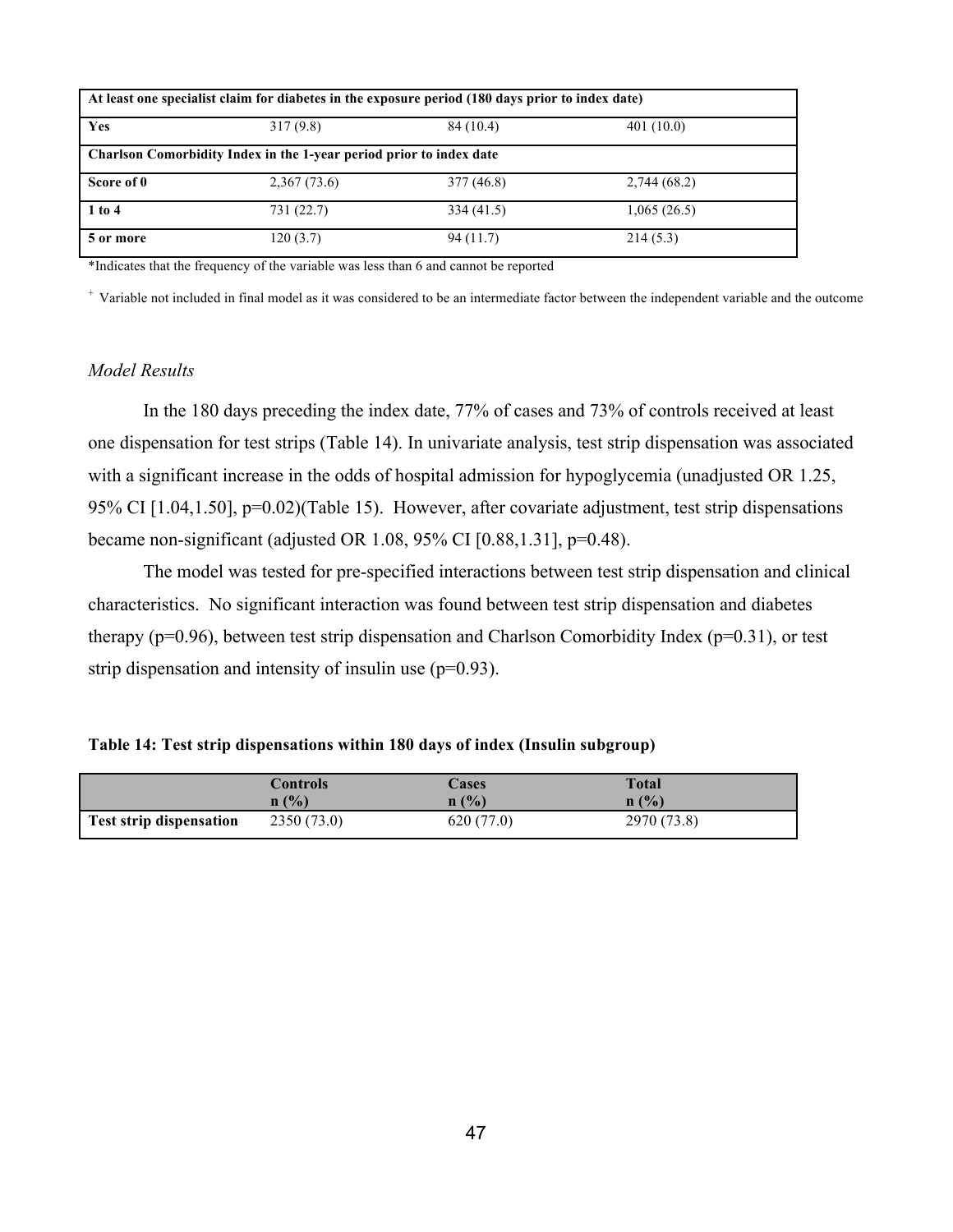| Covariate                                                                           | <b>Unadjusted OR</b>                                                                | 95% CI           | p-value | <b>Adjusted OR*</b>                                                                                   | 95% CI        | p-value |  |  |  |
|-------------------------------------------------------------------------------------|-------------------------------------------------------------------------------------|------------------|---------|-------------------------------------------------------------------------------------------------------|---------------|---------|--|--|--|
|                                                                                     | Test strip dispensation in the exposure period (180 days prior to index date)       |                  |         |                                                                                                       |               |         |  |  |  |
| N <sub>0</sub>                                                                      | 1.0                                                                                 |                  |         |                                                                                                       |               |         |  |  |  |
| Yes                                                                                 | 1.25                                                                                | 1.04-1.50        | 0.02    | 1.08                                                                                                  | 0.88-1.31     | 0.48    |  |  |  |
| Diabetes Medications received in the exposure period (180 days prior to index date) |                                                                                     |                  |         |                                                                                                       |               |         |  |  |  |
| No drugs                                                                            | 1.0                                                                                 |                  |         |                                                                                                       |               |         |  |  |  |
| Oral<br>hypoglycemic<br>alone                                                       | 0.89                                                                                | $0.50 - 1.61$    | 0.71    | 0.81                                                                                                  | $0.44 - 1.49$ | 0.50    |  |  |  |
| $Insulin + Low$<br>risk oral<br>hypoglycemia                                        | 1.65                                                                                | 1.07-2.53        | 0.02    | 1.78                                                                                                  | 1.09-2.92     | 0.02    |  |  |  |
| $Insulin + High$<br>risk oral<br>hypoglycemic                                       | 2.58                                                                                | 1.40-4.73        | < 0.01  | 2.42                                                                                                  | 1.26-4.65     | 0.01    |  |  |  |
| <b>Insulin alone</b>                                                                | 1.99                                                                                | $1.35 - 2.94$    | < 0.01  | 2.25                                                                                                  | 1.44-3.52     | < 0.01  |  |  |  |
|                                                                                     |                                                                                     |                  |         | Estimated daily insulin consumption (units/day) in the exposure period (180 days prior to index date) |               |         |  |  |  |
| $29.8$                                                                              | 1.0                                                                                 |                  |         |                                                                                                       |               |         |  |  |  |
| 29.8-50.3                                                                           | 1.13                                                                                | $0.90 - 1.41$    | 0.30    | 0.87                                                                                                  | $0.67 - 1.14$ | 0.31    |  |  |  |
| 50.3-77.8                                                                           | 1.15                                                                                | $0.92 - 1.44$    | 0.23    | 0.87                                                                                                  | $0.67 - 1.14$ | 0.32    |  |  |  |
| >77.8                                                                               | 1.08                                                                                | 0.86-1.36        | 0.50    | 0.81                                                                                                  | $0.62 - 1.06$ | 0.13    |  |  |  |
|                                                                                     | Location of residence at index date                                                 |                  |         |                                                                                                       |               |         |  |  |  |
| Rural                                                                               | 1.0                                                                                 |                  |         |                                                                                                       |               |         |  |  |  |
| Urban                                                                               | 0.89                                                                                | $0.75 - 1.03$    | 0.11    | 0.85                                                                                                  | $0.72 - 1.01$ | 0.07    |  |  |  |
|                                                                                     |                                                                                     |                  |         | Number of outpatient physician claims in the exposure period (180 days prior to index date)           |               |         |  |  |  |
| $0-3$                                                                               | 1.0                                                                                 |                  |         |                                                                                                       |               |         |  |  |  |
| $4 - 6$                                                                             | 1.15                                                                                | $0.91 - 1.47$    | 0.24    | 0.98                                                                                                  | $0.76 - 1.25$ | 0.85    |  |  |  |
| $7 - 10$                                                                            | 1.76                                                                                | 1.39-2.22        | < 0.01  | 1.36                                                                                                  | 1.06-1.75     | 0.01    |  |  |  |
| $\geq 11$                                                                           | 2.61                                                                                | 2.08-3.27        | $<0.01$ | 1.76                                                                                                  | 1.37-2.26     | < 0.01  |  |  |  |
|                                                                                     | Specialist claim for diabetes in the exposure period (180 days prior to index date) |                  |         |                                                                                                       |               |         |  |  |  |
| No                                                                                  | 1.0                                                                                 |                  |         |                                                                                                       |               |         |  |  |  |
| Yes                                                                                 | 1.07                                                                                | $0.83 -$<br>1.39 | 0.62    | 0.87                                                                                                  | $0.66 - 1.15$ | 0.33    |  |  |  |
|                                                                                     | Charlson Comorbidity Index in the 1-year period prior to the index date             |                  |         |                                                                                                       |               |         |  |  |  |
| Score of 0                                                                          | 1.0                                                                                 |                  |         |                                                                                                       |               |         |  |  |  |
| $1$ to $4$                                                                          | 2.99                                                                                | 2.51-3.57        | < 0.01  | 2.69                                                                                                  | 2.24-3.23     | < 0.01  |  |  |  |
| 5 or more                                                                           | 5.43                                                                                | 4.00-7.38        | < 0.01  | 4.46                                                                                                  | 3.24-6.14     | < 0.01  |  |  |  |

## **Table 15: Predictors of hospitalizations for hypoglycemia (insulin subgroup)**

\*Adjusted for all covariates in the table AIC =2334.86 BIC=2429.37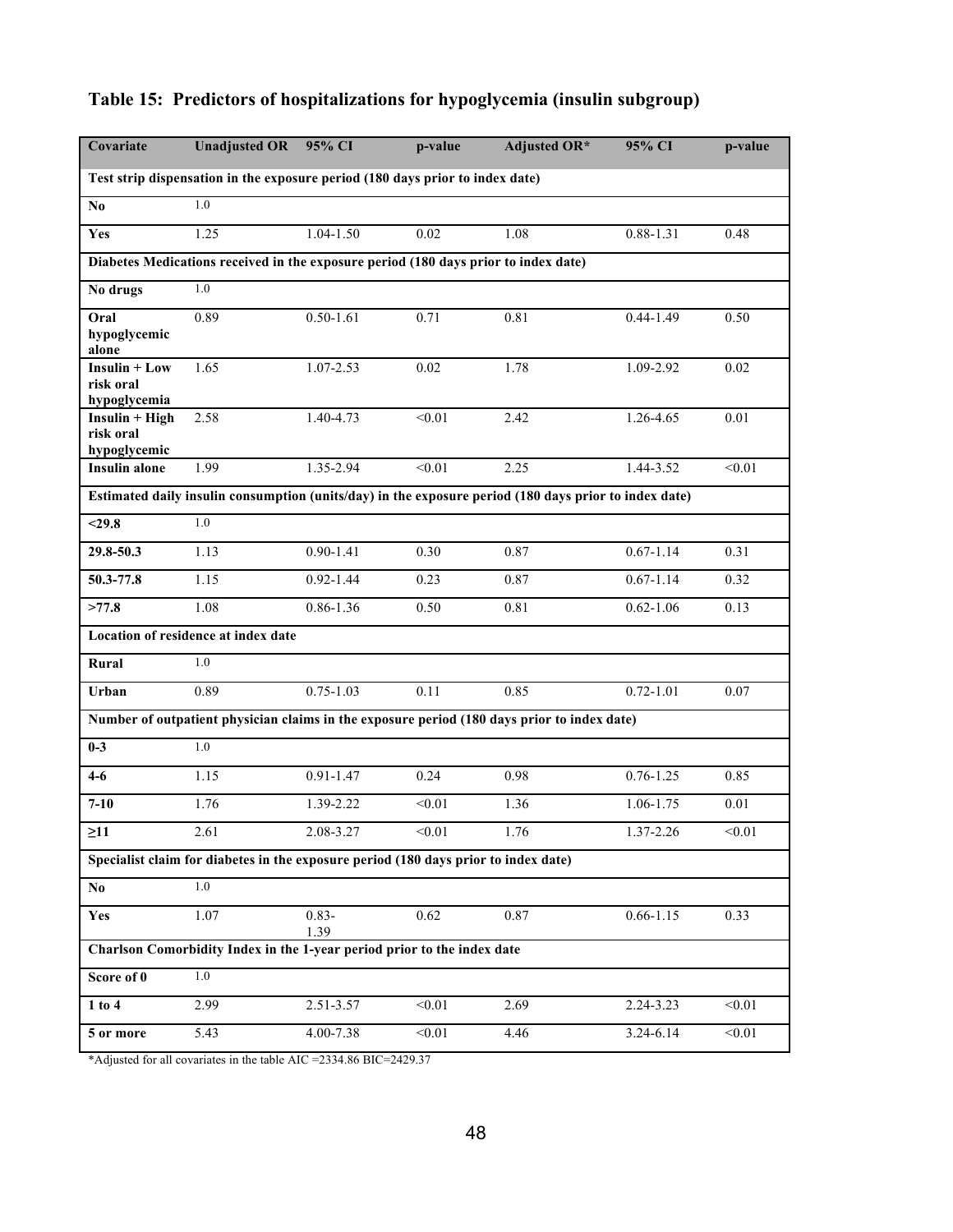Sensitivity analyses that were pre-specified for the main analysis were subsequently conducted within the insulin subgroup. In the first sensitivity analysis, cases that had been previously excluded from the insulin subgroup analysis due to their hypoglycemic event occurring in the first 180 days after cohort entry were entered into the analysis. This resulted in a study cohort of 4,418 individuals (884 cases, 3,534 controls). In this analysis, the distribution of covariates and subsequent model results were consistent with that of the primary analysis (unadjusted OR for strip use 1.24, 95% [CI 1.04,1.48],  $p= 0.02$ ; adjusted OR 1.08, 95%CI [0.89,1.31],  $p=0.42$ ). In a second sensitivity analysis, exposures were characterized in the 90 days prior to the index date. Again, test strip dispensation was not a significant predictor of hypoglycemia hospitalizations after covariate adjustment (unadjusted OR 1.28, 95% CI [1.09,1.52], p<0.01; adjusted OR 1.14, 95% CI [0.95,1.35], p=0.16). A third sensitivity analysis with diabetes therapy classified according to the therapeutic class of hypoglycemic agent could not be carried out due to the low numbers of patients on oral hypoglycemic agents in this subgroup.

In a final sensitivity analysis, test strip dispensation was categorized based on the number of strips dispensed in the 180 days prior to the index date. Test strip dispensations were categorized based on approximate quartiles of use as follows: 1) no test strips dispensed; 2) 1-100 test strips dispensed; 3) 101-200 test strips dispensed; or 4) more than 200 test strips dispensed. In the univariate logistic model, the risk of hospitalization for hypoglycemia did not differ between those receiving 1 to 100 or 101 to 200 strips and those not receiving test strips in the 180 days prior to index (Table 16). However, receiving more than 200 test strips was associated with an increased risk for hospitalization for hypoglycemia when compared to those not receiving test strips. After adjusting for covariates in the main effect model, this effect became non-significant. The model also included two-way interaction effects between test strip use and (a) mode of diabetic therapy, (b) Charlson Comorbidity Index, and (c) intensity of insulin use (by DACON quartile), of which none were significant ( $p=0.87$ ,  $p=0.71$ , and p=0.65, respectively).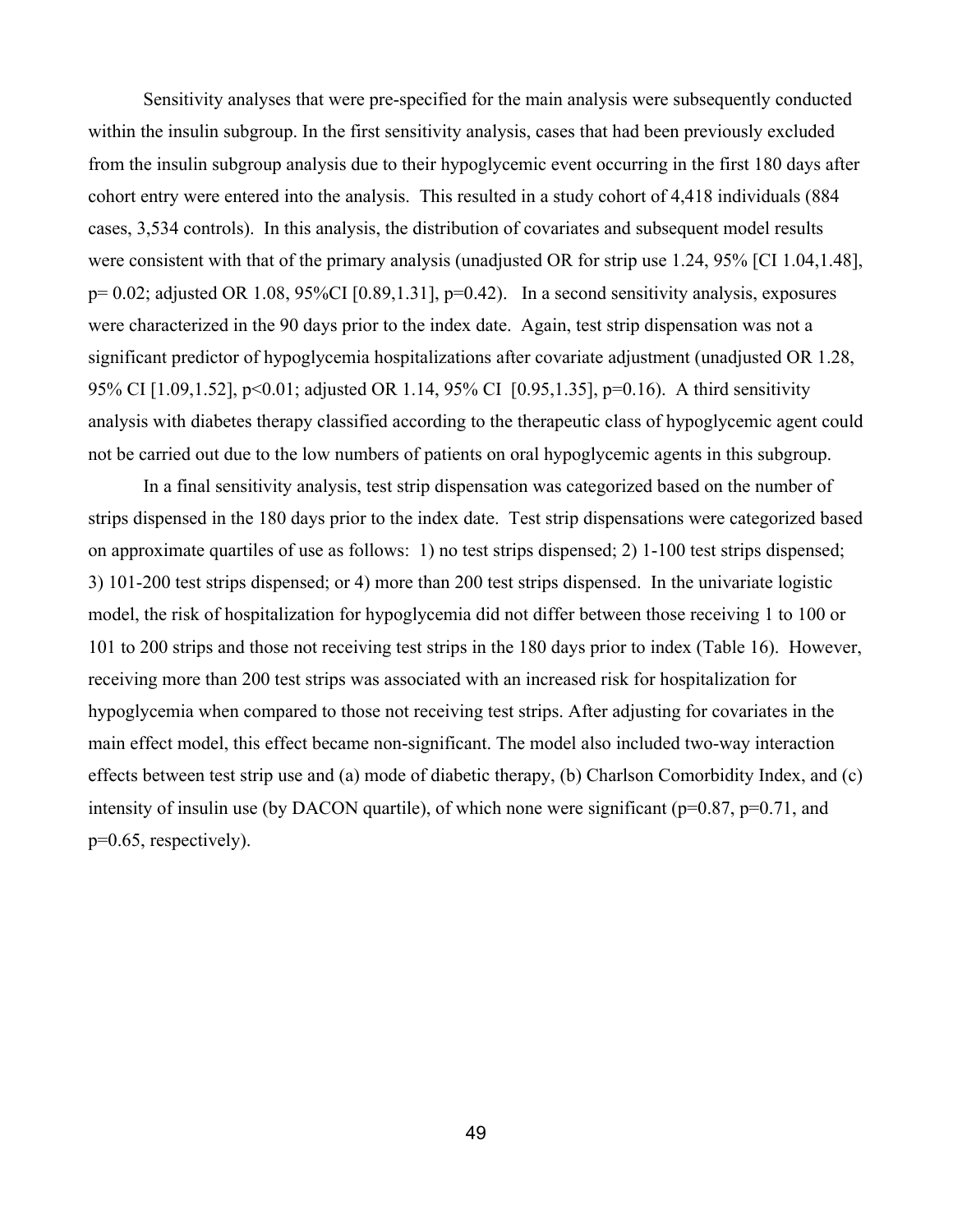| Number of<br>test strips | n(%)   | Unadjusted OR 95% CI |               | p-value | <b>Adjusted</b> | 95% CI        | p-value |
|--------------------------|--------|----------------------|---------------|---------|-----------------|---------------|---------|
| dispensed                |        |                      |               |         | $OR*$           |               |         |
| $\bf{0}$                 | 1,053  | 1.0                  |               |         | 1.0             |               |         |
|                          | (26.2) |                      |               |         |                 |               |         |
| $1 - 100$                | 690    | 0.99                 | $0.77 - 1.29$ | 0.99    | 0.89            | $0.68 - 1.17$ | 0.42    |
|                          | (17.2) |                      |               |         |                 |               |         |
| 100-200                  | 550    | 1.10                 | $0.84 - 1.44$ | 0.48    | 0.90            | $0.68 - 1.20$ | 0.47    |
|                          | (13.7) |                      |               |         |                 |               |         |
| >200                     | 1,730  | 1.43                 | 1.17-1.75     | < 0.01  | 1.23            | $0.99 - 1.53$ | 0.06    |
|                          | (43.0) |                      |               |         |                 |               |         |

**Table 16: Predictors of hospitalizations for hypoglycemia (insulin subgroup) with test strip use in the 180 days prior to index categorized according to quartiles of use**

\* Adjusted for covariates in Table 6

### *Low risk oral hypoglycemic agent subgroup*

The next subgroup analysis was conducted in patients receiving low-risk hypoglycemic agents. Individuals were included in the low-risk oral subgroup if they had at least one prescription claim for an oral hypoglycemic agent with a low risk of causing hypoglycemia within 1 year of cohort entry. Patients were followed until the earliest of: receiving insulin or a high-risk oral hypoglycemic agent, loss of coverage, death, or end of follow-up period. During a mean follow-up of 3.8 years, 0.2% of the low-risk oral hypoglycemic user subgroup (113/47,501) was hospitalized for hypoglycemia. The mean age of the low-risk hypoglycemic user subgroup was 64.5 years (SD 11.7) at cohort entry and 50.7% of subgroup members were male.

Of the 113 subgroup members that were hospitalized for hypoglycemia (i.e. cases), 38 were excluded as their event occurred within the first 180 days of cohort entry. The remaining 75 cases were successfully matched to 4 controls. Approximately 80% of subgroup members had a dispensation for a low-risk oral hypoglycemic agent during the 180 days prior to index, while approximately 20% did not have a dispensation for any diabetic medications during the exposure period (Table 17). Similar to the previous analyses, cases were more likely to have a higher Charlson Comorbidity Index than controls and visited their physicians more often.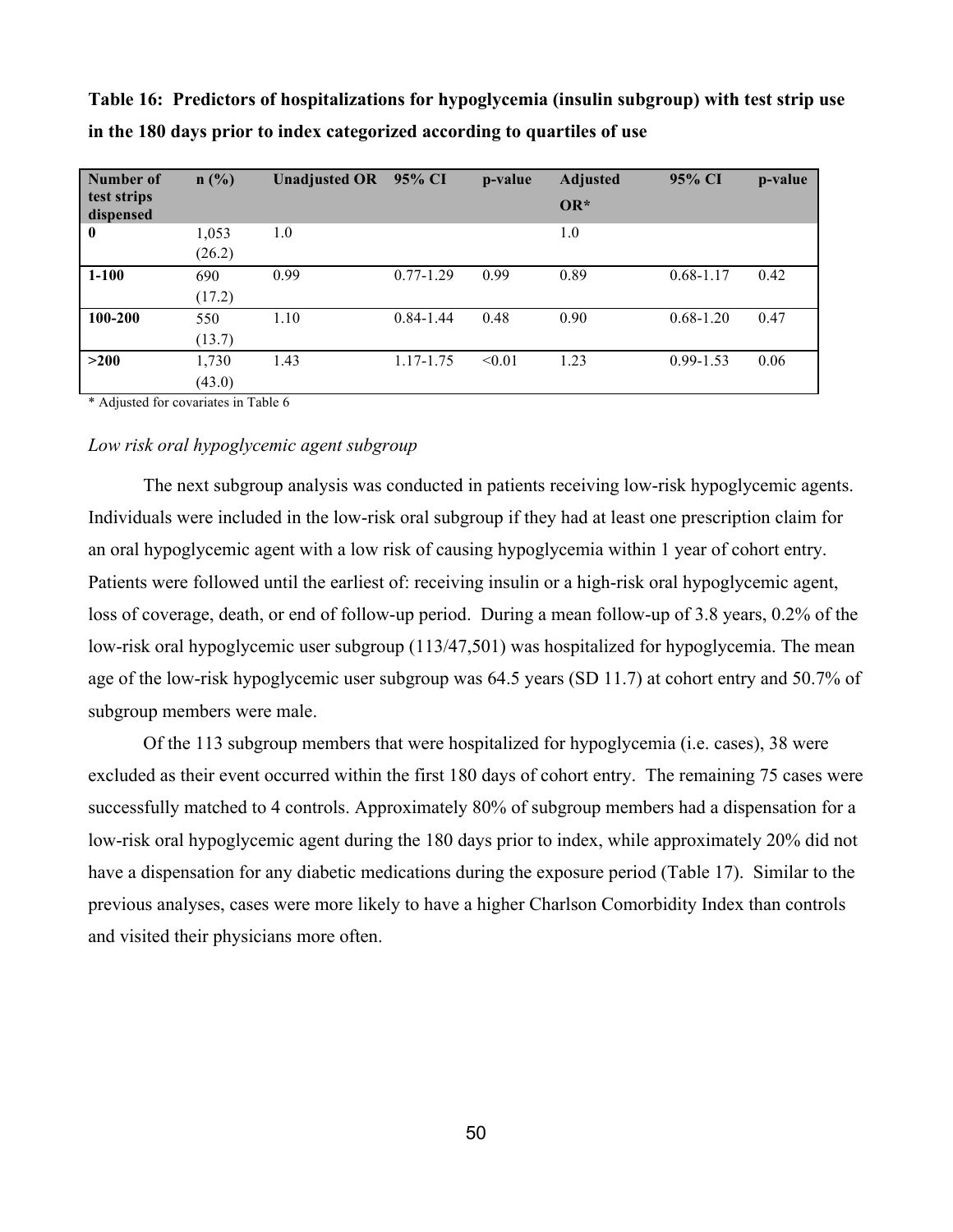| Covariate                                                                                            | Controls (n=300)                                                                                | Cases $(n=75)$ | Total $(n=375)$                                                                                        |  |  |  |  |
|------------------------------------------------------------------------------------------------------|-------------------------------------------------------------------------------------------------|----------------|--------------------------------------------------------------------------------------------------------|--|--|--|--|
| Mean (SD)                                                                                            |                                                                                                 |                |                                                                                                        |  |  |  |  |
| Age at cohort entry                                                                                  |                                                                                                 |                |                                                                                                        |  |  |  |  |
|                                                                                                      | 66.1 (12.3)                                                                                     | 67.2(13.0)     | 66.3(12.4)                                                                                             |  |  |  |  |
| Age at index                                                                                         |                                                                                                 |                |                                                                                                        |  |  |  |  |
|                                                                                                      | 71.7(12.7)                                                                                      | 72.9 (13.8)    | 72.0 (12.9)                                                                                            |  |  |  |  |
| Follow up time (years)                                                                               |                                                                                                 |                |                                                                                                        |  |  |  |  |
|                                                                                                      | 5.6(4.0)                                                                                        | 5.7(4.0)       | 5.6(4.0)                                                                                               |  |  |  |  |
| $n$ (%)                                                                                              |                                                                                                 |                |                                                                                                        |  |  |  |  |
| <b>Sex</b>                                                                                           |                                                                                                 |                |                                                                                                        |  |  |  |  |
| Male                                                                                                 | 136(45.3)                                                                                       | 34(45.3)       | 170(45.3)                                                                                              |  |  |  |  |
| Diabetes medications received in the exposure period (180 days prior to the index date)              |                                                                                                 |                |                                                                                                        |  |  |  |  |
| Low risk oral<br>hypoglycemic                                                                        | 241 (80.3)                                                                                      | 57(76.0)       | 298 (79.5)                                                                                             |  |  |  |  |
| No drugs                                                                                             | 59 (19.7)                                                                                       | 18(24.0)       | 77(20.5)                                                                                               |  |  |  |  |
| <b>Location of residence</b>                                                                         |                                                                                                 |                |                                                                                                        |  |  |  |  |
| Urban                                                                                                | 174(58.0)                                                                                       | 47(62.7)       | 221 (58.9)                                                                                             |  |  |  |  |
| Rural                                                                                                | 126(42.0)                                                                                       | 28(37.3)       | 154(41.1)                                                                                              |  |  |  |  |
| index date) <sup>+</sup>                                                                             |                                                                                                 |                | At least one outpatient physician claim for hypoglycemia in the exposure period (180 days prior to the |  |  |  |  |
| Yes                                                                                                  | 0(0)                                                                                            | $<6*$          | $\ast$                                                                                                 |  |  |  |  |
|                                                                                                      | Number of outpatient physician claims in the exposure period (180 days prior to the index date) |                |                                                                                                        |  |  |  |  |
| $0 - 3$                                                                                              | 109(36.3)                                                                                       | 11(14.6)       | 120(32.0)                                                                                              |  |  |  |  |
| $4-6$                                                                                                | 88 (29.3)                                                                                       | 17(22.7)       | 105(28.0)                                                                                              |  |  |  |  |
| $7 - 10$                                                                                             | 52(17.3)                                                                                        | 17(22.7)       | 69 (18.4)                                                                                              |  |  |  |  |
| $\geq$ 11                                                                                            | 51 (17.0)                                                                                       | 30(40.0)       | 81 (21.6)                                                                                              |  |  |  |  |
| At least one specialist claim for diabetes in the exposure period (180 days prior to the index date) |                                                                                                 |                |                                                                                                        |  |  |  |  |
| <b>Yes</b>                                                                                           | 8(2.7)                                                                                          | $<6*$          | $\ast$                                                                                                 |  |  |  |  |
| Charlson Comorbidity Index in the 1-year period prior to the index date                              |                                                                                                 |                |                                                                                                        |  |  |  |  |
| Score of 0                                                                                           | 240 (80.0)                                                                                      | 32(42.7)       | 272(72.5)                                                                                              |  |  |  |  |
| 1 to 2                                                                                               | 42(14.0)                                                                                        | 13(17.3)       | 55 $(14.7)$                                                                                            |  |  |  |  |
| 3 or more                                                                                            | 18(6.0)                                                                                         | 30(40.0)       | 48 (12.8)                                                                                              |  |  |  |  |

**Table 17: Descriptive characteristics and exposures of low risk oral hypoglycemic user subgroup** 

+ Variable not included in model due to zero cell value for controls

\* Censored due to small cell size

° Variable not included in model due to zero cell sizes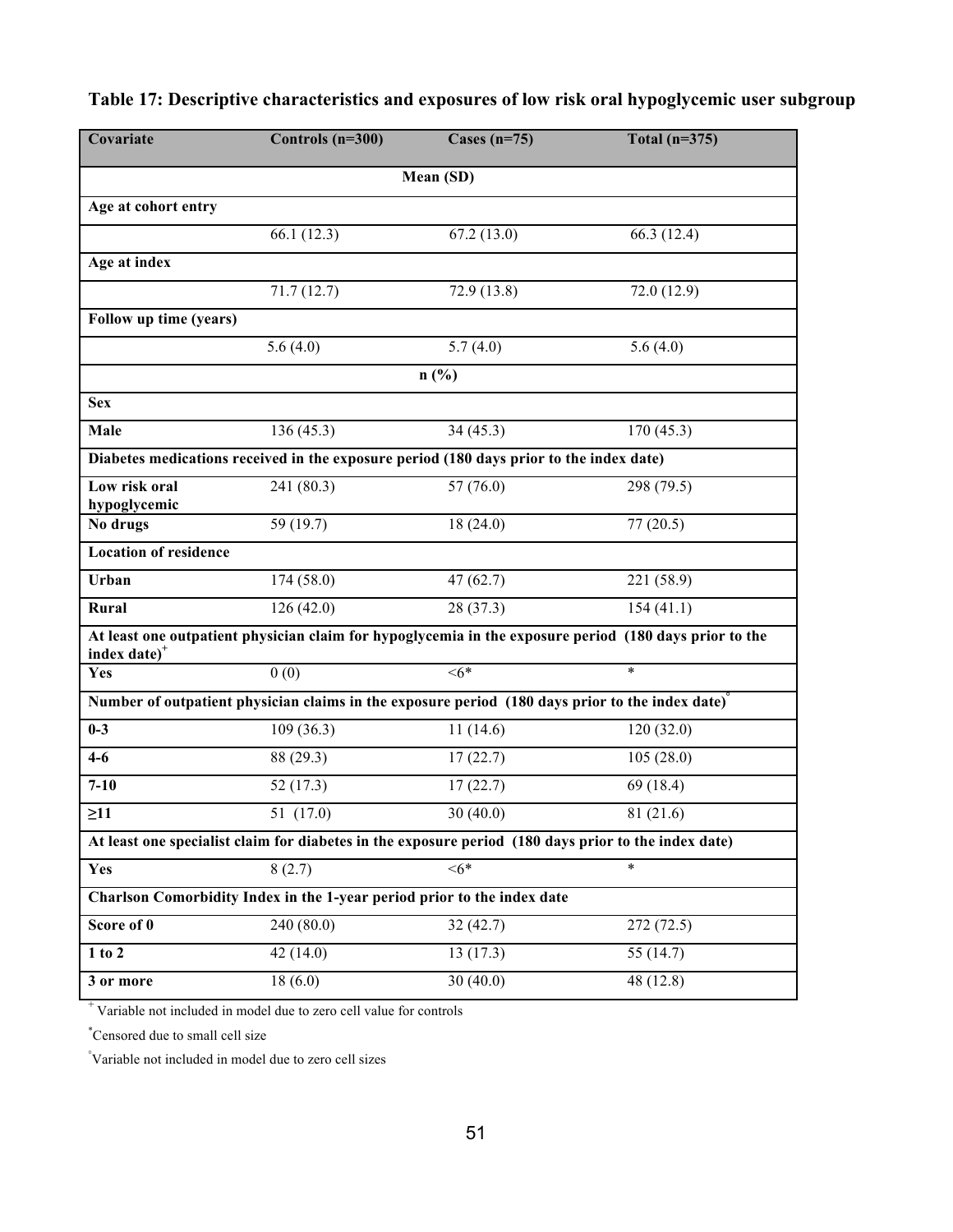|                                | Controls  | <b>Lases</b> | Total      |
|--------------------------------|-----------|--------------|------------|
|                                | N(%       | N(%          | N(%)       |
| <b>Test strip dispensation</b> | 104(34.7) | 29(38.7)     | 133 (35.5) |

**Table 18: Test strip dispensations within 180 days of index (low risk oral hypoglycemic user subgroup)**

### *Model Results*

In the 180 days preceding the index date, 38.7% of cases and 34.7% of controls received at least one dispensation for test strips (Table 18). Test strip dispensation was not a significant predictor of hospital admission for hypoglycemia (adjusted OR 1.04, [95% CI 0.55,1.94], p= 0.91) (Table 19). Interactions between test strip use and disease-related factors were non-significant (p=0.16 for test strip use and Charlson Comorbidity Index), however a statistically significant interaction between test strip use and diabetic therapy was noted  $(p=0.03)$ , indicating that risk of hospitalization for hypoglycemia was reduced in low risk OHA users with a test strip dispensation when compared to non-drug users with a test strip dispensation. This interaction may represent a spurious statistically significant result due to small sample size given the wide confidence interval (OR 0.17, [95% CI 0.04, 0.62]. The clinical significance of this interaction was also deemed questionable as patients not on diabetic therapy should have a negligible risk of experiencing hypoglycemia, regardless of blood glucose test strip use.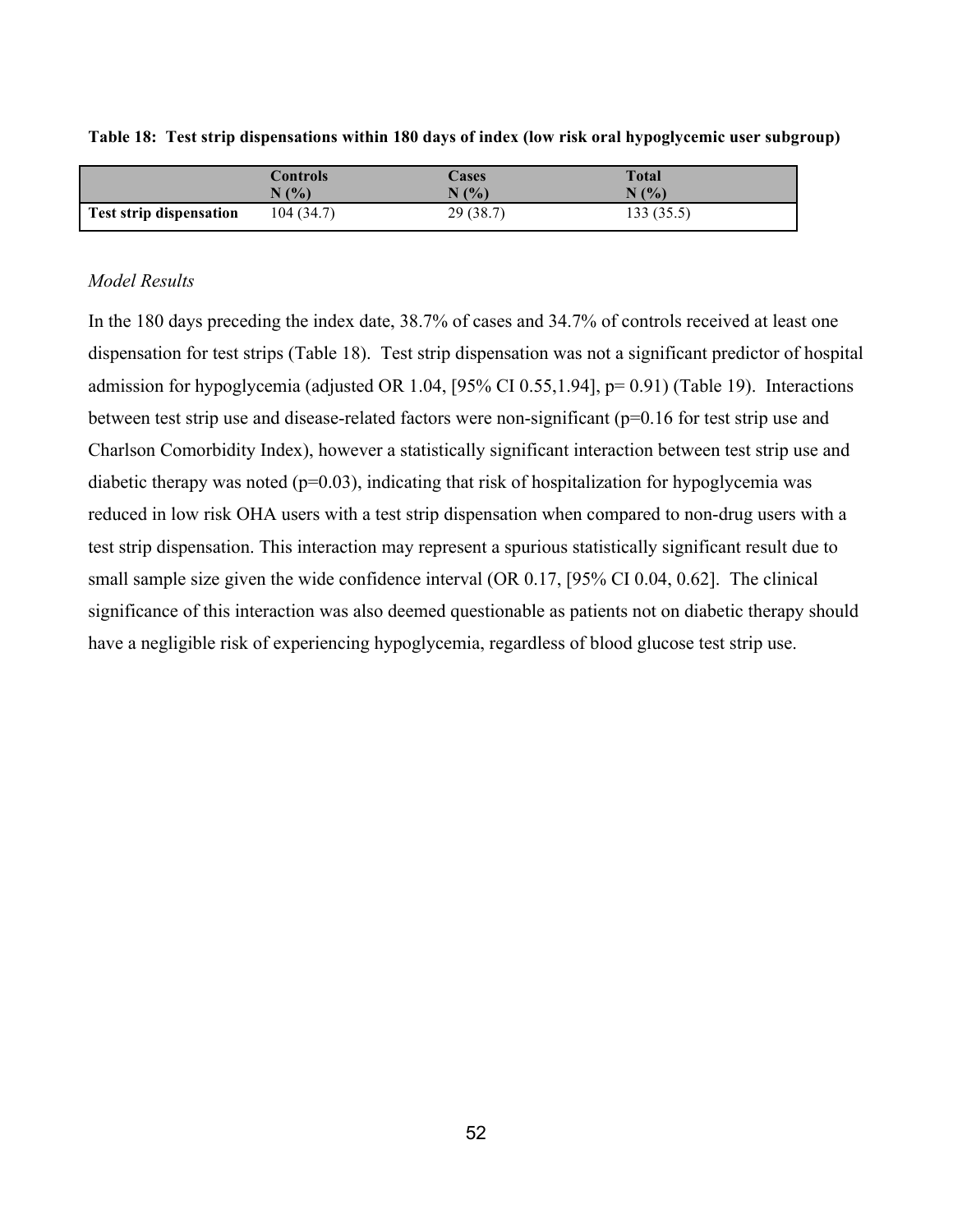| Covariate                                                                                       | <b>Unadjusted</b> | 95% CI        | p-value | <b>Adjusted</b> | 95% CI        | p-value |  |  |  |
|-------------------------------------------------------------------------------------------------|-------------------|---------------|---------|-----------------|---------------|---------|--|--|--|
|                                                                                                 | <b>OR</b>         |               |         | $OR^*$          |               |         |  |  |  |
| Test strip dispensation in the exposure period (180 days prior to index date)                   |                   |               |         |                 |               |         |  |  |  |
|                                                                                                 |                   |               |         |                 |               |         |  |  |  |
| No                                                                                              | 1.0               |               |         |                 |               |         |  |  |  |
| Yes                                                                                             | 1.19              | $0.70 - 2.03$ | 0.51    | 1.04            | $0.55 - 1.94$ | 0.91    |  |  |  |
| Diabetes Medications received in the exposure period (180 days prior to index date)             |                   |               |         |                 |               |         |  |  |  |
| No drugs                                                                                        | 1.0               |               |         |                 |               |         |  |  |  |
| Low risk oral                                                                                   | 0.73              | $0.38 - 1.43$ | 0.36    | 0.52            | $0.24 - 1.14$ | 0.10    |  |  |  |
| hypoglycemic                                                                                    |                   |               |         |                 |               |         |  |  |  |
| <b>Location of residence</b>                                                                    |                   |               |         |                 |               |         |  |  |  |
| Rural                                                                                           | 1.0               |               |         |                 |               |         |  |  |  |
| Urban                                                                                           | 1.22              | $0.72 - 2.04$ | 0.46    | 1.03            | $0.57 - 1.89$ | 0.92    |  |  |  |
| Number of outpatient physician visits in the exposure period (180 days prior to the index date) |                   |               |         |                 |               |         |  |  |  |
| $0 - 3$                                                                                         | 1.0               |               |         |                 |               |         |  |  |  |
|                                                                                                 |                   |               |         |                 |               |         |  |  |  |
| $4-6$                                                                                           | 1.82              | $0.80 - 4.10$ | 0.15    | 1.90            | $0.78 - 4.63$ | 0.16    |  |  |  |
| $7 - 10$                                                                                        | 3.29              | 1.46-7.42     | < 0.01  | 2.28            | $0.91 - 5.70$ | 0.09    |  |  |  |
| $\geq$ 11                                                                                       | 5.70              | 2.64-12.34    | < 0.01  | 3.12            | $1.25 - 7.77$ | 0.02    |  |  |  |
| Charlson Comorbidity Index in the 1-year period prior to the index date                         |                   |               |         |                 |               |         |  |  |  |
| Score of 0                                                                                      | 1.0               |               |         |                 |               |         |  |  |  |
|                                                                                                 |                   |               |         |                 |               |         |  |  |  |
| $1$ to $2$                                                                                      | 2.47              | 1.16-5.27     | 0.02    | 1.99            | $0.90 - 4.38$ | 0.09    |  |  |  |
| 3 or more                                                                                       | 13.00             | 6.03-28.02    | < 0.01  | 10.01           | 4.39-22.83    | < 0.01  |  |  |  |

## **Table 19: Predictors of hospitalizations for hypoglycemia (low risk oral hypoglycemic user subgroup)**

\*AIC=195.40 BIC=226.82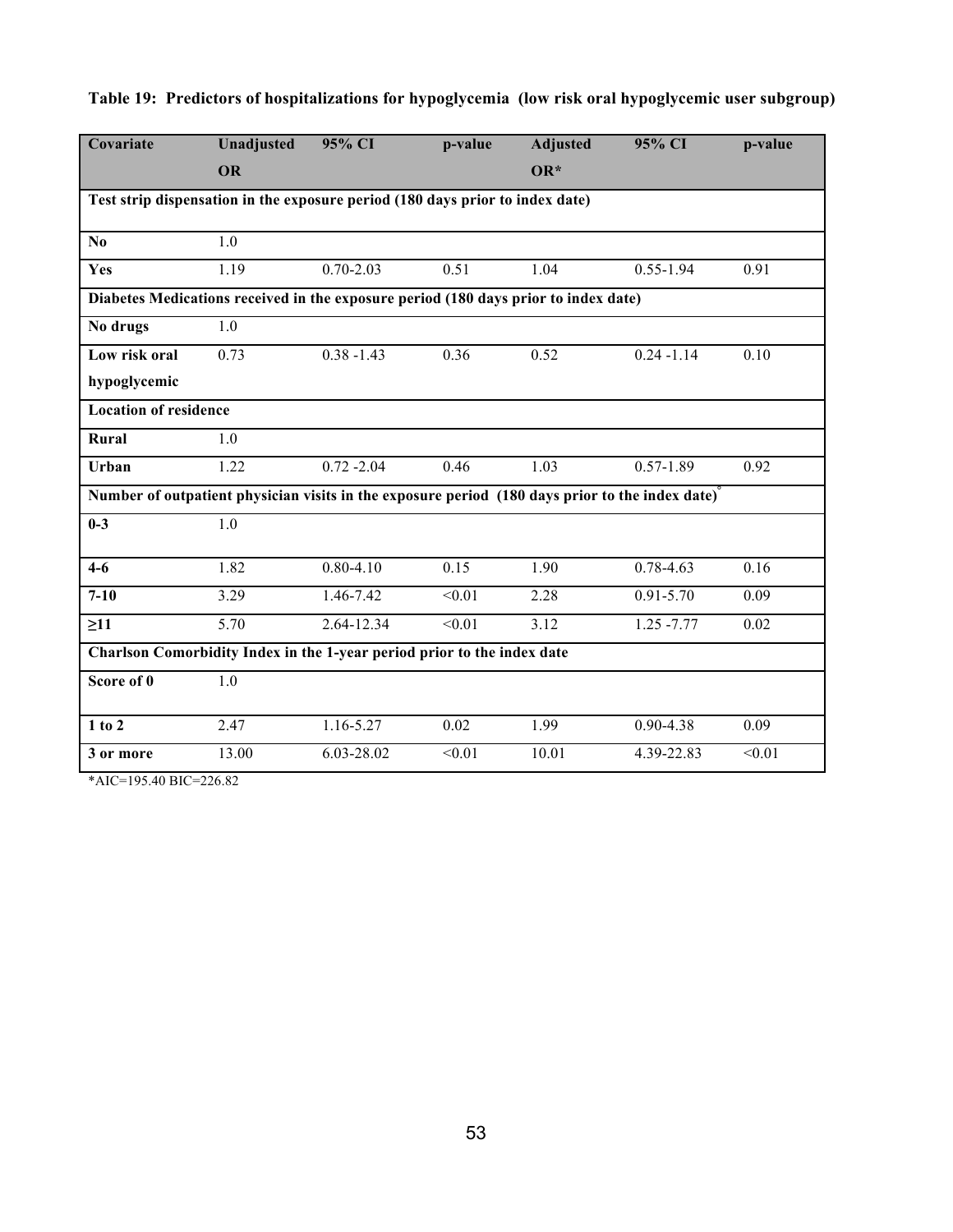### **Chapter 5: Discussion**

Saskatchewan health-administrative databases were used to construct a population-based, retrospective study examining trends in blood glucose test strip utilization and their impact on hospitalization for hypoglycemia. All measures of blood glucose test strip use increased over the course of the study (i.e. from 1996 to 2014). In contrast, no obvious trends in hospitalizations for hypoglycemia were observed until 2007, when a clear decreasing rate persisted until 2014. As a result, no association was found province-wide use of blood glucose test strip use and hospitalization rates for hypoglycemia. Similarly, blood glucose test strip use was not associated with a reduced risk of hospitalizations for hypoglycemia using a case-control study design. This finding was consistent among patients using insulin and those using low-risk oral hypoglycemic agents.

All measures of blood glucose test strip utilization increased over the study period in a manner consistent with previously published studies [10]. The number of dispensed test strips increased approximately 300% from 1996 to 2010, while the number of test strip users increased by over 150% during the same time period. In Manitoba, blood glucose test strip use increased by 170% from 2000 to 2013 [78]. In Ontario, blood glucose test strip use increased 250% from 1997 to 2008 ([79]. In the current study however, test strip utilization stabilized from 2010 to 2014, presumably due to a heightened awareness of test strip over-use reported in numerous publications questioning the clinical utility and cost effectiveness of SMBG ([7, 8, 80]. A similar trend was also identified in British Columbia. Despite an overall 28% increase in test strip utilization from 2004 to 2012, test strip use decreased by 4% per year from 2010 to 2012 [81]. Beginning in 2013, provinces across Canada began implementing restriction limits for blood glucose test strip reimbursement. In 2013, Ontario imposed limits that were associated with a 20% reduction in costs [82]. British Columbia and Saskatchewan imposed limits starting in 2015 [83] [22]. To date, no published studies have reported cost savings in either of those provinces.

There was no clear trend in hospitalizations for hypoglycemia between 1996 and 2005; however, a decreasing trend was observed between 2008 and 2014 (annual decrease -17.9/year; p<0.01). One of the most striking results was a substantial spike in hospitalizations for hypoglycemia between 2005 and 2006. Reasons for this abrupt change remain unclear. Changes in coding practices were not likely the cause because Saskatchewan changed its hospital discharge coding system in 2001- 2002 (i.e., from ICD-9 to ICD-10-CA) [45]. Also, the elevated trend between 2005 and 2006 persisted when only the most responsible diagnosis code or codes in the first two diagnostic positions were used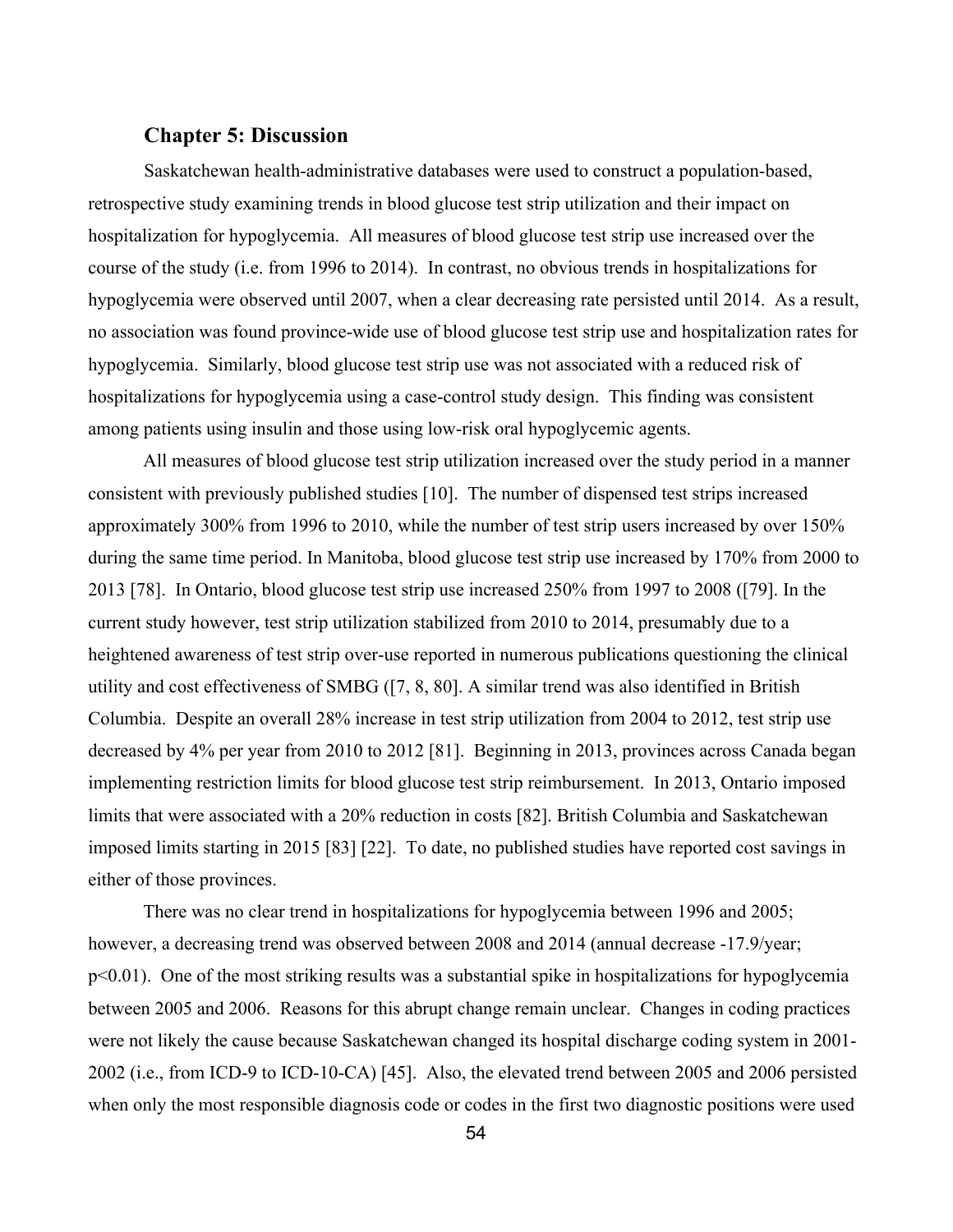to identify hypoglycemia. However, trends in the individual diagnosis codes for hypoglycemia were not tracked over the study period, so it was not possible to determine which (if any) diagnostic codes were specifically contributing to the increase in recorded events. Finally, no major changes in hypoglycemic drug or insulin formulary listings occurred from 2006 to 2008 [22].

Changes in the incidence of hypoglycemia hospitalizations may have been a result of diabetes management strategies rather than coding practices. The DC guidelines published in 2003 recommended aggressive glycemic targets for most patients [84, 85], which may have resulted in the increased number of hypoglycemia hospitalizations between 2006 and 2007. In 2008, the ACCORD trial demonstrated that tighter glycemic control in patients with a long-standing history of diabetes or cardiovascular disease resulted in increased mortality[15]. The DC guidelines released the same year recommended less stringent glycemic targets[85] which may have translated into less aggressive blood glucose management (thereby reducing the risk of hypoglycemia in potentially high risk patients). As well, new insulin products (such as long and rapid-acting insulin analogues) that may result in less hypoglycemia [86] became widely used due to formulary inclusion status in 2009 and 2010 [22], which also may have explained the decline in hospitalizations for hypoglycemia. Of note, the number of physician visits for hypoglycemia (which greatly outnumbered hospitalizations for hypoglycemia) did not exhibit the same trend over study period. In addition, this trend was not observed in Ontario where ED visits and hospitalizations for hypoglycemia have exhibited a general declining trend in several studies [42, 43].

Although available emergency department data was limited to visits occurring in Saskatchewan's largest urban hospitals within a three-year time span (2012 to 2014), it appears that only a fraction of all patients presenting to hospital with hypoglycemia (15%) are admitted for at least one night. Thus, it is highly possible that changes in the clinical management of these patients in the emergency department could have impacted the observed rate of hospitalization. However, due to the short time frame of available data, it was not possible to determine if this preliminary trend was consistent over the study period. In Ontario, emergency department visits for hypoglycemia exhibited an overall declining trend over a similar time frame [42, 43]. Therefore, the impact of emergency department visits for hypoglycemia on hospitalization rates remains unanswered.

Population-wide test strip utilization was not associated with hospitalizations for hypoglycemia in this study. A similar finding from Ontario has recently been published. Gomes and colleagues reported no significant changes in emergency department hypoglycemia visits following test strip quantity limit implementation [43]. Follow-up was limited to 18 months only so longer-term studies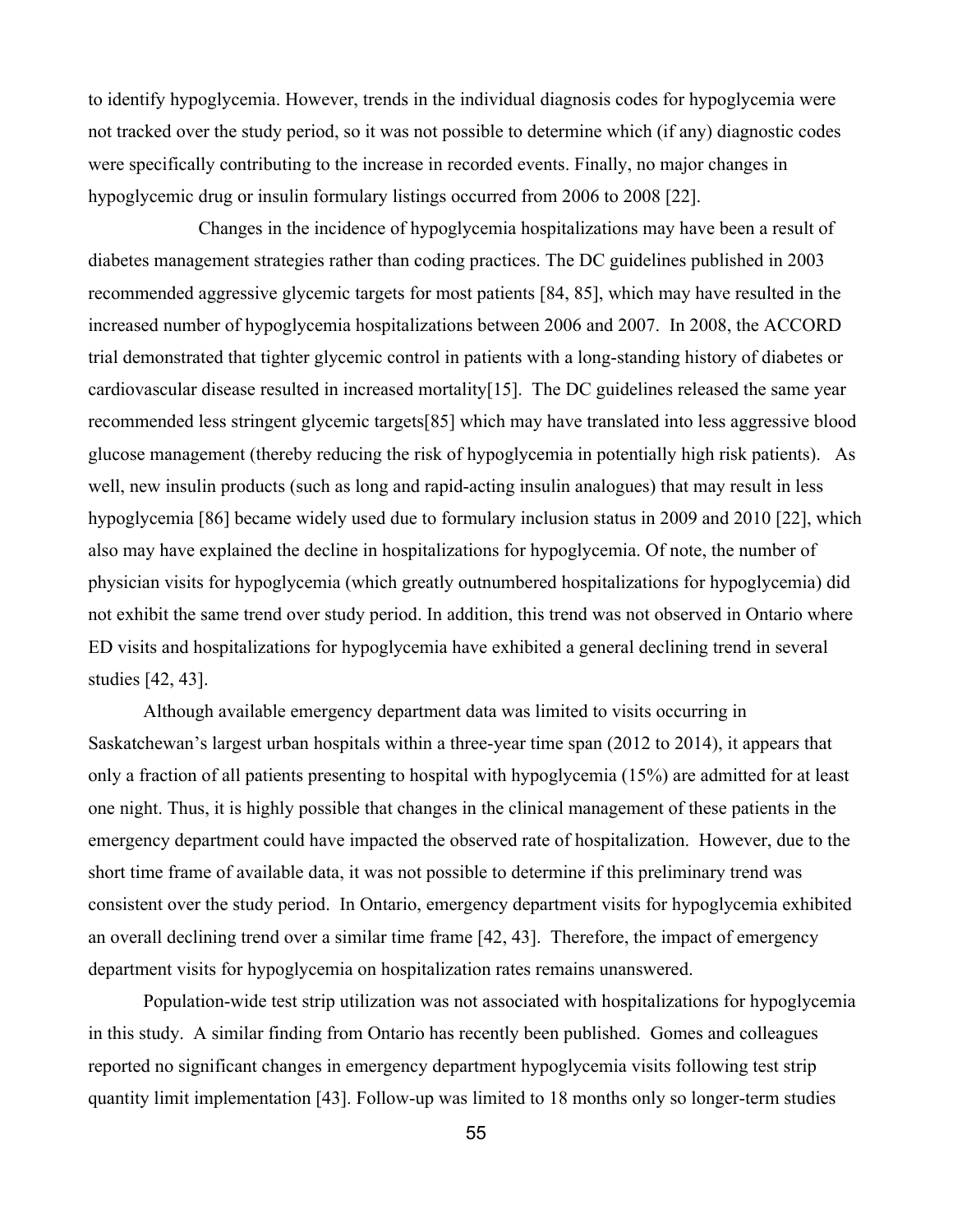should be conducted to confirm these observations. In the current study, the association between test strip utilization and hypoglycemia endpoints was directly tested over an 18-year time frame and in a broader segment of the diabetic patient population. This study provides additional, longer-term evidence to suggest that blood glucose test strip use does not affect hypoglycemia healthcare utilization rates.

The association between test-strip use and hypoglycemia hospitalizations was also examined at the patient level using a nested case-control study design. The initial cohort was comprised of all patients with diabetes; however, substantial differences in clinical characteristics between cases and controls were observed despite matching on age, sex, and cohort entry date. Therefore, the study was repeated within two subgroups: insulin users and patients receiving low-risk oral hypoglycemic medications. Both groups were expected to demonstrate a more uniform risk of hypoglycemia (insulin users = high risk versus oral hypoglycemic patients = low risk). Among insulin users, test strip use was associated with an increased risk of hospitalization in unadjusted analysis (OR 1.25, 95% CI [1.04,1.50], p=0.02) but this association became non-significant after covariate adjustment (adjusted OR 1.08, 95% CI [0.88,1.31], p=0.48). This finding was consistent across several pre-specified sensitivity analyses and the relationship between test strip use and hospitalizations for hypoglycemia did not change according to the intensity of insulin use  $(p=0.93)$ . Similar results were observed when patients were categorized by the number of test strips dispensed during the exposure period. In the unadjusted analysis, no differences were observed between patients in the three lowest exposure categories of test strip use; however the highest category of test strip use (i.e. more than 200 strips dispensed in the 180 days prior to index) had an increased risk of hypoglycemia hospitalization. Again, this risk became non-significant after covariate adjustment. In low-risk oral hypoglycemic users, test strip use was not associated with hospital admission for hypoglycemia in both unadjusted and adjusted analyses ( $p=0.51$  and  $p=0.91$ , respectively).

An increased risk of hypoglycemic events among frequent test strip users has been reported in previous studies reporting unadjusted results [7, 8, 26-28]. Because covariate adjustment attenuated the risk estimate, it is likely the crude association resulted because patients who are already at a higher risk of developing hypoglycemia perform testing more frequently than those at lower risk [7, 8, 41]. None of the risk estimates for blood glucose testing indicated a protective effect against hypoglycemia hospitalizations. However, it should be noted that very high levels of test-strip use were observed in individuals at greatest risk of developing hypoglycemia; approximately three-quarters of the insulin user cohort had a dispensation for test strips in the exposure period. As a result, it is possible that a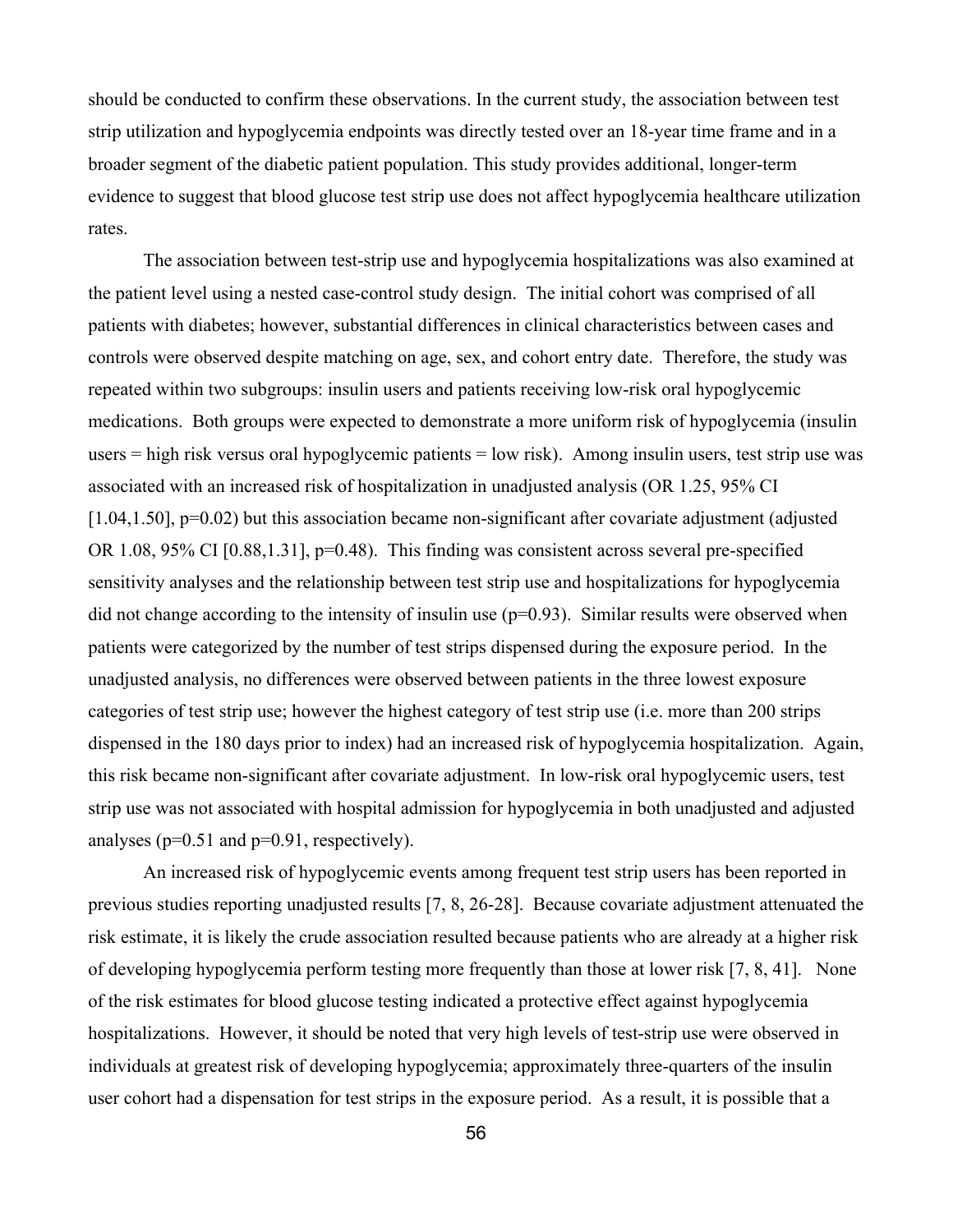lower threshold of test strip use does increase the risk for hypoglycemia but very few patients at increased risk of developing hypoglycemia in current practice reach it. Our findings suggest that patients exhibiting low levels of test strip use in the current context of diabetes management do not experience a high risk of hypoglycemia.

Large differences between cases and controls observed in this study have also been reported previously [31, 40]. Cases in the present study were more likely to use insulin or high risk oral hypoglycemic agents, had a higher comorbidity burden, and had more outpatient physician visits. In fact, previous outpatient claims for hypoglycemia were excluded from the final model because more than a quarter occurred within one day of the index event (i.e., hospitalization for hypoglycemia). As a result, this variable appeared to represent the actual case event rather than serve as an independent risk factor.

#### **Strengths and Limitations**

The strengths of this study include its population-based design that captured virtually all residents of Saskatchewan regardless of income or employment status. It has previously been demonstrated that hospital discharge records are a sensitive and specific measure of hypoglycemia hospitalizations [45, 49]. This endpoint is clinically important from both a resource and patient safety perspective. However, several limitations should be noted. Individuals with federal drug coverage (most notably registered First Nations), were not included in this study as their test strip utilization could not be captured prior to 2006. Although the high prevalence of diabetes in First Nations has been well-established [87], to our knowledge the comparable risk of hypoglycemia has not been defined in this patient population. This may limit the generalizability of this study, as its findings may not be comparable in this patient population. Test strip utilization endpoints were based solely on dispensing information; patients may not have actually used the test strips dispensed or may have purchased test strips without a prescription. Numerous factors that have been shown to increase the risk for hypoglycemia could not be accounted for, including type of diabetes, precipitating events (e.g. dietary indiscretions, exercise, minor illness), degree of glycemic control, previous episodes of hypoglycemia, renal function, and cognitive status [30, 32, 34, 36]. The impact of these factors, plus other possible unmeasured confounders may change the relationship between test strip use and hospitalizations for hypoglycemia beyond the findings of this study. In addition, severe hypoglycemic events that did not result in hospitalization, such as events occurring at home, or those treated solely by emergency medical services or the emergency department could not be captured throughout the study period. Previous studies have suggested only 10% of severe episodes of hypoglycemia result in hospital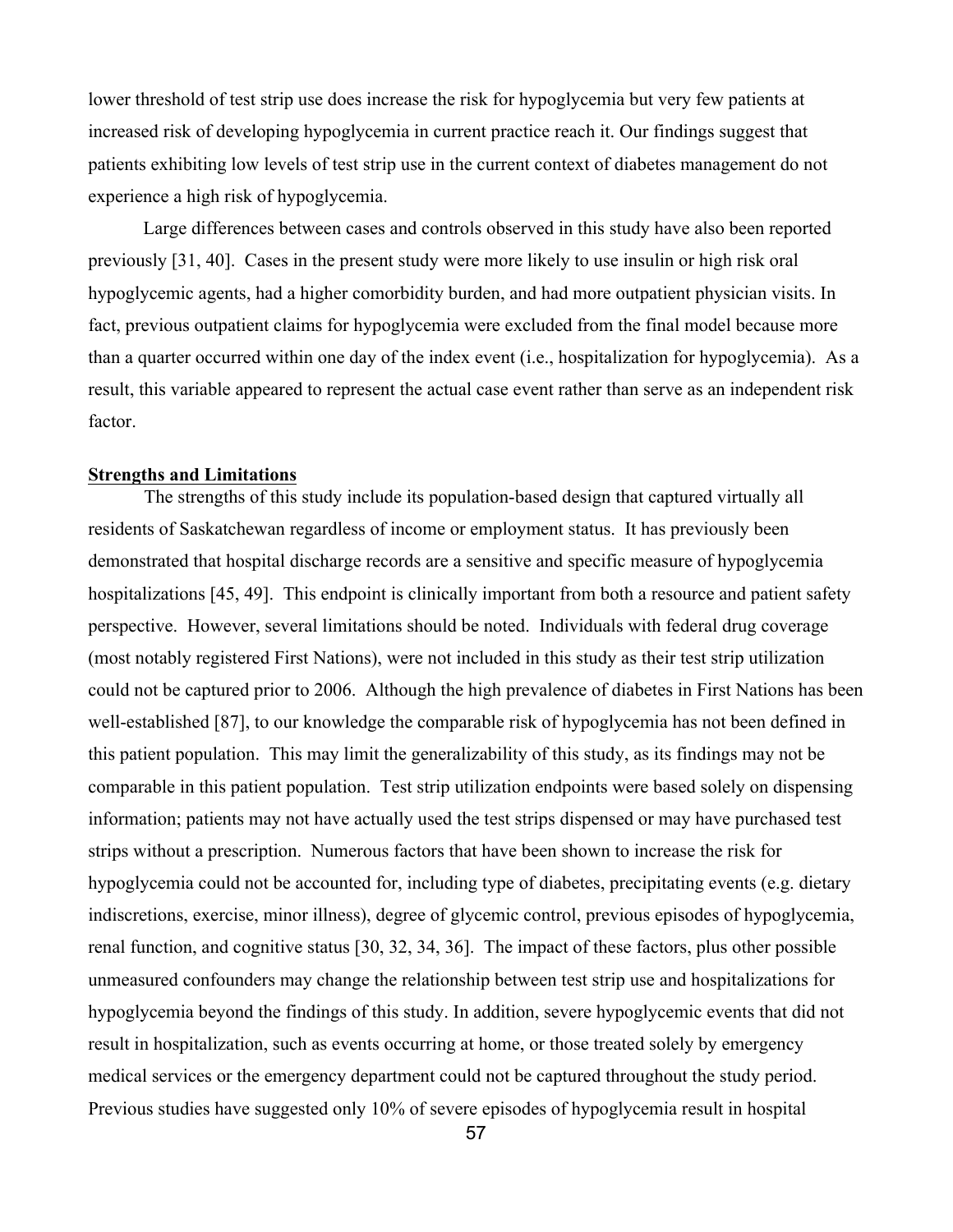treatment [32, 34], therefore this study may only represent a small proportion of hypoglycemic events. Finally, hypoglycemia hospitalization rates changed dramatically during the observation period and could not be explained with existing sources.

### **Chapter 6: Conclusion**

Population-wide use of blood glucose test strips is not associated with the rate of hospitalizations for hypoglycemia. The province-wide increase in test strip utilization over the study period did not translate into a reduction of hospitalizations for hypoglycemia over the same time frame. At the individual level, blood glucose test strip use did not reduce the risk of hospitalization for hypoglycemia in diabetic patients both at high and low risk of developing drug-induced hypoglycemia. This study adds to the body of evidence that suggests test strip use has a marginal impact on patient outcomes in most diabetic patients, and that policies that limit the reimbursement of blood glucose test strip are unlikely to be detrimental in terms of effects on patient safety.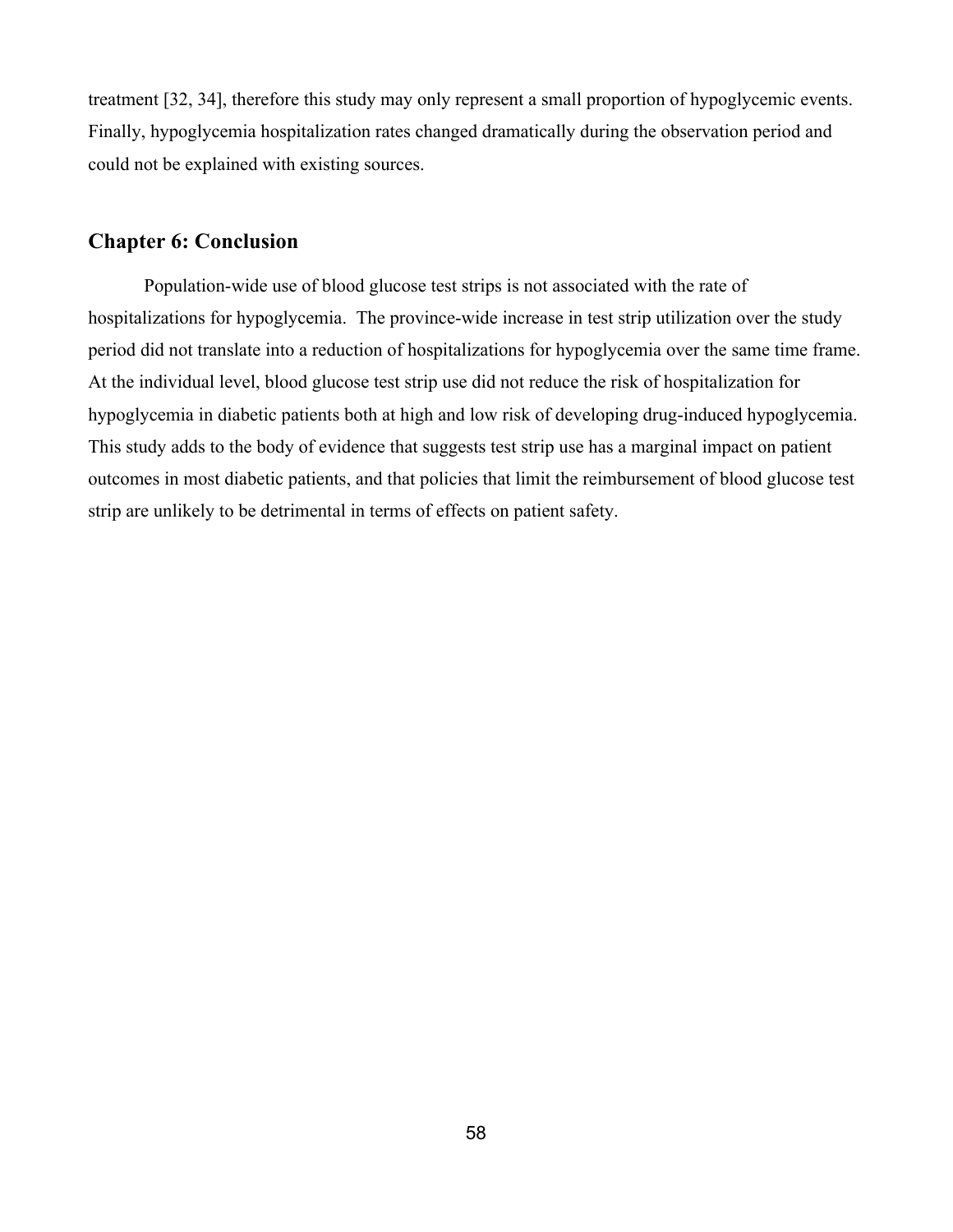## **References**

- 1. Mansell, K. and T. Arnason, *Diabetes Mellitus*, in *Compendium of Therapeutic Choices*, J. Gray, Editor. 2014, Canadian Pharmacists Association: Canada. p. 1749.
- 2. Canadian Diabetes Association Clinical Practice Guidelines Expert Committee, *Canadian Diabetes Association 2013 clinical practice guidelines for the prevention and management of diabetes in Canada.* Canadian Journal of Diabetes, 2013. **37**(Suppl 1): p. S1-S212.
- 3. Public Health Agency of Canada, *Diabetes in Canada: Facts and figures from a public health perspective*. 2011: Ottawa ON.
- 4. Clarke, S. and J. Foster, *A history of blood glucose meters and their role in self-monitoring of diabetes mellitus.* British Journal of Biomedical Science, 2012. **69**(2): p. 83-93.
- 5. Institute of Health Economics, *Consensus statement on self monitoring in diabetes*, in *Institute of Health Economics Consensus Statements*. 2006: Alberta, Canada.
- 6. American Diabetes Association, *Standards of medical care in diabetes--2014.* Diabetes Care, 2014. **37 Suppl 1**: p. S14-80.
- 7. Canadian Optimal Medication Prescribing and Utilization Service (COMPUS), *Systematic review of use of blood glucose test strips for the management of diabetes mellitus*, in *Optimal Therapy Reports*. 2009: Ottawa, ON. p. 50.
- 8. Malanda, U.L., et al., *Self-monitoring of blood glucose in patients with type 2 diabetes mellitus who are not using insulin (Review).* Cochrane Database of Systematic Reviews, 2012(1).
- 9. The Canadian Agency for Drugs and Technologies for Health (CADTH). *Blood glucose testing in type 2 diabetes*. 2013 [cited 2016 January 12]; Available from: https://www.cadth.ca/sites/default/files/pdf/CADTH\_Infographicv\_eng\_final.pdf.
- 10. Kosar, L., et al., *Trends in Blood Glucose Test Strip Utilization: A Population-Wide Analysis in Saskatchewan, Canada.* Canadian Journal of Diabetes. **42**(1): p. 5-10.
- 11. Briscoe, V.J. and S.N. Davis, *Hypoglycemia in type 1 and type 2 diabetes: physiology, pathophysiology, and management.* Clinical Diabetes, 2006. **24**(3): p. 115-121.
- 12. Cryer, P.E., *Hypoglycaemia: the limiting factor in the glycaemic management of type I and type II diabetes.* Diabetologia, 2002. **45**(7): p. 937-48.
- 13. The Diabetes Control And Complications Trial Research Group, *The effect of intensive treatment of diabetes on the development and progression of long-term complications in insulin-dependent diabetes mellitus.* New England Journal of Medicine, 1993. **329**(14): p. 977- 986.
- 14. UK Prospective Diabetes Study (UKPDS) group, *Intensive blood-glucose control with sulphonylureas or insulin compared with conventional treatment and risk of complications in patients with type 2 diabetes (UKPDS 33).* The Lancet, 1998. **352**(9131): p. 837-853.
- 15. The Action to Control Cardiovascular Risk in Diabetes Study Group, *Effects of intensive glucose lowering in type 2 diabetes.* New England Journal of Medicine, 2008. **358**(24): p. 2545- 2559.
- 16. The ADVANCE Collaborative Group, *Intensive blood glucose control and vascular outcomes in patients with type 2 diabetes.* New England Journal of Medicine, 2008. **358**(24): p. 2560- 2572.
- 17. Goldstein, D.E., et al., *Tests of glycemia in diabetes.* Diabetes Care, 2004. **27**(7): p. 1761-1773.
- 18. Benjamin, E.M., *Self-monitoring of blood glucose: the basics.* Clinical diabetes, 2002. **20**(1): p. 45-47.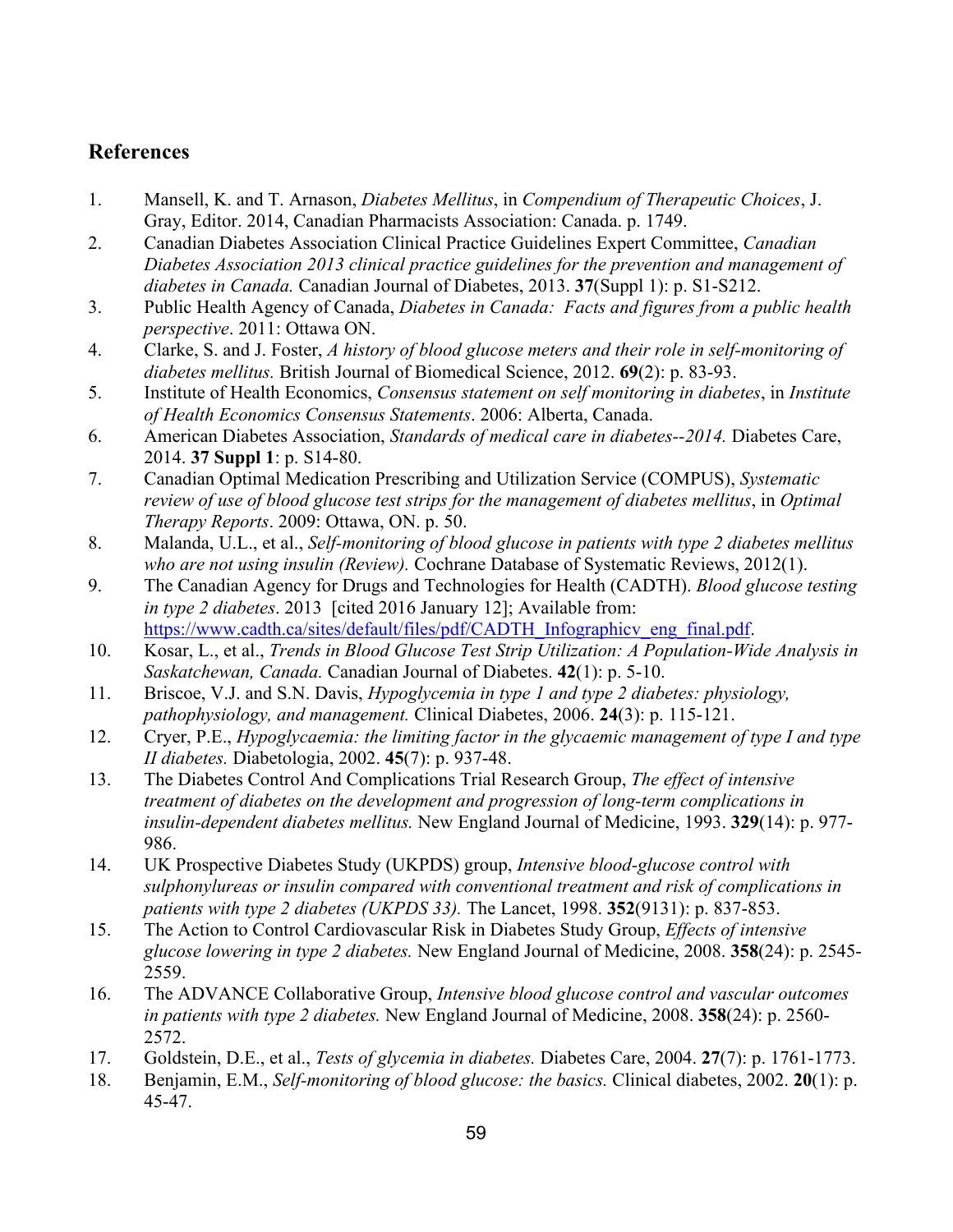- 19. Farmer, A., et al., *Frequency of self-monitoring of blood glucose in patients with type 2 diabetes: association with hypoglycaemic events.* Curr Med Res Opin, 2008. **24**(11): p. 3097- 104.
- 20. Therapeutics Initiative Evidence Based Drug Therapy. *Self-monitoring of blood glucose in type 2 diabetes*. 2011 April 28 2015 [cited 2017 Aug 29]; Available from: http://www.ti.ubc.ca/sites/ti.ubc.ca/files/81.pdf.
- 21. Gomes, T., et al., *Blood glucose test strips: options to reduce usage.* Canadian Medical Association Journal, 2010. **182**(1): p. 35-38.
- 22. Saskatchewan Drug Plan and Extended Benefits Branch. *Saskatchewan online formulary database*. [cited 2016 January 11]; Available from: http://formulary.drugplan.health.gov.sk.ca/.
- 23. Reichard, P., et al., *Complications in IDDM are caused by elevated blood glucose level: the Stockholm Diabetes Intervention Study (SDIS) at 10-year follow up.* Diabetologia, 1996. **39**(12): p. 1483-8.
- 24. Kolb, H., et al., *On what evidence-base do we recommend self-monitoring of blood glucose?* Diabetes Res Clin Pract, 2010. **87**(2): p. 150-6.
- 25. Aydın, H., et al., *Does the frequency of the self-monitoring of blood glucose influence glycemic control in type 2 diabetic patients?* Marmara Medical Journal, 2005. **18**(1): p. 13-16.
- 26. Farmer, A., et al., *Impact of self monitoring of blood glucose in the management of patients with non-insulin treated diabetes: open parallel group randomised trial.* BMJ, 2007. **335**(7611): p. 132.
- 27. Guerci, B., et al., *Self-monitoring of blood glucose significantly improves metabolic control in patients with type 2 diabetes mellitus: the Auto-Surveillance Intervention Active (ASIA) study.* Diabetes & Metabolism, 2003. **29**(6): p. 587-594.
- 28. O'Kane, M.J., et al., *Efficacy of self monitoring of blood glucose in patients with newly diagnosed type 2 diabetes (ESMON study): randomised controlled trial.* BMJ, 2008. **336**(7654): p. 1174-7.
- 29. Choudhary, P. and S.A. Amiel, *Hypoglycaemia: current management and controversies.* Postgrad Med J, 2011. **87**(1026): p. 298-306.
- 30. Seaquist, E.R., et al., *Hypoglycemia and diabetes: A report of a workgroup of the American Diabetes Association and The Endocrine Society.* Diabetes Care, 2013. **36**(5): p. 11.
- 31. Simeone, J.C. and B.J. Quilliam, *Predictors of emergency department and outpatient visits for hypoglycemia in type 2 diabetes: an analysis of a large US administrative claims database.* Ann Pharmacother, 2012. **46**(2): p. 157-68.
- 32. Leese, G.P., et al., *Frequency of severe hypoglycemia requiring emergency treatment in type 1 and type 2 diabetes: a population-based study of health service resource use.* Diabetes Care, 2003. **26**(4): p. 1176-80.
- 33. Barnett, A.H., et al., *Increasing awareness of hypoglycaemia in patients with type 2 diabetes treated with oral agents.* Curr Med Res Opin, 2013. **29**(11): p. 1503-13.
- 34. Donnelly, L.A., et al., *Frequency and predictors of hypoglycaemia in type 1 and insulin-treated type 2 diabetes: a population-based study.* Diabet Med, 2005. **22**(6): p. 749-55.
- 35. The DCCT Research Group, *Epidemiology of severe hypoglycemia in the diabetes control and complications trial. The DCCT Research Group.* Am J Med, 1991. **90**(4): p. 450-9.
- 36. Cryer, P., *Hypoglycemia. Pathophysiology, diagnosis and treatment.* 1997, New York: Oxford University Press.
- 37. UK Hypoglycemia Study Group, *Risk of hypoglycaemia in types 1 and 2 diabetes: effects of treatment modalities and their duration.* Diabetologia, 2007. **50**(6): p. 1140-1147.
- 38. Cryer, P.E., *The barrier of hypoglycemia in diabetes.* Diabetes, 2008. **57**(12): p. 3169-3176.
- 39. Barnett, A.H., et al., *The efficacy of self-monitoring of blood glucose in the management of*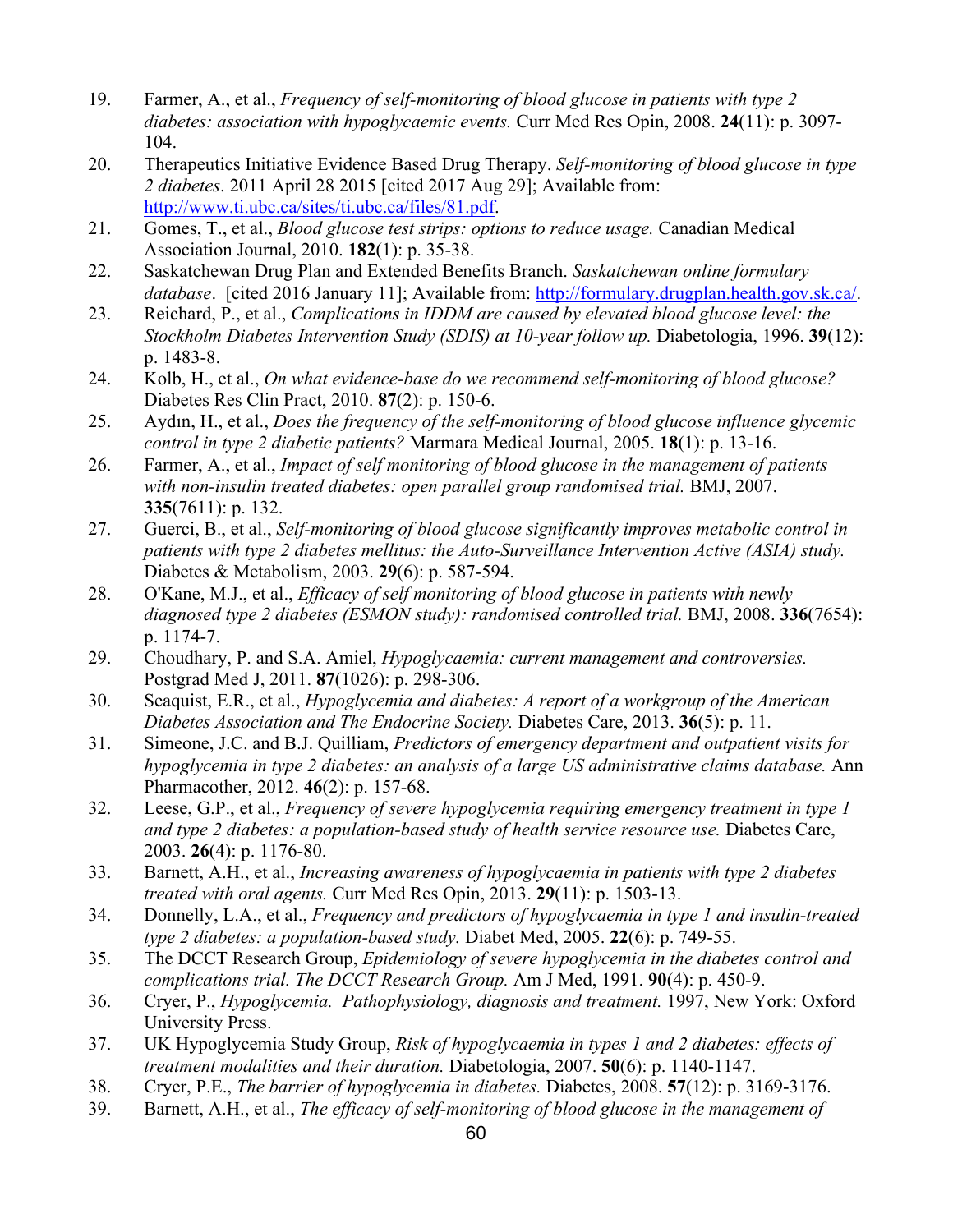*patients with type 2 diabetes treated with a gliclazide modified release-based regimen. A multicentre, randomized, parallel-group, 6-month evaluation (DINAMIC 1 study).* Diabetes Obes Metab, 2008. **10**(12): p. 1239-47.

- 40. Quilliam, B.J., J.C. Simeone, and A.B. Ozbay, *Risk factors for hypoglycemia-related hospitalization in patients with type 2 diabetes: a nested case-control study.* Clin Ther, 2011. **33**(11): p. 1781-91.
- 41. Agborsangaya, C.B., et al., *Self-monitoring of blood glucose in type 2 diabetes: Results of the 2011 Survey on Living with Chronic Diseases in Canada*, in *Statistics Canada, Catalogue no. 82-003-X . Health Reports*. 2013: Ottawa, ON. p. 3-8.
- 42. Booth, G.L., et al., *Time trends and geographic disparities in acute complications of diabetes in Ontario, Canada.* Diabetes Care, 2005. **28**(5): p. 1045-1050.
- 43. Gomes, T., et al., *Association of a blood glucose test strip quantity-limit policy with patient outcomes: A population-based study.* JAMA Intern Med, 2017. **177**(1): p. 61-66.
- 44. Downey, W., et al., *Health databases in Saskatchewan*, in *Pharmacoepidemiology*. 2002, John Wiley & Sons, Ltd. p. 325-345.
- 45. Downey, W., et al., *Health services databases in Saskatchewan*, in *Pharmacoepidemiology*. 2007, John Wiley & Sons, Ltd. p. 295-310.
- 46. Moride, Y. and C.J. Metge, *Canadian provincial databases*, in *Pharmacoepidemiology*. 2012, Wiley-Blackwell. p. 259-269.
- 47. Koleba, T., S.L. Pohar, and J.A. Johnson, *Prescription drug data and the National Diabetes Surveillance System case definition.* Canadian Journal of Diabetes, 2007. **31**(1): p. 47-53.
- 48. Lix, L., et al., *Features of physician services databases in Canada.* Chronic Diseases and Injuries in Canada, 2012. **32**(4).
- 49. Canadian Institute for Health Information, *CIHI data quality study of the 2009-2010 Discharge Abstract Database.* 2012, CIHI: Ottawa, Canada. p. 115.
- 50. Rawson, N.S.B. and C. D'Arcy, *Assessing the validity of diagnostic information in administrative health care utilization data: experience in Saskatchewan.* Pharmacoepidemiology and Drug Safety, 1998. **7**(6): p. 389-398.
- 51. Edouard, L. and N.S.B. Rawson, *Reliability of the recording of hysterectomy in the Saskatchewan health care system.* BJOG: An International Journal of Obstetrics & Gynaecology, 1996. **103**(9): p. 891-897.
- 52. Rawson, N.S.B. and E. Malcolm, *Validity of the recording of ischaemic heart disease and chronic obstructive pulmonary disease in the Saskatchewan health care datafiles.* Statistics in Medicine, 1995. **14**(24): p. 2627-2643.
- 53. Rawson, N., et al., *Epidemiologic research using linked computerized health care datafiles in Saskatchewan.* Canada, Psychiatric Pharmacoepidemiology Research Consortium Technical Report, 1992. **2**.
- 54. Juurlink, D., et al., *Canadian Institute for Health Information Discharge Abstract Database: A validation study.* 2006, Institute for Clinical Evaluative Sciences: Toronto, ON. p. 69.
- 55. Canadian Institute for Health Information, *Canadian coding standards for version 2015 ICD-10-CA and CCI.* 2015, CIHI: Ottawa, ON.
- 56. Ginde, A.A., et al., *Validation of ICD-9-CM coding algorithm for improved identification of hypoglycemia visits.* BMC Endocr Disord, 2008. **8**: p. 4.
- 57. Health Analytics Branch: Ministry of Health and Long-Term Care. *Emergency visits for hyperor hypoglycemia among adults (age ≥18) with diabetes*. Resource for Indicator Standards (RIS) 2013 [cited 2016 January 12]; Available from: http://www.health.gov.on.ca/en/pro/programs/ris/docs/emergency\_visits\_for\_hyper\_or\_hypogly\_ cemia\_among\_adults\_with\_diabetes\_en.pdf.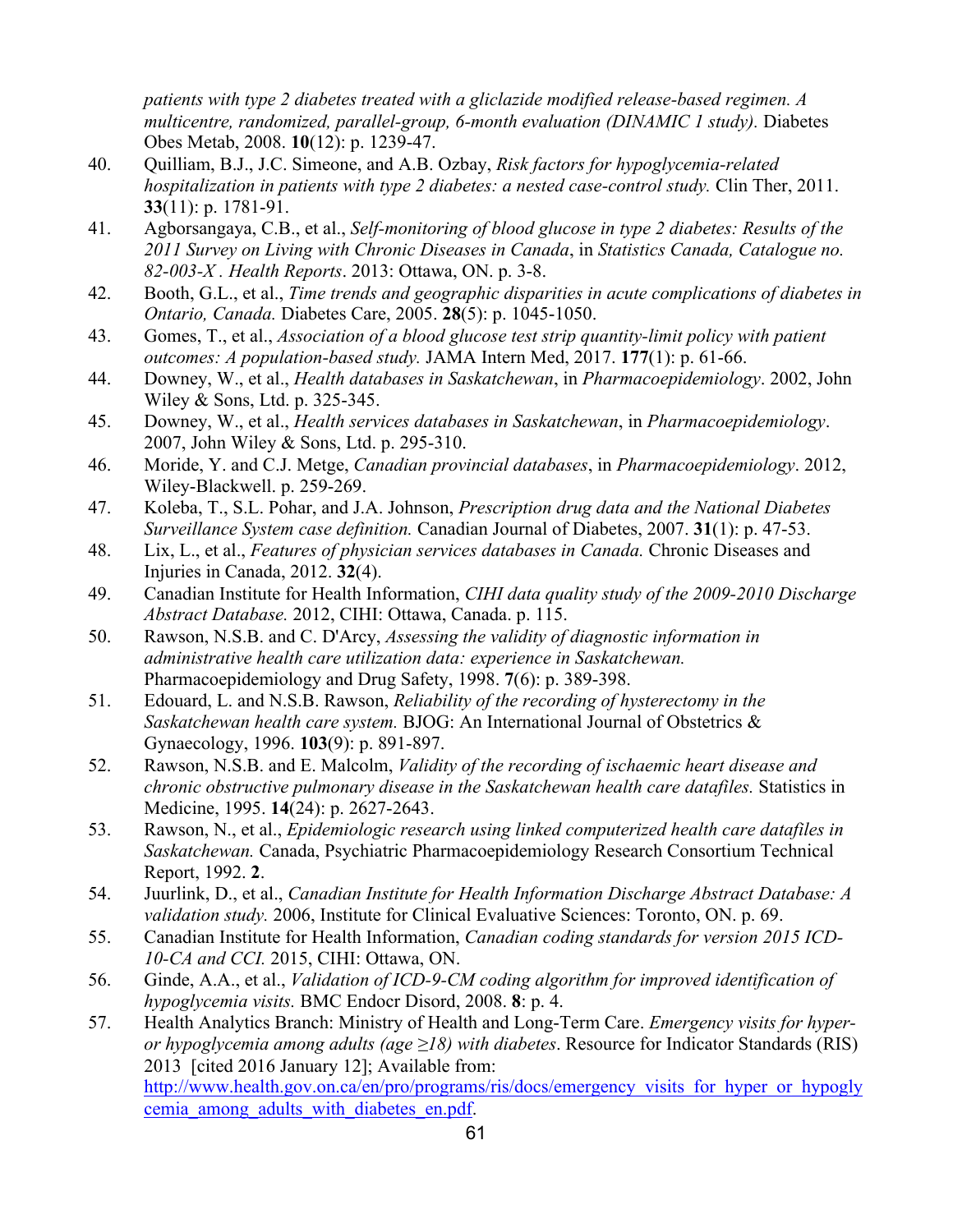- 58. Merlo, J., et al., *Age standardization of drug utilization--comparisons of different methods using cardiovascular drug data from Sweden and Spain* European Journal of Clinical Pharmacology, 1994. **46**(5): p. 393-398.
- 59. Carneiro, I. and N. Howard, *Introduction to epidemiology* 2nd ed. Understanding public health series, ed. R. Plowman and N. Thorogood. 2011, England: Maidenhead, Berkshire ; New York : Open University Press, 2011. 183.
- 60. Poole, M.A. and P.N. O'Farrell, *The assumptions of the linear regression model.* Transactions of the Institute of British Geographers, 1971: p. 145-158.
- 61. Schneider, A., G. Hommel, and M. Blettner, *Linear regression analysis: Part 14 of a series on evaluation of scientific publications.* Deutsches Ärzteblatt International, 2010. **107**(44): p. 776- 782.
- 62. Carriere, K.C., L.L. Roos, and D.C. Dover, *Across time and space: variations in hospital use during Canadian health reform.* Health Services Research, 2000. **35**(2): p. 467-487.
- 63. Ballinger, G.A., *Using generalized estimating equations for longitudinal data analysis.* Organizational Research Methods, 2016. **7**(2): p. 127-150.
- 64. Liang, K.-Y. and S.L. Zeger, *Longitudinal data analysis using generalized linear models.* Biometrika, 1986. **73**(1): p. 13-22.
- 65. Public Health Agency of Canada, *Report from the National Diabetes Surveillance System, 2009*. 2009: Ottawa ON.
- 66. Health Canada, *Responding to the challenge of diabetes in Canada: First report of the National Diabetes Surveillance System (NDSS) 2003*. 2003: Ottawa, ON.
- 67. Richardson, D.B., *An incidence density sampling program for nested case-control analyses.* Occup Environ Med, 2004. **61**(12): p. e59.
- 68. Wang, M.H., et al., *A simulation study of control sampling methods for nested case-control studies of genetic and molecular biomarkers and prostate cancer progression.* Cancer Epidemiol Biomarkers Prev, 2009. **18**(3): p. 706-11.
- 69. Wacholder, S., et al., *Selection of controls in case-control studies. III. Design options.* Am J Epidemiol, 1992. **135**(9): p. 1042-50.
- 70. Lubin, J.H. and M.H. Gail, *Biased selection of controls for case-control analyses of cohort studies.* Biometrics, 1984. **40**(1): p. 63-75.
- 71. Robins, J.M., M.H. Gail, and J.H. Lubin, *More on "Biased selection of controls for case-control analyses of cohort studies".* Biometrics, 1986. **42**(2): p. 293-9.
- 72. Charlson, M.E., et al., *A new method of classifying prognostic comorbidity in longitudinal studies: Development and validation.* Journal of Chronic Diseases, 1987. **40**(5): p. 373-383.
- 73. Wilke, T., et al., *Treatment-dependent and treatment-independent risk factors associated with the risk of diabetes-related events: a retrospective analysis based on 229,042 patients with type 2 diabetes mellitus.* Cardiovasc Diabetol, 2015. **14**: p. 14.
- 74. Midi, H., S.K. Sarkar, and S. Rana, *Collinearity diagnostics of binary logistic regression model.* Journal of Interdisciplinary Mathematics, 2010. **13**(3): p. 253-267.
- 75. Akaike, H., *New look at statistical-model identification.* Ieee Transactions on Automatic Control, 1974. **AC19**(6): p. 716-723.
- 76. Schwarz, G., *Estimating the dimension of a model.* 1978: p. 461-464.
- 77. Borah, B.J., et al., *A comparison of insulin use, glycemic control, and health care costs with insulin detemir and insulin glargine in insulin-naive patients with type 2 diabetes.* Clin Ther, 2009. **31**(3): p. 623-31.
- 78. Serwylo, O., et al., *Opportunity cost and policy: A utilization review of self-monitoring of blood glucose in Manitoba, Canada.* Clinical Therapeutics, 2016. **38**(4): p. 929-935.
- 79. Gomes, T., et al., *Blood glucose test strips: options to reduce usage.* CMAJ, 2010. **182**(1): p.